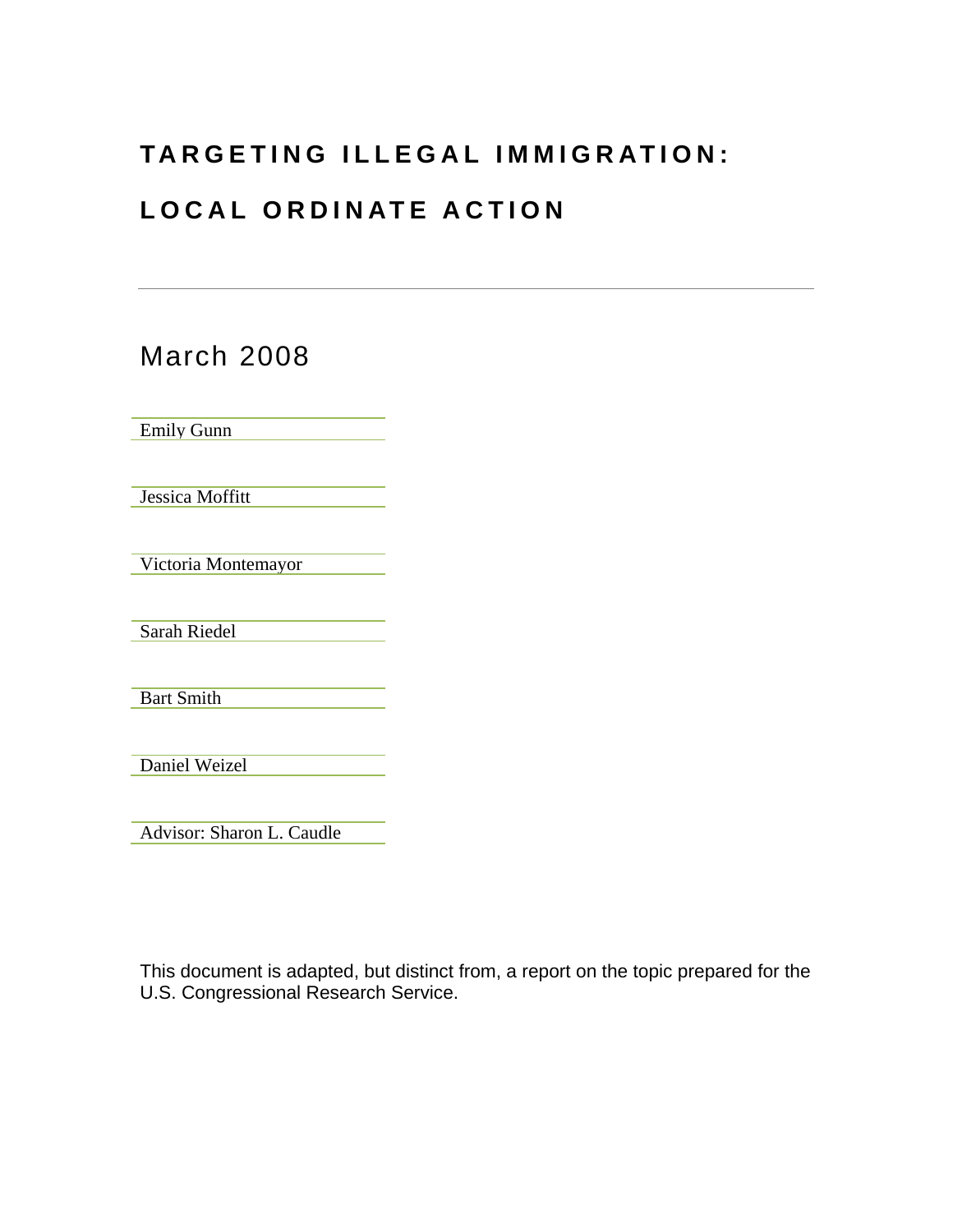## **Executive Summary**

 $\overline{a}$ 

It has been traditionally the federal government's responsibility to prevent unauthorized immigration. However, from 1990 to 2005, estimates of the unauthorized alien population in the United States have risen from 3.5 million to 11.5 million people, a 325 percent increase. A small number of localities have taken action over the past few years to address unauthorized immigration within their jurisdictions by passing a series of ordinances and resolutions. Some localities passed ordinances and resolutions targeting the businesses and landlords who hire and rent to unauthorized aliens, while others passed legislation targeting day labor centers, loitering, and government services. Consistent with findings made in other studies, $<sup>1</sup>$  at the time of our study we found</sup> that only approximately 100 localities have or are considering legislation that would impact their unauthorized alien communities.

Our research specifically focused on localities passing ordinances that explicitly targeted unauthorized aliens through employment and housing provisions. Out of over 25,000 municipalities and 3,000 counties in the United States, only 21 localities have passed legislation addressing unauthorized immigration in the key areas thought to influence illegal immigration—housing and employment. These ordinances were all passed between 2006 and 2008. The small number is surprising, given the recent media coverage on the topic.

For these 21 localities, we studied several demographic and economic characteristics for each locality over time to try to ascertain factors that may impact the enactment of legislation explicitly targeting unauthorized aliens. Our data had limitations, however, as for validity and reliability reasons we used United States Census data, which often does not include current data for smaller jurisdictions. This limited data indicated that although there seemed to be no similarities or trends within the economic characteristics, there were some trends within the demographic characteristics. These trends were only apparent when comparing the changes in the demographic characteristic over time. Findings show that rapid demographic change above that of the national average in the Hispanic population and foreign-born population at the locality level are similar across most of the 21 localities. Additionally, Department of Homeland Security estimates of the percentages of unauthorized aliens in each state are also higher for the state of many localities. Studying these and other demographic and economic characteristics in the future with more current data may yield other similarities across the localities.

Finally, we performed case studies in four of the 21 localities that passed legislation targeting unauthorized alien populations. These case studies show

 $1$  Ramakrishnan, S. Karthick and Tak Wong. 2007. "Immigration Policies Go Local:

The Varying Responses Of Local Governments To Undocumented Immigration." University of California – Riverside Campus: Riverside, CA. According to this study, 26,529 localities, or 99.3% of all cities, have not enacted measures to address the unauthorized alien population.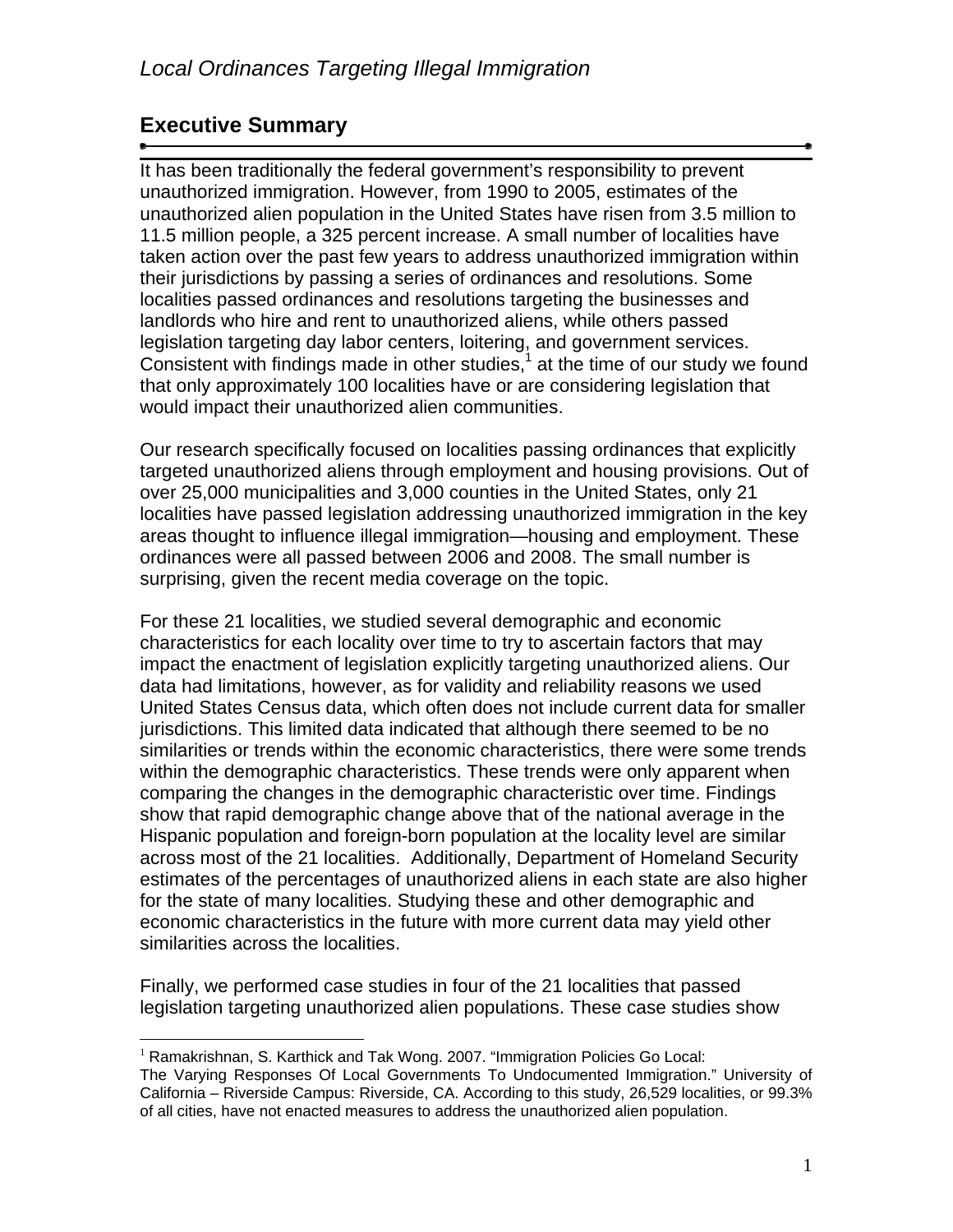that there are differing opinions within localities as to why legislation was initially passed and what future steps need to be taken regarding these ordinances. However, a perceived lack of federal enforcement of current immigration laws appears to be a main impetus for locality action.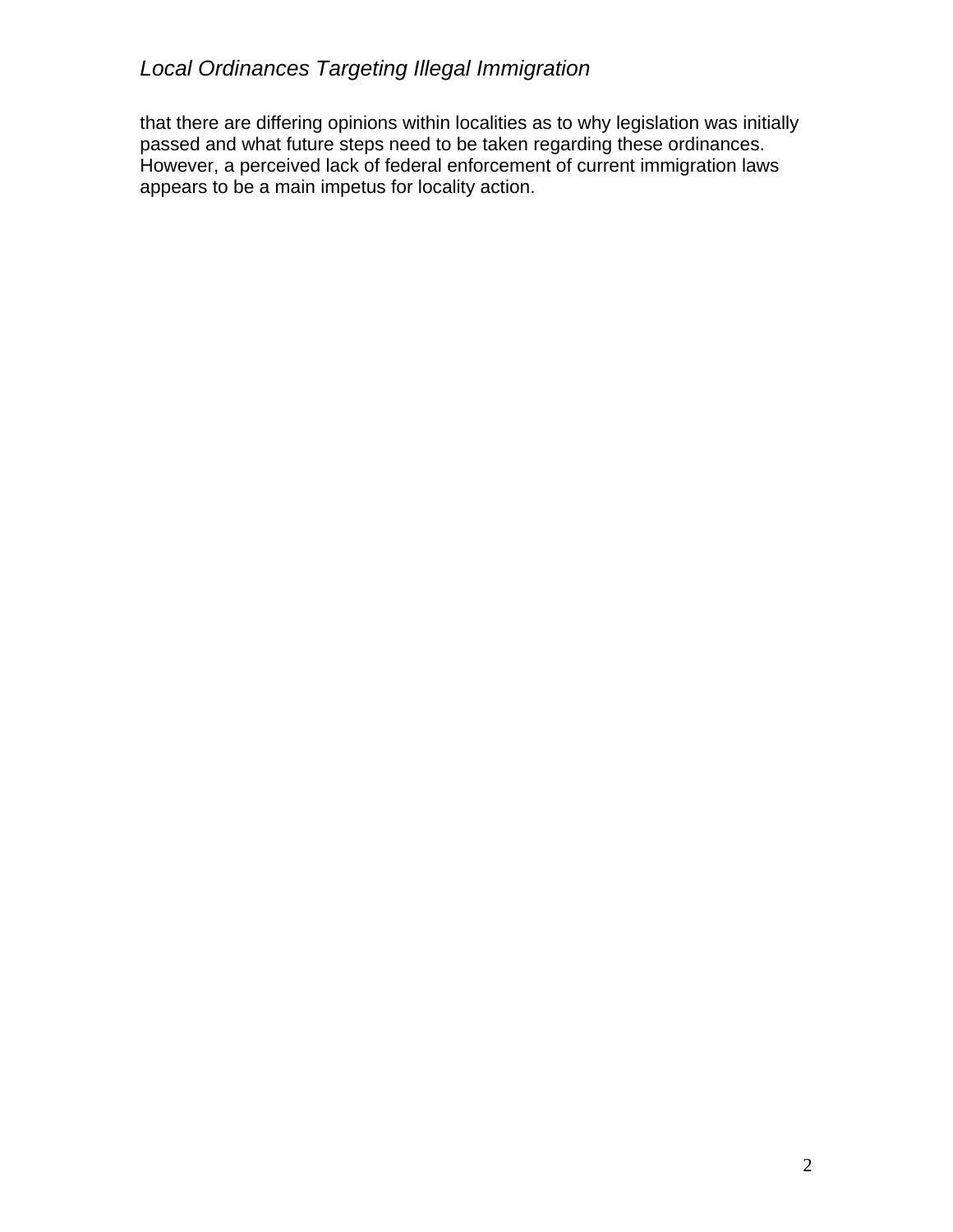## **Introduction**

<u>.</u>

## **Background and Study Approach**

The federal government is responsible for enacting and enforcing immigration laws; nevertheless, some localities have decided that federal laws do not sufficiently address the presence of unauthorized aliens in their governing area. The analysis began with identifying possible localities with immigration-related legislation, including ordinances and resolutions, using information compiled by the Fair Immigration Reform Movement (FIRM), a nonprofit organization studying immigration policy.<sup>2</sup> This list is often referred to as the leading source for identifying local immigration legislation. To ensure we had the most complete listing of locality legislation and content throughout the project, we continuously conducted extensive publication searches on the Internet and used tools such as LexisNexis to validate and expand the initial FIRM listing. In addition, localities with pending legislation were periodically contacted by team members to verify the status of the proposed ordinances.

While approximately 26 percent of the ordinances and resolutions on the original list pertained to "English Language Only" legislation, the study's scope focused on the two types of ordinances thought to more directly impact illegal immigration and thus are the most controversial—restrictions on employment and housing of unauthorized aliens. For the first stage of data collection, we contacted localities to secure copies of legislation if they were not otherwise publicly available to determine the legislation's current status. In some cases, we were unable to contact a locality official and relied on other sources for our initial information. Throughout the duration of the project, we constantly reviewed these and other sources to keep our enacted legislation listing and content information as current as possible. The complete list of localities enacting legislation is provided in Appendix I.

Using qualitative analysis of the data, we developed a coding scheme of major codes and related subcodes for the legislation content. The coding scheme is defined in Appendix II. The most important code categories for our analysis are (1) Employer Requirements, (2) Law Enforcement, (3) Individual Impact, and (4) Housing Restrictions. The sub-categories more explicitly identify provisions and are discussed in the second section of this report.

Lastly, we conducted four case studies. The selection criteria are discussed in the fourth section of this report. Case study questions were designed to expose the major impetus for ordinance proposal, the process of development and

 $2$  FIRM advocates for comprehensive immigration reform and the civil rights of immigrants in America.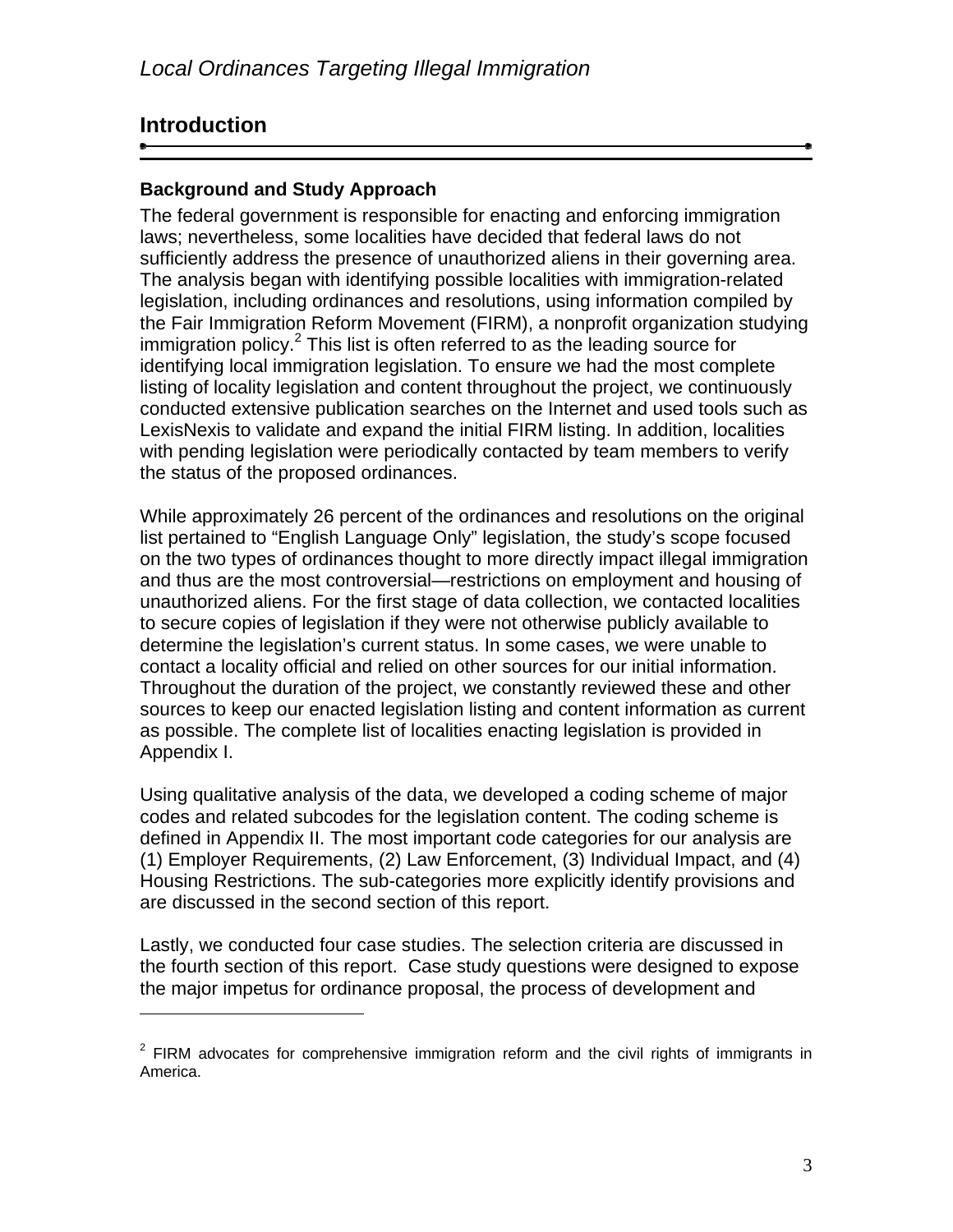implementation, the results of the proposal, and the future for the ordinance and the community.

## **Data Limitations**

One major caveat of this analysis is the lack of U.S. Census information on small localities after year 2000. Therefore, recent changes in economic or demographic characteristics could not be comprehensively analyzed at the local level. In addition, other information that might be useful in the analysis, such as crime statistics or school test scores were either unavailable or inconsistent at the locality level. In addition, estimates of the unauthorized populations utilized state estimates, the only estimates available. Other information reflecting the possible influx of unauthorized aliens, such as school enrollments or hospitalizations was not available.

Following sections discuss ordinance observations, demographic and economic characteristics of localities enacting ordinances, and specified case studies. The second section provides an in-depth look at ordinance content and analyzes the similarities and differences in ordinances across localities. The third section analyzes several demographic and economic characteristics across localities and across time, and identifies trends among the localities with enacted ordinances. The fourth section provides summaries of our findings at our selected localities for case study, which include Farmers Branch, Texas; Hazelton, Pennsylvania; Prince William County, Virginia; and Valley Park, Missouri. In addition, this final chapter provides concluding observations on case study localities and similarities among these localities enacting ordinances relating to illegal immigration. Chapter Five presents summary conclusions and future research suggestions.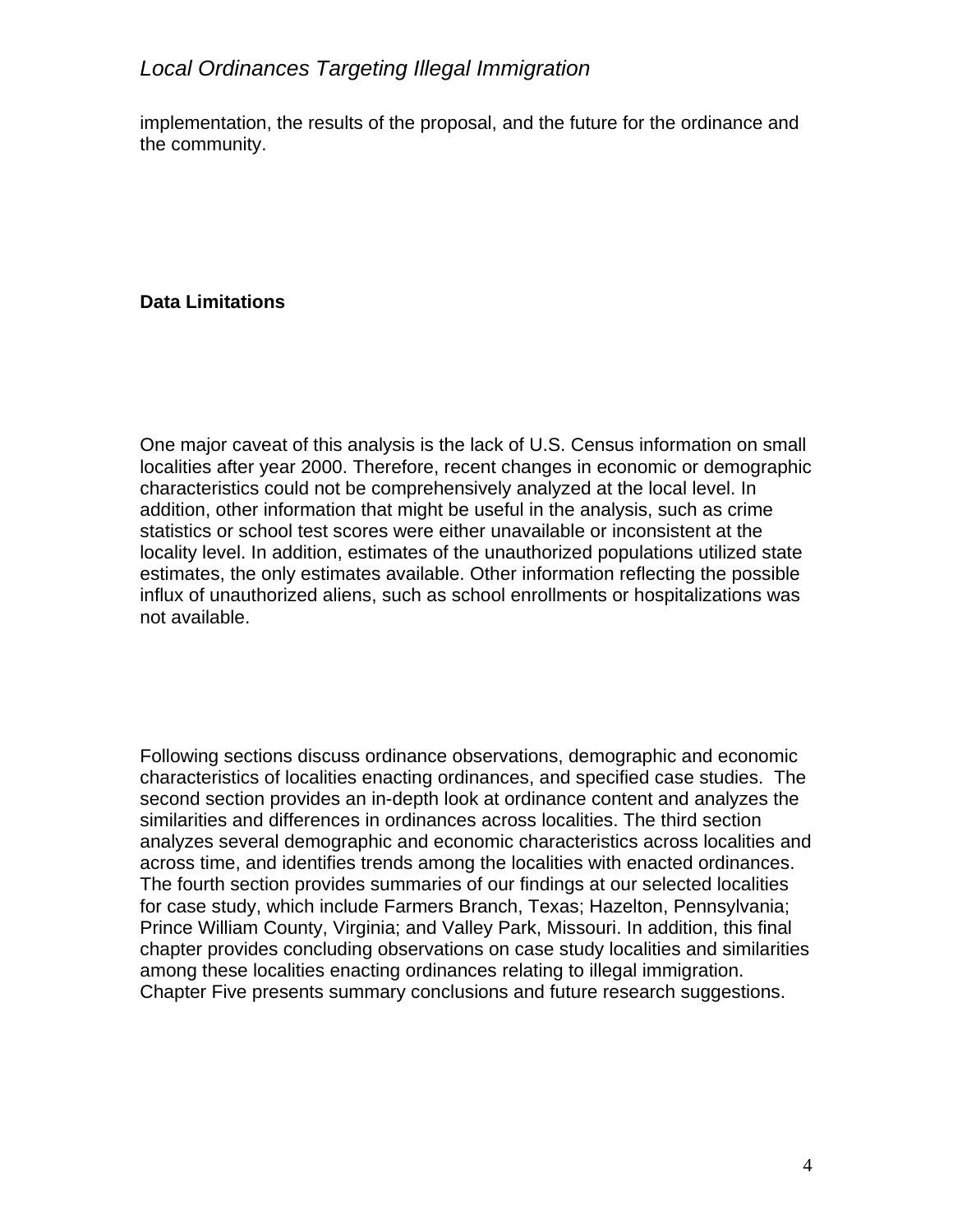# **Ordinance Observations**

This section provides an analysis of the similarities and differences in ordinances across localities.<sup>3</sup> The first part describes the status of proposed legislation targeting unauthorized aliens. The second part provides an analysis of 21 localities with enacted ordinances and the ordinances' language content in categories including employer requirements, employer penalties, law enforcement, individual impact, housing restrictions, and housing penalties.

## **Locality Identification and Status**

We found that a very small number of localities in the nation were interested in ordinances in the key coverage areas of employment and housing. For various reasons, some localities have considered, but have not enacted, ordinances targeting unauthorized aliens. Appendix III displays the localities that were not included in our descriptive findings as they had not enacted ordinances or there was insufficient information to make a determination. These are those localities that (1) considered legislation but to date have not taken action; (2) defeated ordinances targeting unauthorized aliens; (3) have pending legislation, (4) have no information due to lack of responses to our inquiries; or (5) have legislation that affects unauthorized aliens but is either not specifically targeting them or is unenforceable. Data collection for the list of localities pursuing unauthorized alien legislation had a cut-off date of February 29, 2008.

There is interest, though limited in relation to the total number of localities in the United States, among localities in pursuing ordinances similar to the 21 localities with ordinances included in our analysis. Appendix III shows that 17 localities proposed ordinances, but measures targeting illegal immigration were tabled or merely discussed at council meetings. Fifteen localities proposed unauthorized alien ordinances or resolutions, but these efforts were defeated by community protests by opposition groups or were rejected by council members. Thirteen localities have proposed legislation that was pending at the conclusion of our study. Most of these localities appeared to have ordinances that were pending until localities, such as Hazleton, Pennsylvania, resolved legal disputes. In addition, 53 localities were removed from our list of localities because legislation did not specifically mention unauthorized aliens (e.g., establishing general occupancy limits on housing, which may have been intended to deter apartments being rented room by room to unauthorized aliens), were not enforceable, or focused specifically on "English Only" proposals that did not pertain to this analysis.

 3 This section analyzes the ordinance content of current ordinances only. Localities with previous ordinances that have been superseded will be addressed in the case studies.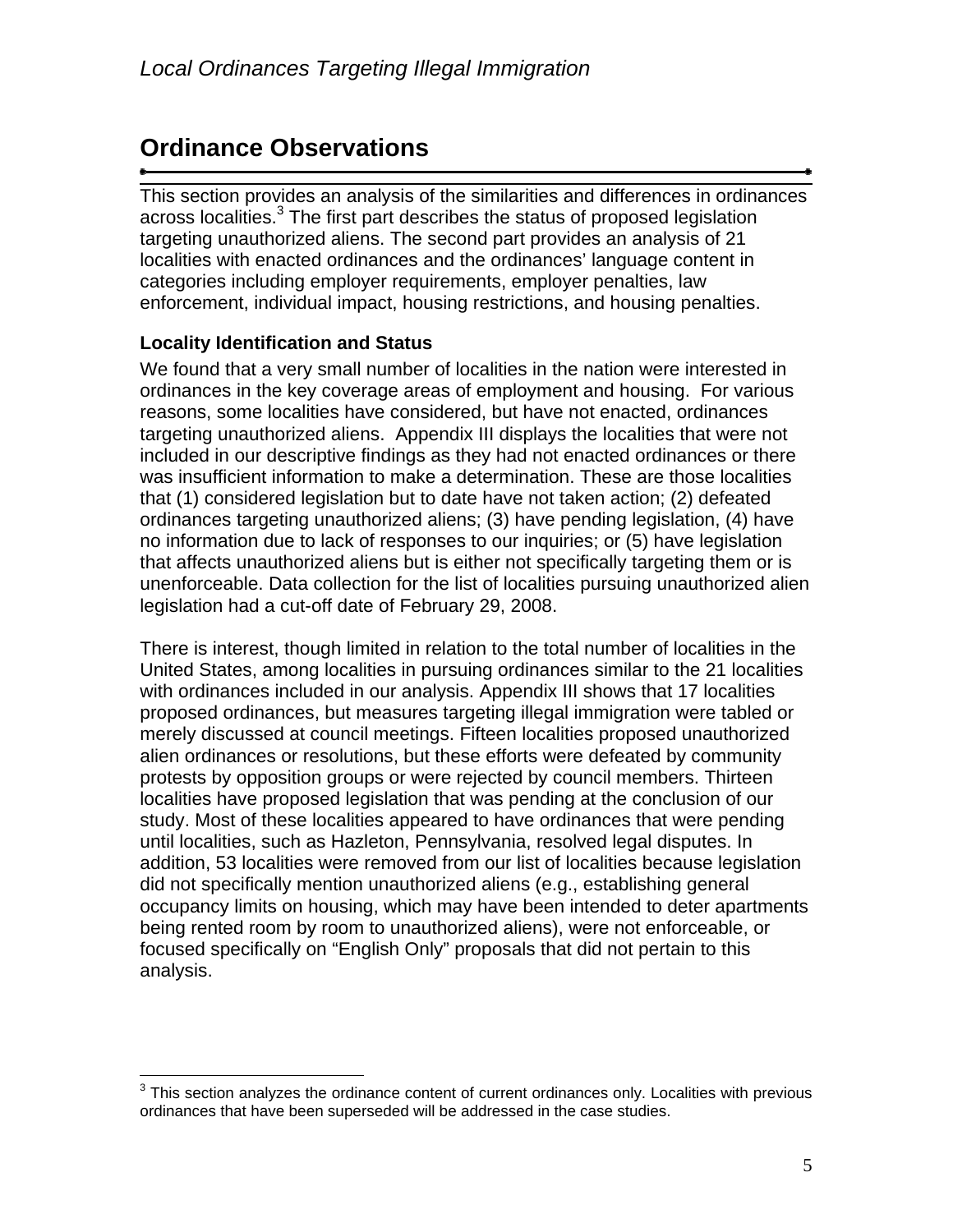## **Ordinance Provision Content**

We have included only those provisions that were clearly a part of an ordinance targeting unauthorized aliens. We categorized ordinance content into several broad groups. These included:

- Employer Requirements, such as requirements for businesses to complete an affidavit stating that they have verified labor status of employees. These often included penalties for noncompliance.
- Law Enforcement, such as a requirement for local law enforcement to check the immigration status of detained persons.
- Individual Impact, or the refusal of government services to unauthorized aliens.
- Housing Restrictions, such as a requirement placed on landlords to verify legal status of residents. These often included penalties for noncompliance.

Appendix IV provides the number and percentage of the 21 localities with ordinances containing provisions in the specific sub-categories. The 21 localities to date have enacted 24 ordinances targeting unauthorized aliens in the defined categories.<sup>4</sup> The following table summarizes our findings and shows that the majority of ordinances focused on employer and housing requirements:

| <b>Category</b>              | # Localities | % Localities |
|------------------------------|--------------|--------------|
| <b>Employer Requirements</b> | 17           | 80.1%        |
| Law Enforcement              | 5            | 23.8%        |
| Individual Impact            |              | 4.8%         |
| <b>Housing Restrictions</b>  | 11           | 52.4%        |

#### Table 2A: Distribution by Ordinance Content

We defined several sub-categories that more explicitly identify provisions in these four categories. For example, the employer requirements include the subcategories of hiring, affidavit, federal verification participation, day labor center, employment status documentation, and penalties.

## **Employer Requirements**

Seventeen of the 21 localities, or 80.1 percent of the 21 localities, had ordinances with language regarding employer requirements. Specific subcategories include hiring, affidavit, electronic federal verification participation, day labor center, employment status documentation, and penalties.

<sup>&</sup>lt;u>4</u><br>A locality is our unit of analysis. A locality could have more than one ordinance (as is the case in Valley Park, Missouri and Prince William County, Virginia) targeting unauthorized aliens.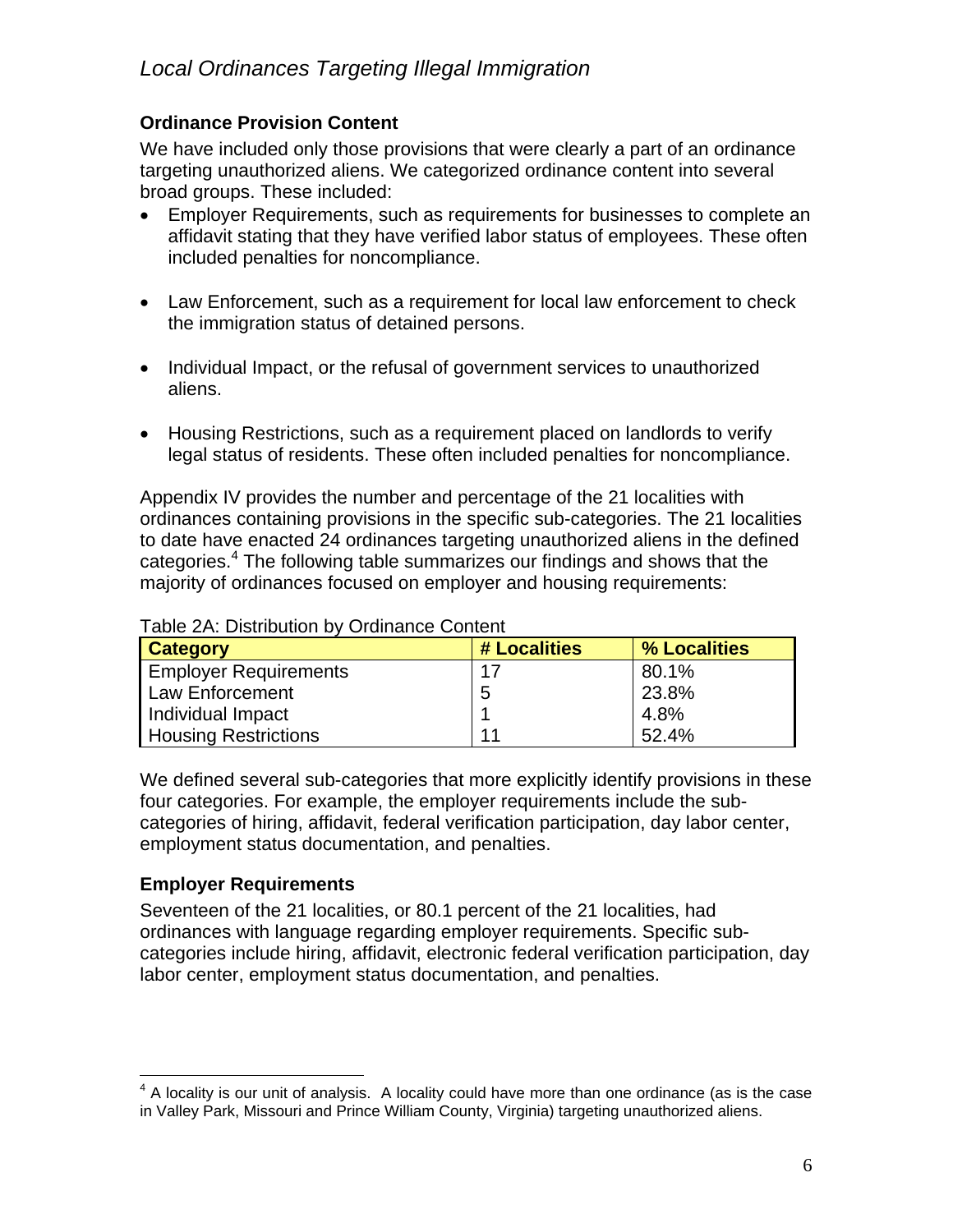## Hiring

Fifteen of these 17 localities with employer requirements had legislation that prohibits the hiring of unauthorized aliens. The language was remarkably similar for most ordinances. Twelve localities had ordinances that generally stated, "It is unlawful for any business entity to recruit, hire for employment, or continue to employ, or to permit, dispatch, or instruct any person who is an unauthorized alien to perform work in whole or part." The other localities had ordinances with slightly different wording. For example, four localities had ordinances that stated, "Aiding and abetting shall include, but not be limited to, the hiring or attempted hiring of illegal aliens." Most localities defined "illegal alien" according to terms found in United States Code, Title 8, Section 1101 and verified legal status according to United States Code, Title 8, section 1373(c).

## **Affidavit**

Eleven localities required employers to sign an affidavit confirming their lack of knowledge of unlawful workers. The language referring to this requirement was similar for most ordinances. For example, language stated, "Every business entity that applies for a business permit to engage in any type of work…shall affirm that they do not knowingly utilize the services or hire any person who is an unlawful worker," with minor differences. Some ordinances contained additional requirements tied to affidavits. For example, the ordinance of Cherokee County, Georgia, stated that the affidavit is also necessary to prove violations have ended. The ordinance of Lake Havasu City, Arizona, stated that submitting a false affidavit is subject to applicable penalties available for perjury.

#### Electronic Federal Verification Participation

Eight localities of the 17 with employer requirements required businesses or the locality itself to participate in the federal government's Basic Pilot Program, recently renamed E-Verify.<sup>5</sup> The specificity of the requirement differed across the localities. Three localities required only locality agencies to "enroll and participate in the Basic Pilot Program." Five localities required both locality agencies and local businesses to enroll. For example, one ordinance stated, "All agencies of the locality shall enroll and participate in the Basic Pilot Program… [and] the business entity will participate in the Basic Pilot Program for the duration of the validity of the business permit."

## Day Labor Center

Five localities restricted businesses from funding day labor centers that do not check for legal work status. Ordinance language across localities was similar, stating that this pertains to "the funding, providing goods and services to or aiding in the establishment of a day labor center, unless the entity acts with due diligence to verify the legal work status of all persons it employs." These ordinances targeted day laborer centers that do not verify legal work status.

 $\overline{a}$  $5$  E-Verify, formerly the Basic Pilot Program, is a program managed by the United States Citizenship and Immigration Services (USCIS). This program allows employers to electronically check employment eligibility of employees through a federal database on the Internet.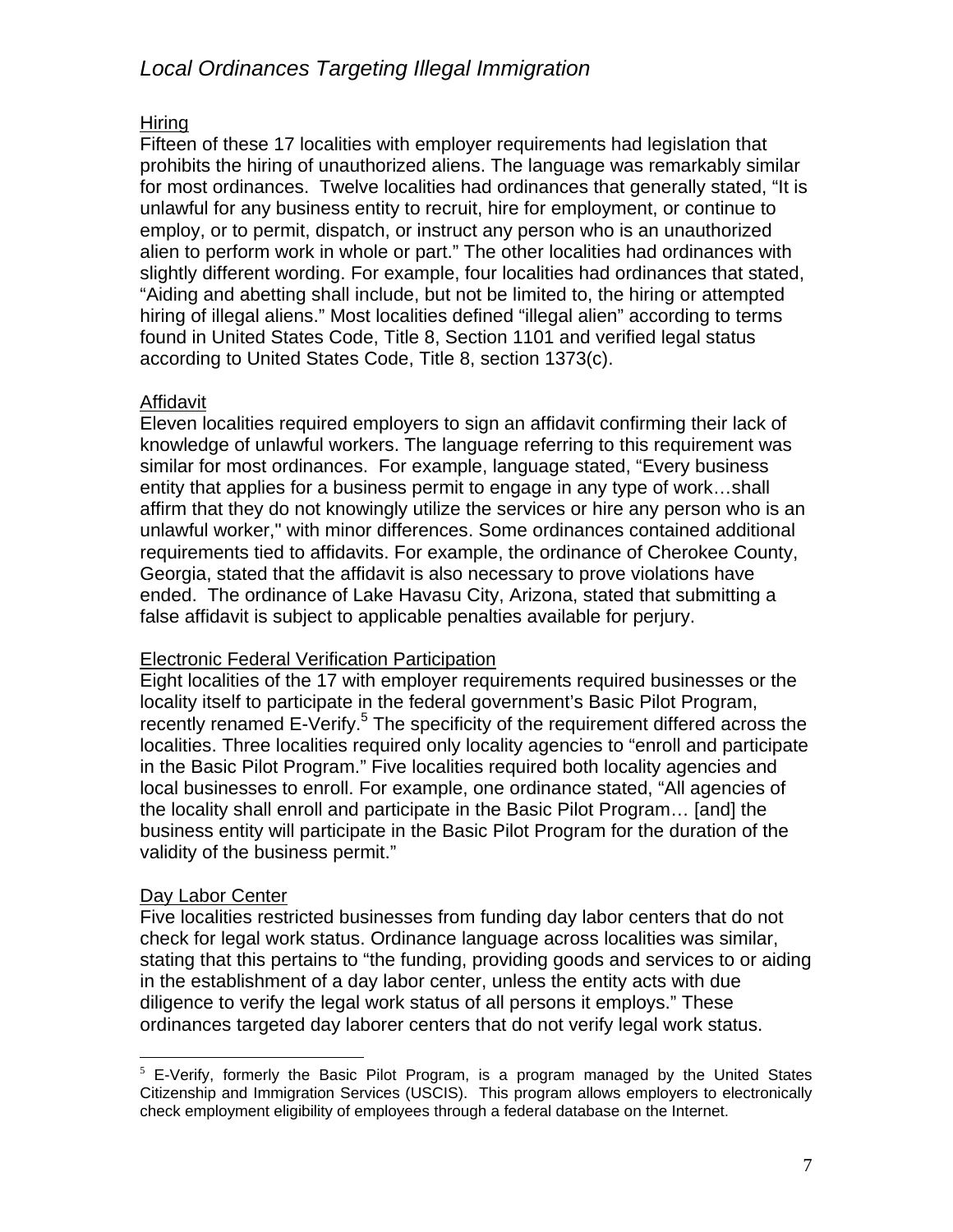## Employment Status Documentation

Three localities with employer requirements required businesses to verify legal employment status through employment status documentation verification processes. These requirements appeared to be a reiteration of the current federal I-9 verification process and do not require additional steps to be taken, such as using E-verify. While all localities required documentation for employment, descriptions of what constitutes valid documentation varied with locales. To illustrate, the ordinance of Altoona, Pennsylvania considered valid documentation to be an individual's social security account number card or other documentation evidencing authorization of employment in the United States that the Attorney General finds, by regulation, to be acceptable. Bellaire, Ohio referenced a valid social security card or a valid immigration or non-immigration visa, while Lake Havasu City, Arizona, required a United States passport, resident alien card or registration card, or driver's license.

Two of these localities had more specific requirements for businesses, where these entities must verify an individual's identity through verifying driver's licenses and other identity documents. While both Altoona, Pennsylvania, and Bellaire, Ohio, required businesses to "verify a prospective employee's legal status," only Altoona detailed acceptable documentation for identity verification. This locality would accept an individual's drivers license or similar document issued for the purposes of identification by a state or "documentation of personal identity of such other type as the Attorney General finds, by regulation, provides a reliable means of identification."

#### **Penalties**

All seventeen localities with ordinances issuing employer requirements included language in their ordinances penalizing employers not meeting stated requirements. Thirteen of the 17 ordinances penalized employers for noncompliance by revoking or suspending business permits or licenses. Nine included penalties that would deny city contracts or grants. Five localities had ordinances that penalized employers by issuing fines to businesses that hire unauthorized aliens. Two localities' ordinances created additional criminal penalties beyond fines, license loss, or grant or contract loss for noncompliance, such as imprisonment.

#### **Law Enforcement**

Five of the 21 localities, or 23.8 percent, had ordinances that contained language regarding law enforcement efforts. Specific sub-categories for this code included national provision, status check, and other federal cooperation.

#### **National Provision**

Four localities contained specific language concerning aiding or abetting unauthorized aliens within the United States, not just within the locality. These ordinances stated, "Any act that aids and abets illegal aliens within the United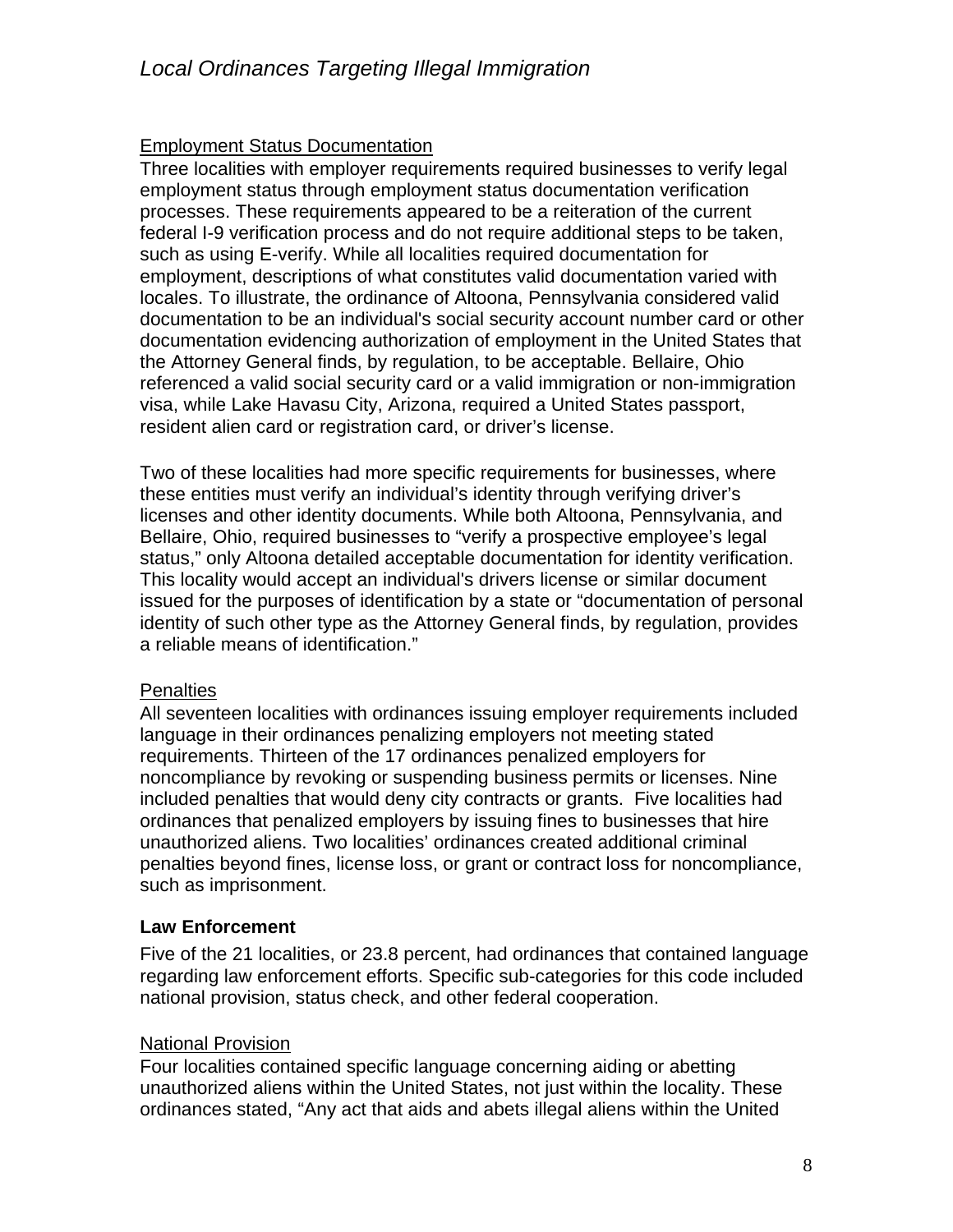States, not just within the [locality] limits, will constitute a violation." National provisions in these ordinances were separate and distinct clauses from aiding and abetting provisions found under employer and/or housing requirements.

#### Other Federal Cooperation

One locality, Prince William County, Virginia, pursued cooperation with the federal government. This locality explicitly stated its participation in the 287(g) program.<sup>6</sup>

#### Status Check

In a separate clause, Prince William County mandated that locality police officers must confirm legal status in conjunction with an arrest.

#### **Individual Impact**

One locality of the 21 analyzed enacted a legislation that focused specifically on unauthorized aliens by refusing them government services. This legislation, enacted by Prince William County, Virginia, contained language regarding individual impacts, specifically prohibiting the access of government services to unauthorized aliens. The resolution stated, "Services recommended for restriction from illegal immigrants include: Adult services to allow elderly and disabled to remain in homes, aging in-home services, sheriff adult identification services, rental and mortgage assistance programs, DORM substance abuse programs, HIDTA prevention program, elderly/disabled tax relief program, and tax exemption for renovation."

#### **Housing Restrictions**

Eleven of the 21 localities, or 52.4 percent, passed ordinances with language regarding housing restrictions for unauthorized aliens. Specific sub-categories for this major code include (1) rent or lease and (3) identity documentation.

#### Rent or Lease

All eleven localities enacted ordinances that placed prohibitions on landlords or residents from renting or leasing to unauthorized aliens. Six of these localities had language that stated, "It is unlawful for any person or business entity that owns a dwelling unit in the [locality] to harbor an illegal alien in a dwelling unit, knowing or in reckless regard disregard of the fact that the alien has come to, entered, or remains in the United States." The other five localities had similar ordinances, but did not state that it was unlawful to harbor unauthorized aliens. Instead, they stated, "Illegal aliens are prohibited from leasing or renting property" and "Aiding and abetting shall include, but not be limited to…renting or leasing to illegal aliens."

<sup>————————————————————&</sup>lt;br><sup>6</sup> Section 287(g) of the Immigration and Nationality Act permits federal immigration authorities to enter into written agreements with states and localities that permit these entities to perform limited federal immigration enforcement functions. Since 287(g) agreements are expressly authorized by federal law, we did not examine state and local participation in such agreements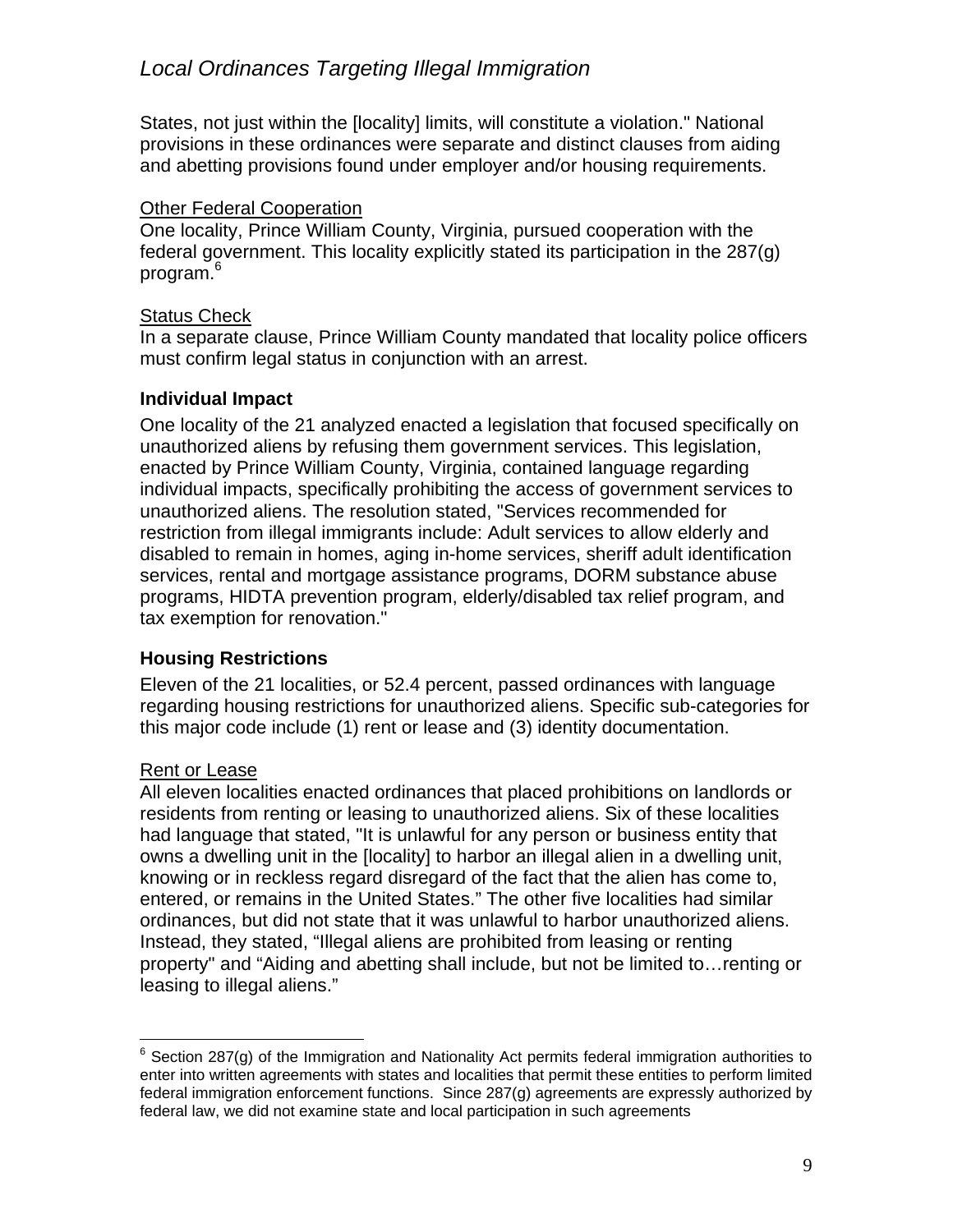## Identity Documentation

Seven of the localities with housing restrictions required property owners to supply or validate the citizenship status through identity documentation of a renter, leaser, or property buyer. Four ordinances stated, "A separate violation of this section shall be deemed to have been committed for each business day on which the owner fails to provide [locality] with the identity data needed to obtain a federal verification of immigration status." The other localities had wording changes with additional content. For example, the ordinance of Escondido, California, stated, "the owner will...submit to the Business License Division, a sworn affidavit stating each and every violation has ended."

#### **Penalties**

All eleven localities with ordinances targeting housing restrictions included language that penalized violators. Nine of these enacted legislation that established monetary penalties for the lack of compliance with housing ordinances, including multiple offenses. Eight of the eleven localities had ordinances that denied, suspended, or revoked housing permits or licenses for noncompliance with housing ordinances. Only one of the eleven localities enacted an ordinance that placed additional criminal penalties on individuals who do not comply with housing requirements.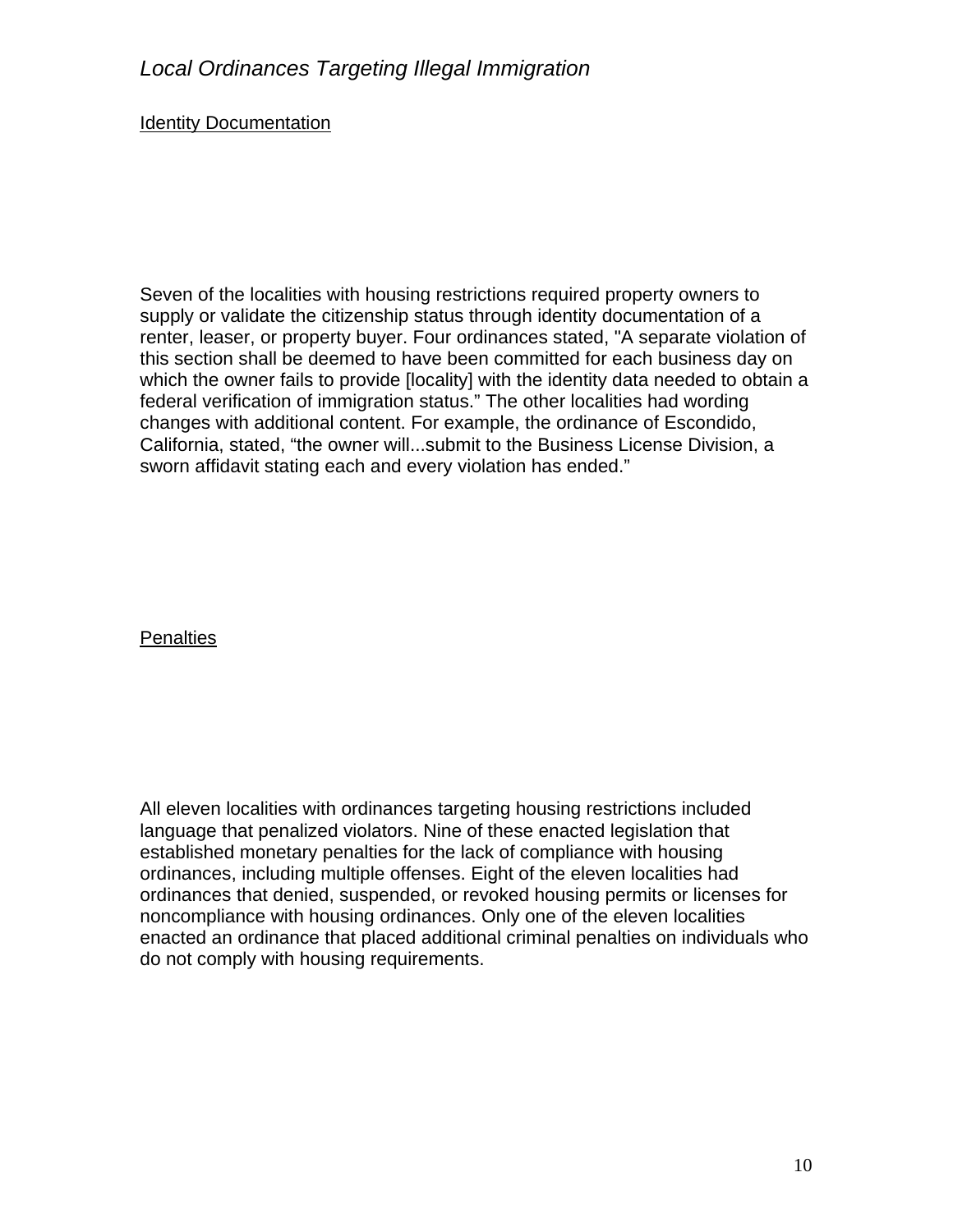## **Locality Demographic and Economic Characteristics**

## **Rationale and Limitations**

For the 21 localities with enacted ordinances pertaining to employment and housing, this chapter analyzes several demographic and economic characteristics across these localities and across time. Where available, we used United States Census Bureau data from three different time periods—1990, 2000, and 2005 to capture data prior to enactment of the ordinances. The ordinances addressed in this document were all passed between 2006 and 2008. Due to the sample size of the Current Population Survey, data from 2005 was limited to larger jurisdictions. The 21 localities are, for the most part, very small in size, thus limiting the use of Census data after the year 2000. We understand that demographic and economic trends from 2000 do not necessarily reflect the current changes occurring in these localities that have a bearing on efforts to reduce illegal immigration. Additionally, we compared Department of Homeland Security estimates of the percentages of unauthorized aliens in each state. Since the number of estimated unauthorized aliens residing in each locality was not available.

The ordinance content in the 21 localities primarily emphasized employment and housing restrictions and penalties. In an effort to better understand if there were possible demographic or economic factors that might be linked to the ordinance provisions, we compared the localities' demographic and economic data with national averages. We have also included an analysis of the percent changes from 1990 to 2000 and from 2000 to 2005 for each category, with the belief that the change over time may present a more complete picture of changes that occurred in these localities.<sup>7</sup>

## **Findings**

1

Changes in the percentage of the foreign-born population, in Hispanic populations, and in unauthorized alien populations on the state level were the only three characteristics showing any clear trends among the 21 localities. In general, localities had much lower percentages of these characteristics than the national average across all years. Although the relative numbers in Hispanic and non-citizen populations in these localities tended to be lower than the national average, the growth in these populations between 1990 and 2000 exceeded the national average. There were no discernable trends among localities for the economic characteristics we studied.

 $<sup>7</sup>$  In calculating percentage change, we compared the difference between two years to the initial</sup> year [(varX<sub>2000</sub>-varX<sub>1990</sub>)/varX<sub>1990</sub>]. We did not look at *percentage point change* [varX<sub>2000</sub>-varX<sub>1990</sub>].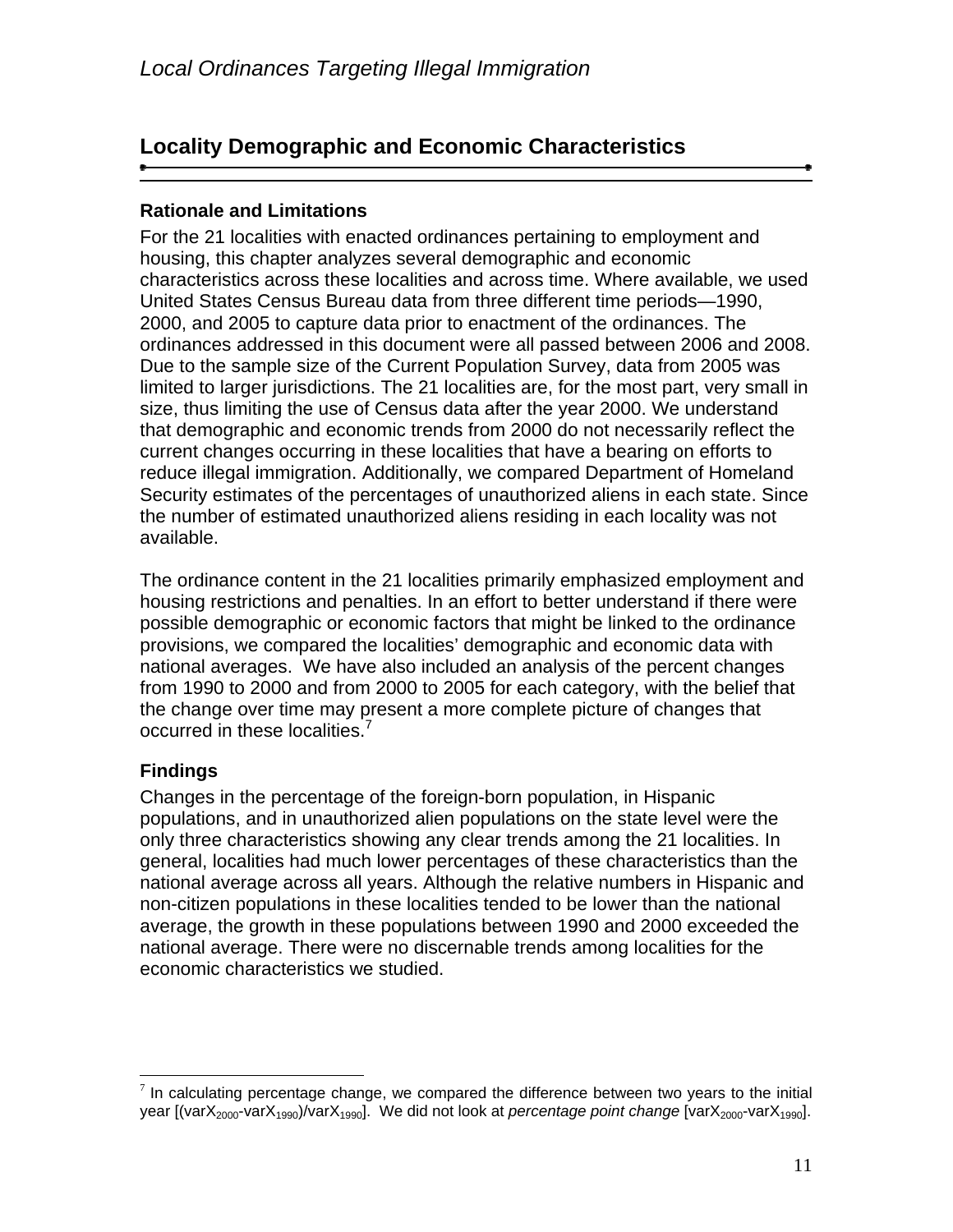## **Demographic Observations**

The demographic data includes total population percentage changes from 1990 to 2000 and 2000 to 2005, by locality. We have also included information on the percentage of population that was Hispanic, non-citizen, and, at the state level, the estimated unauthorized alien population. Also included are the percentage changes from 1990 to 2000 and 2000 to 2005.

#### Change in Locality Population Observations (Table 3A)

In the percentage change of population from 1990 to 2000 across localities, we observed that 10 of the localities' percentage change were above the national average and 11 were below the national average. From 2000 to 2005, of the seven localities with data, four localities were above the national average in population and three were below the national average. Thus, there was no clearcut trend related to population change that can be generalized for the whole group of localities that passed ordinances.

| <b>Localities</b>            | <b>1990 to 2000 Percent</b><br><b>Change</b> | <b>2000 to 2005 Percent</b><br><b>Change</b> |
|------------------------------|----------------------------------------------|----------------------------------------------|
| <b>National Average</b>      | 13.2                                         | 2.5                                          |
| Altoona                      | $-4.5$                                       |                                              |
| Athens                       | 12.2                                         |                                              |
| <b>Beaufort County</b>       | 39.9                                         | 8.9                                          |
| <b>Bellaire</b>              | $-18.0$                                      |                                              |
| <b>Bridgeport</b>            | 3.0                                          |                                              |
| <b>Cherokee County</b>       | 57.3                                         | 28.4                                         |
| Dorchester County            | 16.1                                         | 14.7                                         |
| Escondido                    | 22.9                                         | $-0.4$                                       |
| Farmers Branch               | 13.4                                         |                                              |
| Gilberton                    | $-9.0$                                       |                                              |
| Green Bay                    | 6.1                                          | $-7.9$                                       |
| Hazelton                     | $-6.0$                                       |                                              |
| Inola                        | 10.0                                         |                                              |
| Lake Havasu City             | 72.1                                         |                                              |
| <b>Mahanoy City</b>          | $-10.8$                                      |                                              |
| Mission Viejo                | 27.9                                         | $-3.2$                                       |
| Oologah                      | 6.6                                          |                                              |
| <b>Prince William County</b> | 30.2                                         | 23.5                                         |
| Riverside                    | $-0.8$                                       |                                              |
| <b>West Mahoney</b>          | 35.8                                         |                                              |
| <b>Valley Park</b>           | 47.7                                         |                                              |

#### Table 3A. Change in Locality Population 1990 to 2005

\*Note: Localities above the national average are in bold and italicized.

#### Hispanic Population Observations (Table 3B)

For both 1990 and 2000, the Hispanic population percentage was greater than the national average in only two of the localities, while 19 fell below the national average of 9.0 and 12.5 percent respectively. Of those that fell below, only one locality fell relatively close to the national average with 7.7 percent of its population claiming Hispanic ethnicity in 1990 and one in 2000, at 12.1 percent.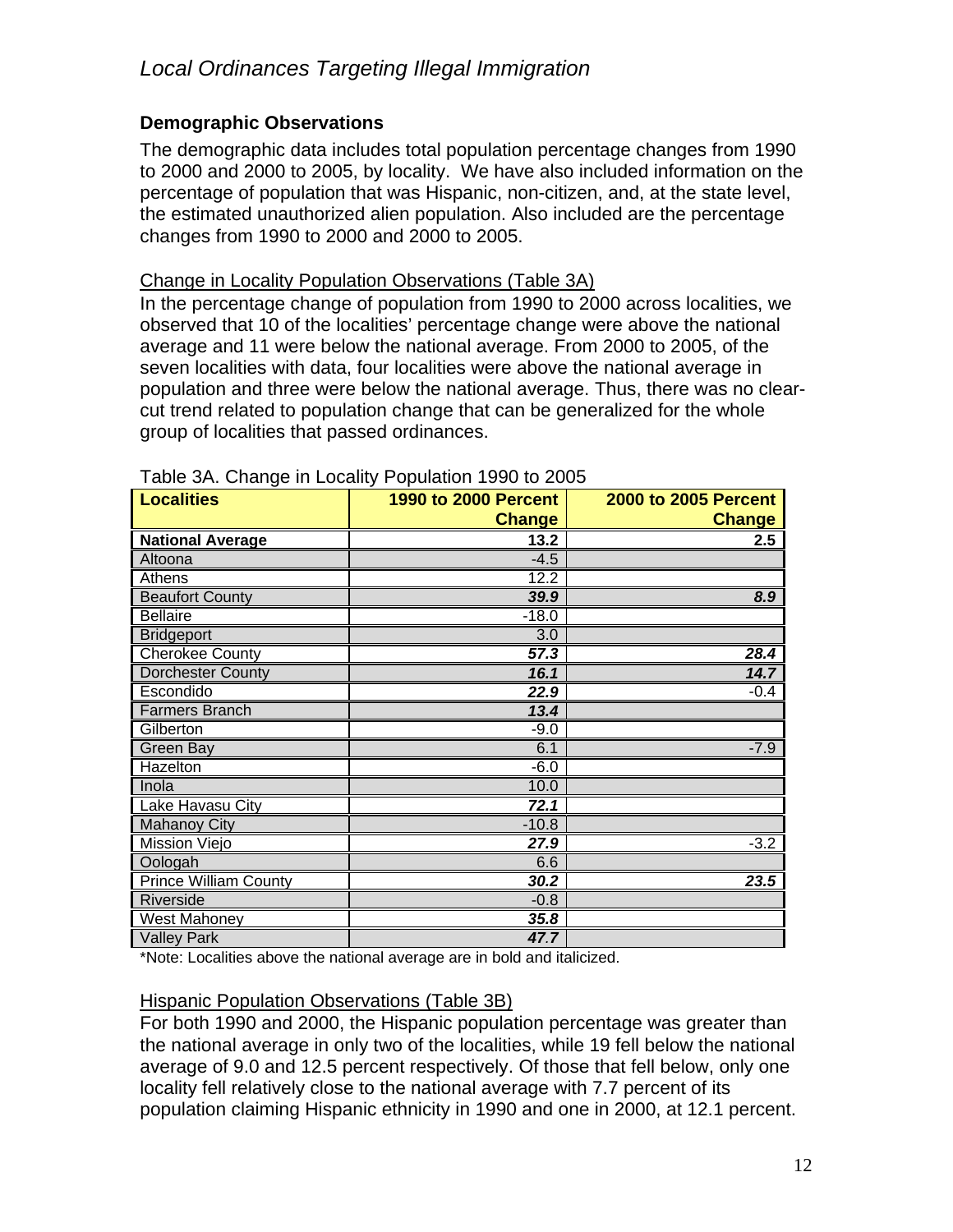In other words, most of the localities had initial Hispanic populations much lower than the national average.

In 2005, of the seven localities with data, two localities had Hispanic populations above the national average of 14.5 percent and five had populations below. While the majority of localities had percentages near the national averages, there were two that stood relatively higher than the national average with percentages of 44.5 percent and 18.1 percent. However, most localities' percentage of Hispanic populations still fell well below the national average.

When examining percentage change across the years, a different trend emerged. While these localities had Hispanic populations smaller than the national average in 1990, their rate of increase from 1990 to 2000 and from 2000 to 2005, generally, exceeded the national rate of increase. From 1990 to 2000, 19 of the 21 localities saw the percentage of Hispanic population increase at a faster rate than the national average. Of these, 16 localities saw increases at a rate two times or more than that of the national rate. The Hispanic population in Athens, Alabama, for example, increased 1100 percent, compared with 39 percent for the nation. Only Inola, Oklahoma, saw growth at a slower rate than the nation and Bellaire, Ohio saw a decrease in the rate of Hispanic population growth.

For the seven localities with 2000 to 2005 data, a similar trend was apparent for the change in Hispanic population. Six of the seven localities saw the percentage change of their Hispanic populations increase at a faster rate than the nation. Only one locality's Hispanic population increased at a slightly slower rate (15.3 percent growth) than the nation's Hispanic population (16 percent).

| <b>Localities</b>            | 1990             | 2000             | 2005           | 1990 to 2000          | 2000 to 2005          |
|------------------------------|------------------|------------------|----------------|-----------------------|-----------------------|
|                              | <b>Percent</b>   | <b>Percent</b>   | <b>Percent</b> | <b>Percent Change</b> | <b>Percent Change</b> |
| <b>National Average</b>      | 9.0              | 12.5             | 14.5           | 38.9                  | 16.0                  |
| Altoona                      | 0.3              | 0.7              |                | 133.3                 |                       |
| Athens                       | 0.4              | $\overline{4.8}$ |                | 1100.0                |                       |
| <b>Beaufort County</b>       | 2.5              | 6.8              | 8.4            | 172.0                 | 23.5                  |
| <b>Bellaire</b>              | 0.4              | 0.3              |                | $-25.0$               |                       |
| <b>Bridgeport</b>            | 1.1              | 3.8              |                | 245.5                 |                       |
| <b>Cherokee County</b>       | $\overline{1.2}$ | 5.4              | 8.0            | 350.0                 | 48.1                  |
| <b>Dorchester County</b>     | 1.2              | 1.8              | 2.5            | 50.0                  | 38.9                  |
| Escondido                    | 22.5             | 38.6             | 44.5           | 71.6                  | 15.3                  |
| <b>Farmers Branch</b>        | 20.1             | 37.2             |                | 85.1                  |                       |
| Gilberton                    | 0.1              | 0.3              |                | 200.0                 |                       |
| Green Bay                    | 1.1              | 7.1              | 9.1            | 545.5                 | 28.2                  |
| Hazelton                     | 1.0              | 4.9              |                | 390.0                 |                       |
| Inola                        | 0.5              | 0.6              |                | 20.0                  |                       |
| Lake Havasu City             | 3.7              | 7.9              |                | 113.5                 |                       |
| <b>Mahanoy City</b>          | 0.6              | 1.3              |                | 116.7                 |                       |
| Mission Viejo                | 7.7              | 12.1             | 14.4           | 57.1                  | 19.0                  |
| Oologah                      | 0.1              | 1.0              |                | 900.0                 |                       |
| <b>Prince William County</b> | 4.5              | 9.7              | 18.1           | 115.6                 | 86.6                  |
| Riverside                    | 2.6              | 4.1              |                | 57.7                  |                       |

#### Table 3B. Hispanic Population Percentages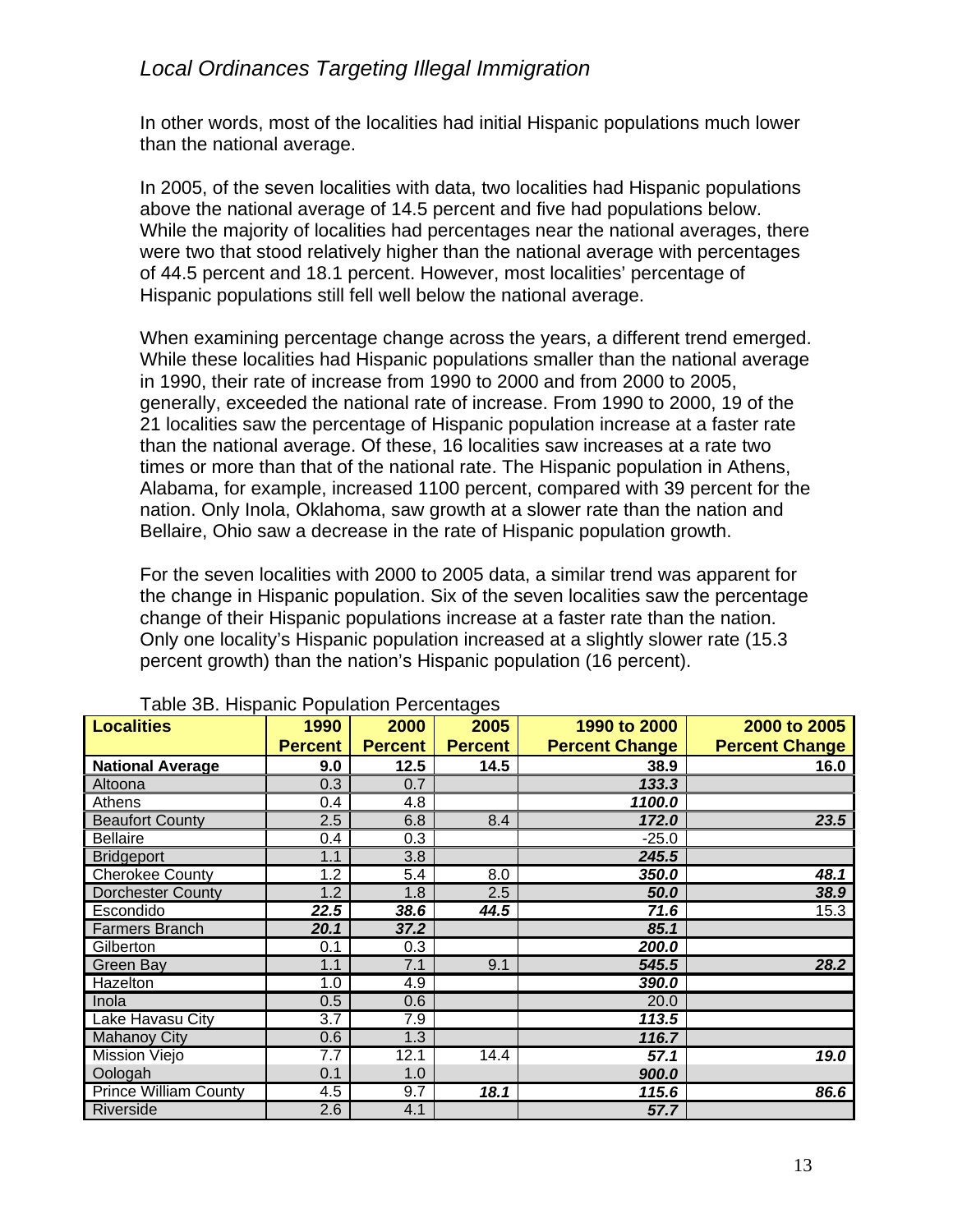| <b>Localities</b>                                              | 1990               | 2000           | 2005           | 1990 to 2000          | 2000 to 2005          |
|----------------------------------------------------------------|--------------------|----------------|----------------|-----------------------|-----------------------|
|                                                                | <b>Percent</b>     | <b>Percent</b> | <b>Percent</b> | <b>Percent Change</b> | <b>Percent Change</b> |
| West Mahoney                                                   | 3.0                | 5.2            |                | 73.3                  |                       |
| <b>Valley Park</b>                                             | . 3                | 2.4            |                | 84.6                  |                       |
| $\mathbf{a}$ , and $\mathbf{a}$ , and $\mathbf{a}$<br>$\cdots$ | $\sim$ 1.10 $\sim$ |                |                | .                     |                       |

\*Note: Localities above the national average are in bold and italicized.

#### Non-Citizen Observations (Table 3C)

In 1990, only three localities had non-citizen populations higher than the national average of 4.7 percent and one locality had the same percentage of non-citizens. Similar to the percentage of Hispanics characteristic, the majority of localities had non-citizen populations much lower than the national average in 1990. In 2000, only four localities had percentages higher than the national average. Two of the localities, Escondido, California, and Farmers Branch, Texas, had much higher non-citizen percentages than the national average.

There did appear to be similarities in the percentage change of the non-citizen population from 1990 to 2000. Fifteen of the 21 localities showed a percentage change above the national average of 40.4 percent from 1990 to 2000. Twelve of these 15 showed an increase at a rate two times or more than that of the national rate. Three localities showed a percentage change increase at a rate in noncitizen populations lower than the national rate and three localities had a decrease in the percentage change.

From 2000 to 2005, six of the seven localities with data available showed a percentage increase in the non-citizen population at a rate higher than the national rate of change of 9.1 percent. In fact, all six increased at a rate of at least 50 percent greater than the national average; four of these localities increased at a rate of over four times than that of the national rate. Only one showed a decrease in percentage change of non-citizen population from 2000 to 2005.

|                          | ∙ອ−<br>∙ສ∙             |                        |                        |                                       |                                       |  |  |
|--------------------------|------------------------|------------------------|------------------------|---------------------------------------|---------------------------------------|--|--|
| <b>Localities</b>        | 1990<br><b>Percent</b> | 2000<br><b>Percent</b> | 2005<br><b>Percent</b> | 1990 to 2000<br><b>Percent Change</b> | 2000 to 2005<br><b>Percent Change</b> |  |  |
|                          |                        |                        |                        |                                       |                                       |  |  |
| <b>National Average</b>  | 4.7                    | 6.6                    | 7.2                    | 40.4                                  | 9.1                                   |  |  |
| Altoona                  | 0.2                    | 0.3                    |                        | 50.0                                  |                                       |  |  |
| <b>Athens</b>            | 0.3                    | 2.0                    |                        | 566.7                                 |                                       |  |  |
| <b>Beaufort County</b>   | 1.2                    | 4.4                    | 6.5                    | 266.7                                 | 47.7                                  |  |  |
| <b>Bellaire</b>          | 0.5                    | 0.3                    |                        | $-40.0$                               |                                       |  |  |
| <b>Bridgeport</b>        | 0.6                    | 4.5                    |                        | 650.0                                 |                                       |  |  |
| <b>Cherokee County</b>   | 0.8                    | 4.2                    | 9.7                    | 425.0                                 | 131.0                                 |  |  |
| <b>Dorchester County</b> | 0.7                    | 1.4                    | 1.6                    | 100.0                                 | 14.3                                  |  |  |
| Escondido                | 12.7                   | 18.8                   | 21.7                   | 48.0                                  | 15.4                                  |  |  |
| <b>Farmers Branch</b>    | 10.4                   | 19.4                   |                        | 86.5                                  |                                       |  |  |
| Gilberton                | 0.3                    | 0.8                    |                        | 166.7                                 |                                       |  |  |
| Green Bay                | 1.8                    | 5.5                    | 7.5                    | 205.6                                 | 36.4                                  |  |  |
| Hazelton                 | 0.8                    | 2.3                    |                        | 187.5                                 |                                       |  |  |
| Inola                    | 0.6                    | 0.1                    |                        | $-83.3$                               |                                       |  |  |
| Lake Havasu City         | 1.9                    | 2.8                    |                        | 47.4                                  |                                       |  |  |
| <b>Mahanoy City</b>      | 0.0                    | 0.5                    |                        | 500.0                                 |                                       |  |  |

#### Table 3C. Percentages of Foreign-Born – Not a Citizen Population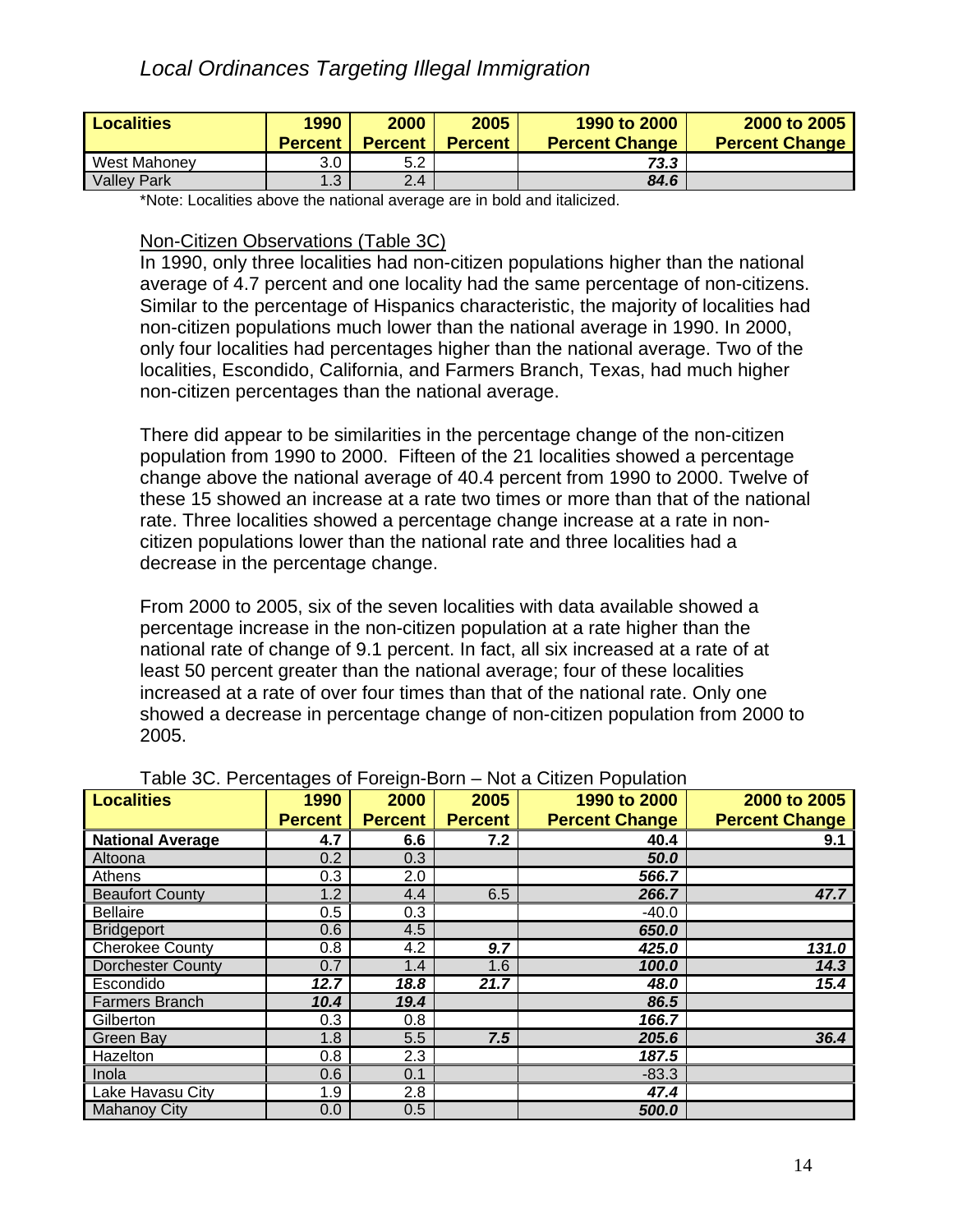| <b>Localities</b>            | 1990           | 2000           | 2005           | 1990 to 2000          | 2000 to 2005          |
|------------------------------|----------------|----------------|----------------|-----------------------|-----------------------|
|                              | <b>Percent</b> | <b>Percent</b> | <b>Percent</b> | <b>Percent Change</b> | <b>Percent Change</b> |
| Mission Viejo                | 6.8            | 7.1            | 6.7            | 4.4                   | $-5.6$                |
| Oologah                      | 0.0            | 0.0            |                | 0.0                   |                       |
| <b>Prince William County</b> | 3.4            | 6.7            | 12.6           | 97.                   | 88.1                  |
| Riverside                    | 4.7            | 6.4            |                | 36.2                  |                       |
| West Mahoney                 | 0.4            | 0.2            |                | $-50.0$               |                       |
| <b>Valley Park</b>           | 6.6            | 4.8            |                | 200.0                 |                       |

\*Note: Localities above the national average are in bold and italicized.

#### Unauthorized Aliens by State Observations (Tables 3D and 3E)

We examined the estimates of unauthorized aliens in the 13 states where the localities with enacted ordinances were located. As shown in Table 3D, in 1990, ten of the states had unauthorized alien populations below the national average of 1.4 percent, while three were above the national average. This trend continued in 2000 as nine states had unauthorized alien populations below the national average and four had more than the national average. The year 2005 showed seven states falling below the national average and the other six were above. California and Texas consistently increased in their percentage of estimated unauthorized aliens. The general trend seems to indicate that many localities existed in states with relatively low percentages of unauthorized aliens in 2000, while by 2005 the percentages appeared to be generally increasing.

| <b>Localities</b>       | ັ<br><b>1990 Percent</b> | 2000 Percent     | 2005 Percent     |
|-------------------------|--------------------------|------------------|------------------|
| <b>National Average</b> | 1.4                      | 3.0              | 4.0              |
| Alabama                 | 0.1                      | 0.5              | 1.1              |
| Arizona                 | 2.4                      | 6.4              | 7.7              |
| California              | 5.0                      | 7.4              | 8.5              |
| Georgia                 | 0.5                      | $\overline{2.7}$ | 5.1              |
| Missouri                | 0.2                      | 0.4              | 1.2              |
| New Jersey              | 1.2                      | 4.2              | $\overline{5.0}$ |
| Ohio                    | 0.1                      | 0.4              | 1.3              |
| Oklahoma                | 0.5                      | 1.3              | $\overline{2.2}$ |
| Pennsylvania            | 0.2                      | 0.4              | 1.5              |
| South Carolina          | 0.2                      | 0.9              | $\overline{1.8}$ |
| <b>Texas</b>            | 2.5                      | 5.2              | 7.2              |
| Virginia                | 0.7                      | 1.9              | 4.1              |
| Wisconsin               | 0.2                      | 0.8              | $\overline{2.1}$ |

#### Table 3D. Percentage of Estimated Unauthorized Aliens (State)

\*Note: Localities above the national average are in bold and italicized.

However, this indicator may not tell the entire story. We also reviewed the percentage change in the estimated unauthorized alien population from 1990 to 2000 (141.7 percent) and 2000 to 2005 (35.9 percent). Table 3E presents the percentage change in estimated unauthorized aliens for these time periods. Eleven of the 13 states experienced larger—many considerably larger percentage changes than the national average both from 1990 to 2000 and 2000 to 2005. When looking at the national average of percentage change over these two time periods, a large number of localities were much higher than the national average of percentage change of estimated unauthorized aliens. This may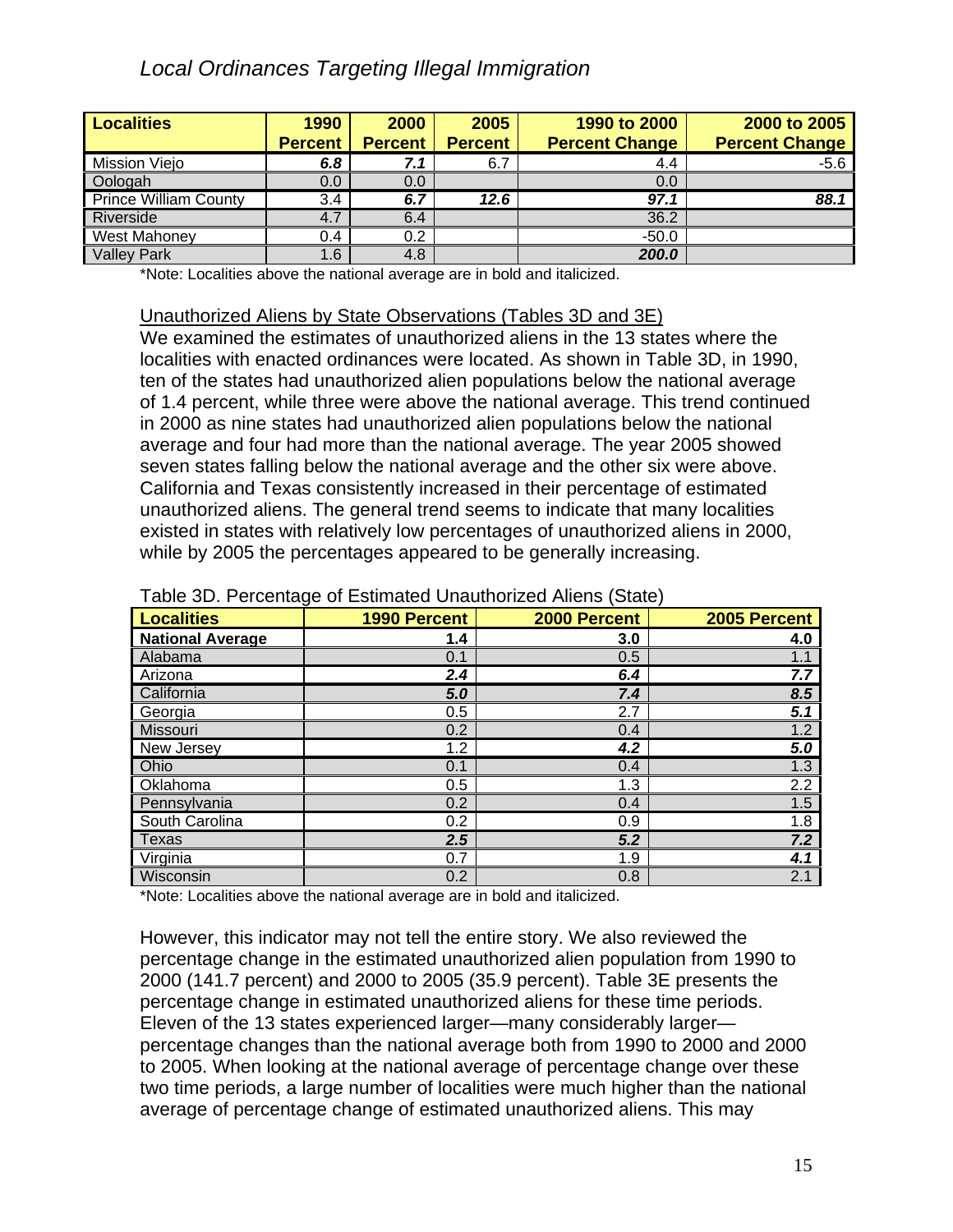indicate a trend in the increase of estimated unauthorized alien population change at the state level.

| <b>Localities</b>       | <b>1990 to 2000 Percent</b> | 2000 to 2005 Percent |
|-------------------------|-----------------------------|----------------------|
|                         | <b>Change</b>               | <b>Change</b>        |
| <b>National Average</b> | 141.7                       | 35.9                 |
| Alabama                 | 380.0                       | 108.3                |
| Arizona                 | 257.4                       | 36.4                 |
| California              | 70.1                        | 9.6                  |
| Georgia                 | 547.1                       | 104.5                |
| Missouri                | 175.0                       | 195.5                |
| New Jersey              | 268.4                       | 21.4                 |
| Ohio                    | 233.3                       | 275.0                |
| Oklahoma                | 187.5                       | 63.0                 |
| Pennsylvania            | 96.0                        | 257.1                |
| South Carolina          | 414.3                       | 108.3                |
| <b>Texas</b>            | 148.9                       | 46.8                 |
| Virginia                | 183.3                       | 120.6                |
| Wisconsin               | 310.0                       | 180.5                |

Table 3E. Percentage Change in Estimated Unauthorized Aliens (State)

\*Note: Localities above the national average are bold and italicized.

#### **Economic Observations**

In addition to demographic data, we also examined economic data. Economic data is for the years 1990, 2000, and 2005, by locality where available. The characteristics in this section include the percentage of unemployed persons, the percentage of families below the poverty level, the percentage of individuals below the poverty level, and the percentage of housing units classified as rental, as well as the percentage changes for these characteristics from 1990 to 2000 and 2000 to 2005. As a large proportion of ordinances in this analysis address restrictions and penalties on businesses and landlords, we looked at characteristics such as unemployment, housing characteristics, and poverty characteristics.

#### Unemployment Observations (Table 3F)

In general, the unemployment rates for the 21 localities did not deviate considerably from national trends. In 1990, eight localities had unemployment rates above the national average of 4.1 percent, 12 had unemployment rates below the average, and one locality's unemployment rate was equal to the national average. In 2000, six were above the national average of 3.7 percent, 14 were below the national unemployment rate, and one had a similar unemployment rate when compared with the national average. In 2005, three localities had higher unemployment rates than the national average of 4.5 percent and four were below the average.

Looking at the percentage change from 1990 to 2000, there does not appear to be a major trend among the localities. Fifteen of the 21 localities decreased in their unemployed rates. Eleven of these decreased at a faster rate than the national average of -9.8 percent. Notably, nine localities decreased in the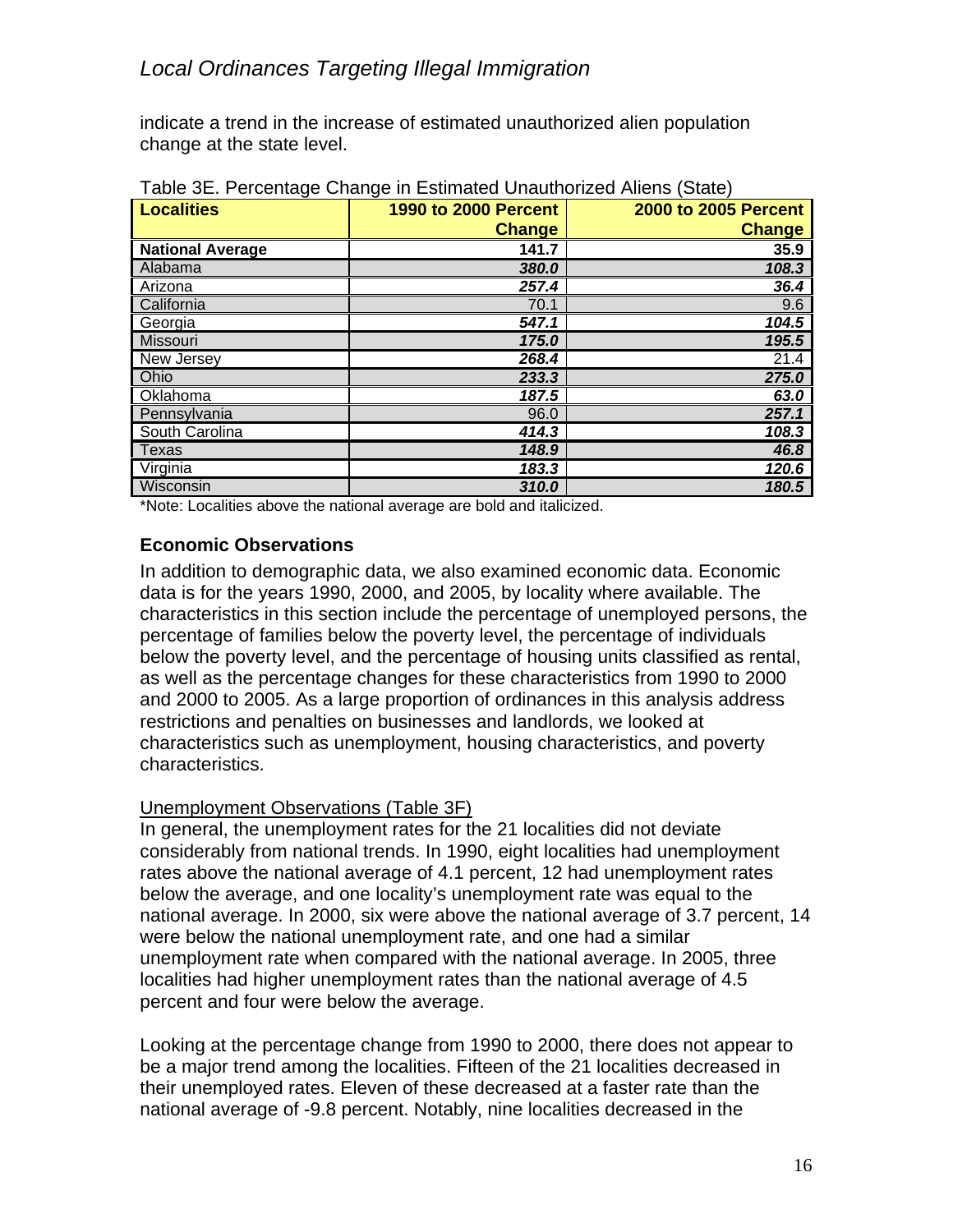percentage of unemployed at rate of at least 100 percent more than the national average. In contrast, six localities had increases in their unemployment rates.

The percentage change in unemployment rates from 2000 to 2005, however, showed another story for the larger localities where 2005 data was available. In this case, all seven localities had increases in their unemployment rates; six of which increased at a faster rate than the national average of 21.6 percent. Although only one locality, Mission Viejo, California, increased at a rate slower than the national average, there may still be a trend because the rest of these localities increased at a rate of 50 percent or more than the national average from 2000 to 2005. However, this analysis is limited to larger localities.

| $1000$ of $11$ order hagoo of orient proprietic 1000 to 2000<br><b>Localities</b> | 1990           | 2000           | 2005           | 1990 to 2000          | 2000 to 2005          |
|-----------------------------------------------------------------------------------|----------------|----------------|----------------|-----------------------|-----------------------|
|                                                                                   |                |                |                |                       |                       |
|                                                                                   | <b>Percent</b> | <b>Percent</b> | <b>Percent</b> | <b>Percent Change</b> | <b>Percent Change</b> |
| <b>National Average</b>                                                           | 4.1            | 3.7            | 4.5            | $-9.8$                | 21.6                  |
| Altoona                                                                           | 4.6            | 5.4            |                | 17.4                  |                       |
| Athens                                                                            | 3.8            | 2.8            |                | $-26.3$               |                       |
| <b>Beaufort County</b>                                                            | 2.6            | 2.2            | 2.9            | $-15.4$               | 31.8                  |
| <b>Bellaire</b>                                                                   | 7.1            | 4.3            |                | $-39.4$               |                       |
| <b>Bridgeport</b>                                                                 | 2.6            | 2.5            |                | $-3.8$                |                       |
| <b>Cherokee County</b>                                                            | 2.9            | 2.0            | 3.5            | $-31.0$               | 75.0                  |
| <b>Dorchester County</b>                                                          | 3.2            | 3.1            | 4.6            | $-3.1$                | 48.4                  |
| Escondido                                                                         | 4.2            | 3.9            | 6.9            | $-7.1$                | 76.9                  |
| <b>Farmers Branch</b>                                                             | 3.8            | 2.4            |                | $-36.8$               |                       |
| Gilberton                                                                         | 6.8            | 4.8            |                | $-29.4$               |                       |
| Green Bay                                                                         | 3.7            | 3.5            | 5.4            | $-5.4$                | 54.3                  |
| Hazelton                                                                          | 3.3            | 3.6            |                | 9.1                   |                       |
| Inola                                                                             | 6.0            | 2.8            |                | $-53.3$               |                       |
| Lake Havasu City                                                                  | 1.7            | 2.8            |                | 64.7                  |                       |
| <b>Mahanoy City</b>                                                               | 4.5            | 5.0            |                | 11.1                  |                       |
| Mission Viejo                                                                     | 2.2            | 2.5            | 2.8            | 13.6                  | 12.0                  |
| Oologah                                                                           | 5.2            | 3.7            |                | $-28.8$               |                       |
| <b>Prince William County</b>                                                      | 2.5            | 2.2            | 3.3            | $-12.0$               | 50.0                  |
| Riverside                                                                         | 4.5            | 2.7            |                | $-40.0$               |                       |
| West Mahoney                                                                      | 3.2            | 2.0            |                | $-37.5$               |                       |
| <b>Valley Park</b>                                                                | 4.1            | 4.3            |                | 4.9                   |                       |

| Table 3F. Percentages of Unemployment 1990 to 2005 |  |  |  |  |  |
|----------------------------------------------------|--|--|--|--|--|
|----------------------------------------------------|--|--|--|--|--|

\*Note: Localities above the national average are bold and italicized.

#### Family Poverty Observations (Table 3G)

1

In 1990, there did not appear to be a trend among the percentage of families living in poverty for the  $21$  localities. $8$  Eight localities had higher percentages of families in poverty than the national average of 10.0 percent, 12 localities had percentages lower than the national average, and one locality had the exact same percentage. In 2000, seven localities had percentages higher than the national average of 9.2 percent for families living in poverty and 14 localities had

 $8$  The U.S. Census Bureau defines both individuals and families as "below the poverty level" if "total family income or unrelated individual income was less than the poverty threshold specified for the applicable family size, age of householder, and number of related children under 18 present" (U.S. Census Bureau). (http://quickfacts.census.gov/qfd/meta/long\_63537.htm)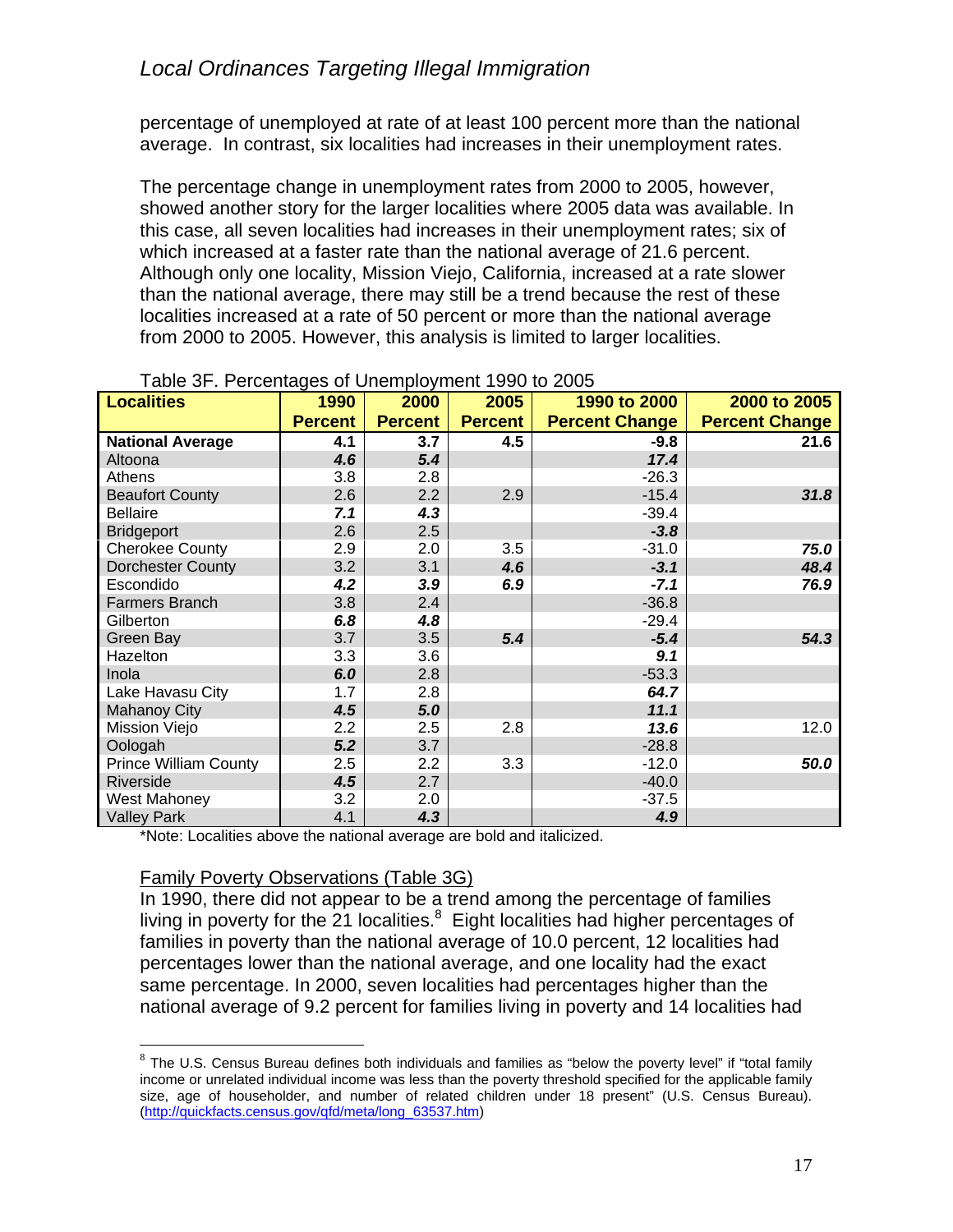percentages lower than the national average for families living in poverty. In 2005, data was available for the same seven larger localities, of which only one locality had a higher percentage of families living in poverty than the national average of 10.2 percent. In contrast, four localities had percentages lower than the national average. One locality had a percentage of families living in poverty that was much higher than the national average across 1990 and 2000.

A trend across the localities was not apparent in the percentage change between 1990 and 2000 for families living in poverty. Nine localities decreased in percentage change of families living in poverty, with eight decreasing at a faster rate than the national average decrease of 8.0 percent. In contrast, 11 localities increased in the percentages of families below the poverty level. Two of these localities increased at a rate of more than 100 percent between 1990 and 2000.

The percentage changes from 2000 to 2005 in family poverty levels across the larger seven localities also did not indicate clear trends when compared with the national average of 10.9 percent. Two localities decreased in the percentage of families living in poverty and four localities increased at a faster rate than the national average. One locality had the same percentage of families living in poverty, which was an increase at a slower rate than the national average. In the localities that had an increase in the percentage change, Mission Viejo, California, had a 283.3 percent increase from 2000 to 2005. This is worth noting because the percentage change between 1990 and 2000 was a decrease of 40 percent. Even with such a drastic change in Mission Viejo between the years 1990 to 2000 and 2000 to 2005, the localities as a group showed no trends when looking at the percentage of families below the poverty level.

| <b>Localities</b>            | 1990           | 2000           | 2005           | 1990 to 2000          | 2000 to 2005          |
|------------------------------|----------------|----------------|----------------|-----------------------|-----------------------|
|                              | <b>Percent</b> | <b>Percent</b> | <b>Percent</b> | <b>Percent Change</b> | <b>Percent Change</b> |
| <b>National Average</b>      | 10.0           | 9.2            | 10.2           | $-8.0$                | 10.9                  |
| Altoona                      | 14.0           | 12.9           |                | $-7.9$                |                       |
| Athens                       | 2.9            | 3.8            |                | 31.0                  |                       |
| <b>Beaufort County</b>       | 3.1            | 8.0            | 9.9            | 158.1                 | 23.8                  |
| <b>Bellaire</b>              | 23.4           | 21.1           |                | $-9.8$                |                       |
| <b>Bridgeport</b>            | 4.3            | 5.4            |                | 25.6                  |                       |
| <b>Cherokee County</b>       | 4.4            | 3.5            | 6.0            | $-20.5$               | 71.4                  |
| Dorchester County            | 2.5            | 7.1            | 9.2            | 184.0                 | 29.6                  |
| Escondido                    | 7.8            | 8.5            | 6.9            | 9.0                   | $-18.8$               |
| <b>Farmers Branch</b>        | 1.2            | 4.0            |                | 233.3                 |                       |
| Gilberton                    | 10.7           | 9.5            |                | $-11.2$               |                       |
| Green Bay                    | 10.0           | 11.6           | 10.5           | 16.0                  | $-9.5$                |
| Hazelton                     | 10.1           | 10.4           |                | 3.0                   |                       |
| Inola                        | 11.2           | 12.6           |                | 12.5                  |                       |
| Lake Havasu City             | 4.7            | 2.0            |                | -57.4                 |                       |
| <b>Mahanoy City</b>          | 12.7           | 12.6           |                | $-0.8$                |                       |
| Mission Viejo                | 1.0            | 0.6            | 2.3            | $-40.0$               | 283.3                 |
| Oologah                      | 19.1           | 7.5            |                | $-60.7$               |                       |
| <b>Prince William County</b> | 2.3            | 3.3            | 3.3            | 43.5                  | 0.0                   |
| Riverside                    | 4.0            | 6.7            |                | 67.5                  |                       |

Table 3G. Percentages of Families Below the Poverty Level 1990 to 2005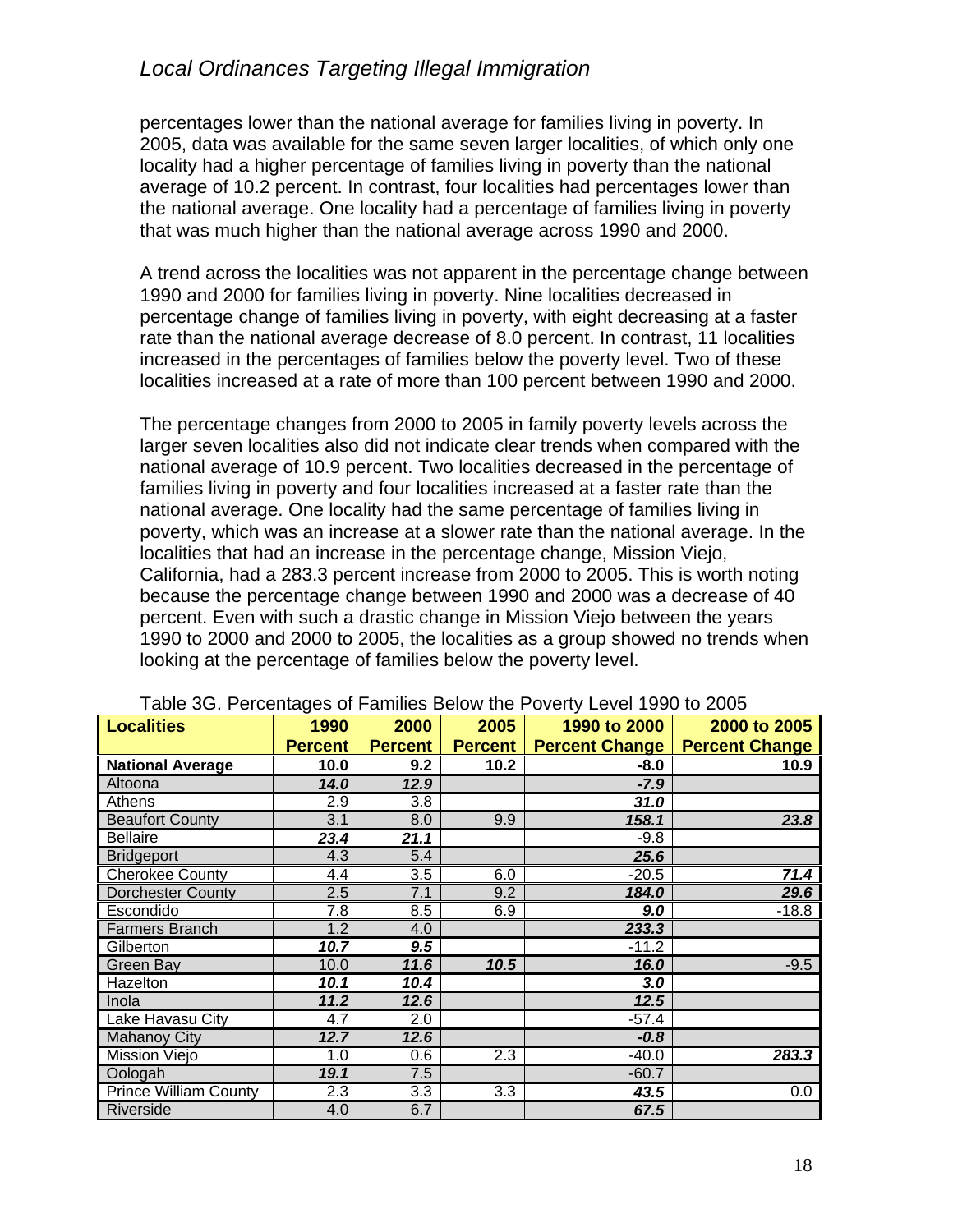| <b>Localities</b>  | 1990<br><b>Percent</b> | 2000<br><b>Percent</b> | 2005<br><b>Percent</b> | 1990 to 2000<br><b>Percent Change</b> | 2000 to 2005<br><b>Percent Change</b> |
|--------------------|------------------------|------------------------|------------------------|---------------------------------------|---------------------------------------|
| West Mahoney       | 12.3                   | 3.3                    |                        | $-73.2$                               |                                       |
| <b>Valley Park</b> | 9.9                    | $\overline{ }$<br>8.7  |                        | $-12.1$                               |                                       |

\*Note: Localities above the national average are bold and italicized.

#### Individual Poverty Observations (Table 3H)

There was not an apparent trend among the localities for the percentage of individuals living in poverty for any of the years analyzed. In 1990, all localities were close to the national average of 12.8 percent for individual poverty rates. Eleven localities had poverty levels above the national average of 12.8 percent, while 10 localities had percentages of individuals living in poverty below the national average. In 2000, seven localities had percentages of individuals below the poverty level above the national average of 12.0 percent. Fourteen localities had percentages of individuals living in poverty below the national average. In 2005, data was available for the seven larger localities, of which only one had a percentage of individuals living below the poverty above the national average of 13.3 percent. Six localities had percentages below the national average for individuals living below the poverty level.

Between 1990 and 2000, 13 localities had a percent change in poverty which decreased, of which the percent of individuals in poverty in seven localities decreased at a faster rate than the national average of 6.3 percent. The rate of individuals living in poverty decreased in six localities at a slower rate than the national average. Eight localities had a higher percentage increase in their individuals living in poverty compared with the national average. Therefore, there does not appear to be a trend for this characteristic between the years of 1990 and 2000.

Between 2000 and 2005, there also was no clear trend among the larger seven localities in the percentage change of individuals living in poverty when compared with the national average. Only two localities had decreased in the percentage of individuals living in poverty while the national average showed an increase of 10.8 percent. Five localities had increases in their percentages of individuals living in poverty, but only two localities had increases that were at a higher rate than the national average.

| Localities              | 1990           | 2000           | 2005           | 1990 to 2000          | 2000 to 2005          |  |  |  |
|-------------------------|----------------|----------------|----------------|-----------------------|-----------------------|--|--|--|
|                         | <b>Percent</b> | <b>Percent</b> | <b>Percent</b> | <b>Percent Change</b> | <b>Percent Change</b> |  |  |  |
| <b>National Average</b> | 12.8           | 12.0           | 13.3           | $-6.3$                | 10.8                  |  |  |  |
| Altoona                 | 18.0           | 17.7           |                | $-1.7$                |                       |  |  |  |
| Athens                  | 13.9           | 15.9           |                | 14.4                  |                       |  |  |  |
| <b>Beaufort County</b>  | 13.5           | 10.7           | 11.7           | $-20.7$               | 9.3                   |  |  |  |
| <b>Bellaire</b>         | 28.5           | 27.1           |                | -4.9                  |                       |  |  |  |
| <b>Bridgeport</b>       | 7.0            | 7.5            |                | 7.1                   |                       |  |  |  |
| <b>Cherokee County</b>  | 6.0            | 5.3            | 5.7            | $-11.7$               | 7.5                   |  |  |  |
| Dorchester County       | 11.5           | 9.7            | 12.4           | $-15.7$               | 27.8                  |  |  |  |

Table 3H. Percentages of Individuals Below the Poverty Level 1990 to 2005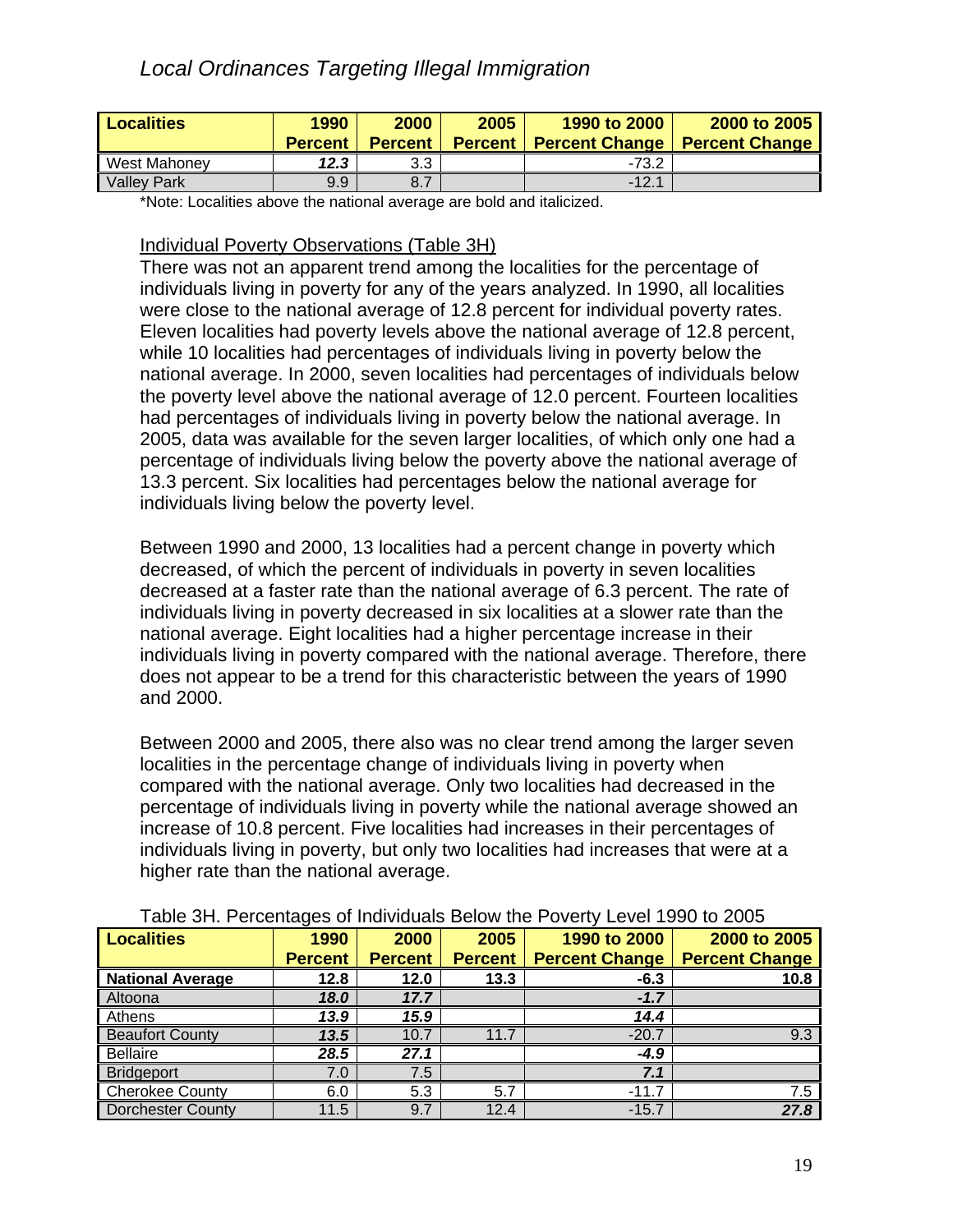| <b>Localities</b>            | 1990             | 2000           | 2005           | 1990 to 2000          | 2000 to 2005          |
|------------------------------|------------------|----------------|----------------|-----------------------|-----------------------|
|                              | <b>Percent</b>   | <b>Percent</b> | <b>Percent</b> | <b>Percent Change</b> | <b>Percent Change</b> |
| Escondido                    | 11.2             | 13.3           | 9.5            | 18.8                  | $-28.6$               |
| <b>Farmers Branch</b>        | 6.7              | 6.3            |                | $-6.0$                |                       |
| Gilberton                    | 17.4             | 10.6           |                | $-39.1$               |                       |
| Green Bay                    | 13.1             | 10.3           | 14.6           | $-21.4$               | 41.7                  |
| Hazelton                     | 13.5             | 14.2           |                | 5.2                   |                       |
| Inola                        | 14.5             | 13.9           |                | $-4.1$                |                       |
| Lake Havasu City             | 8.0              | 9.4            |                | 17.5                  |                       |
| <b>Mahanoy City</b>          | 17.7             | 17.4           |                | $-1.7$                |                       |
| Mission Viejo                | 2.0              | 3.7            | 3.4            | 85.0                  | $-8.1$                |
| Oologah                      | 15.9             | 9.8            |                | $-38.4$               |                       |
| <b>Prince William County</b> | $\overline{3.2}$ | 4.3            | 4.6            | 34.4                  | 7.0                   |
| Riverside                    | 5.0              | 8.2            |                | 64.0                  |                       |
| <b>West Mahoney</b>          | 15.8             | 5.2            |                | $-67.1$               |                       |
| <b>Valley Park</b>           | 11.0             | 10.7           |                | $-2.7$                |                       |

\*Note: Localities above the national average are bold and italicized.

#### Individual & Family Poverty Rate Comparison

There is no trend these characteristics among localities in this analysis. While one would assume that family poverty rates and individual poverty rates would track similarly, the data indicates they generally did not.

## Rental Unit Observations (Table 3I)

The percentage of housing units classified as rental units also showed no apparent trend when compared to the national average or across time. Both 1990 and 2000 showed that seven localities had percentages above the national average of 35.8 percent and 33.8 percent respectively and 14 localities had percentages below for the percentage of rental housing units. In 2005, of the seven localities with data, two had percentages of rental housing units above the national average of 33.1 percent and five fell below.

The percentage change from 1990 to 2000 of housing classified as rental units also did not show a trend among the localities. Nine localities showed a decrease in the percentage of rental units; the national average also had a 5.6 percent decrease. Four localities showed a decrease in the percentage of rental units lower than the national average, whereas five localities showed a decrease above the national average. Outliers included Valley Park, Missouri, which had a decrease in the percentage of housing units of 35.1 percent and Beaufort County, South Carolina, which decreased by 23.4 percent. Eleven localities had percentage change increases of rental housing units of 20 percent or less. Because the numbers showed both increases and decreases in percentage change in housing units classified as rental properties, there seemed no general trend within the locations from 1990 to 2000.

The percentage change of rental units from 2000 to 2005, for the seven localities with data, again showed no apparent trend. The national average was a 2.1 percent decrease in rental housing units. Three localities showed decreases in percentage change, one of which showed an increase during the previous time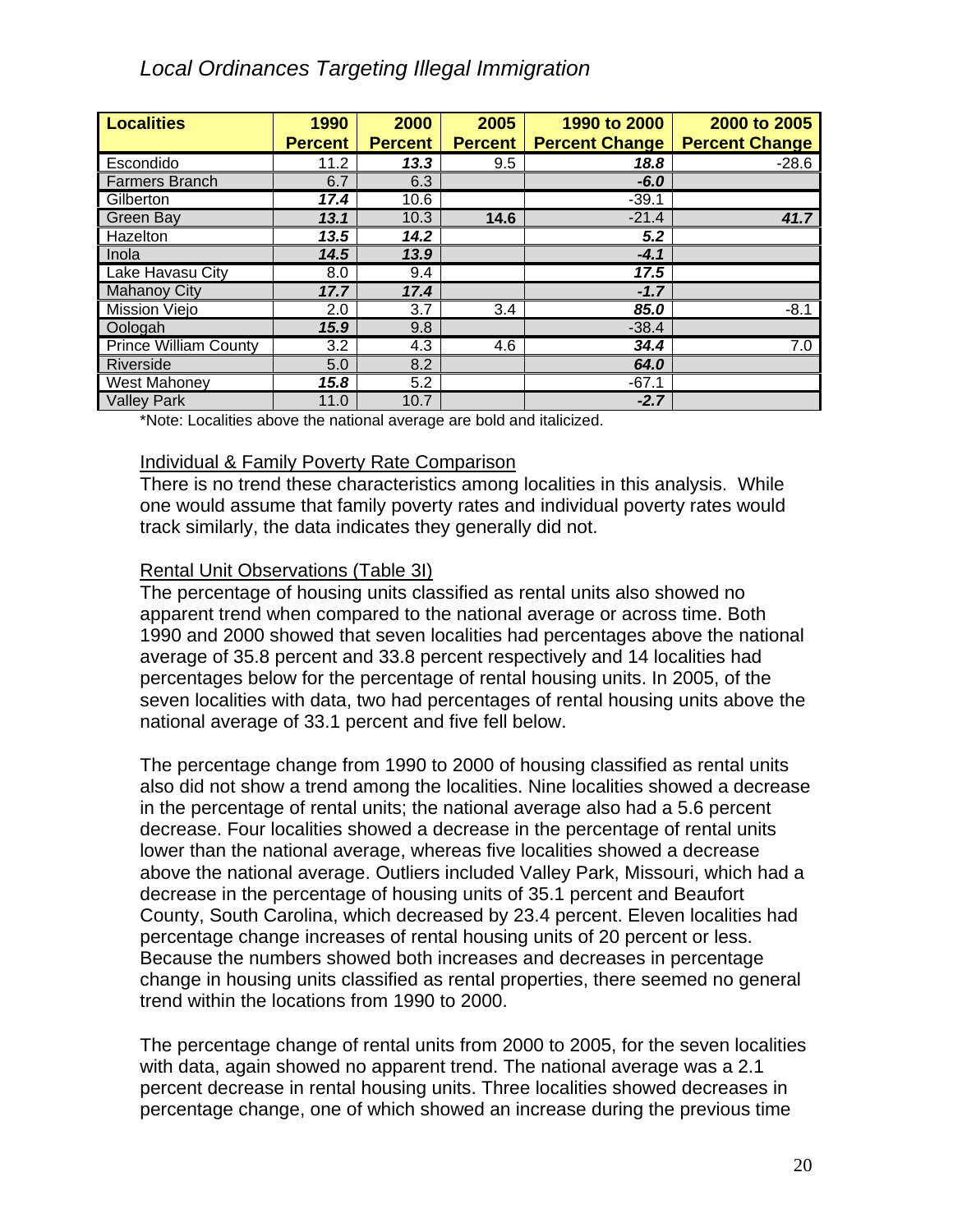period. These decreases were all very high when compared with the national average. However, four of the localities showed increases in the percentage change of rental housing units from 2000 to 2005. Because the localities again showed both increases and decreases in the percentage change of housing units classified as rental properties, there seemed to be no general trend from 2000 to 2005.

| <b>Localities</b>            | 1990              | 2000           | 2005           | 1990 to 2000          | 2000 to 2005          |
|------------------------------|-------------------|----------------|----------------|-----------------------|-----------------------|
|                              | <b>Percent</b>    | <b>Percent</b> | <b>Percent</b> | <b>Percent Change</b> | <b>Percent Change</b> |
| <b>National Average</b>      | 35.8              | 33.8           | 33.1           | $-5.6$                | $-2.1$                |
| Altoona                      | 30.9              | 34.1           |                | 10.4                  |                       |
| Athens                       | 36.9              | 36.9           |                | 0.0                   |                       |
| <b>Beaufort County</b>       | 35.0              | 26.8           | 30.1           | $-23.4$               | 12.3                  |
| <b>Bellaire</b>              | 45.2              | 44.6           |                | $-1.3$                |                       |
| <b>Bridgeport</b>            | 42.0              | 50.1           |                | 19.3                  |                       |
| <b>Cherokee County</b>       | 17.5              | 16.1           | 19.3           | $-8.0$                | 19.9                  |
| <b>Dorchester County</b>     | 28.9              | 25.0           | 26.5           | $-13.5$               | 6.0                   |
| Escondido                    | 48.1              | 46.8           | 37.8           | $-2.7$                | $-19.2$               |
| <b>Farmers Branch</b>        | 30.0              | 32.0           |                | 6.7                   |                       |
| Gilberton                    | 13.4              | 14.5           |                | 8.2                   |                       |
| <b>Green Bay</b>             | 43.4              | 44.0           | 44.5           | 1.4                   | 1.1                   |
| Hazelton                     | 39.7              | 41.0           |                | 3.3                   |                       |
| Inola                        | 28.5              | 30.0           |                | 5.3                   |                       |
| Lake Havasu City             | 25.8              | 23.6           |                | $-8.5$                |                       |
| <b>Mahanoy City</b>          | 23.3              | 22.8           |                | $-2.1$                |                       |
| <b>Mission Viejo</b>         | 20.0              | 22.8           | 18.6           | $\overline{14.0}$     | $-18.4$               |
| Oologah                      | 30.0              | 34.8           |                | 16.0                  |                       |
| <b>Prince William County</b> | 29.0              | 28.3           | 23.4           | $-2.4$                | $-17.3$               |
| Riverside                    | 30.8              | 32.3           |                | 4.9                   |                       |
| <b>West Mahoney</b>          | 7.2               | 7.4            |                | 2.8                   |                       |
| <b>Valley Park</b>           | $\overline{51.0}$ | 33.1           |                | $-35.1$               |                       |

Table 3I. Percentages of Housing Units Classified as Rental 1990 to 2005

\*Note: Localities above the national average are bold and italicized.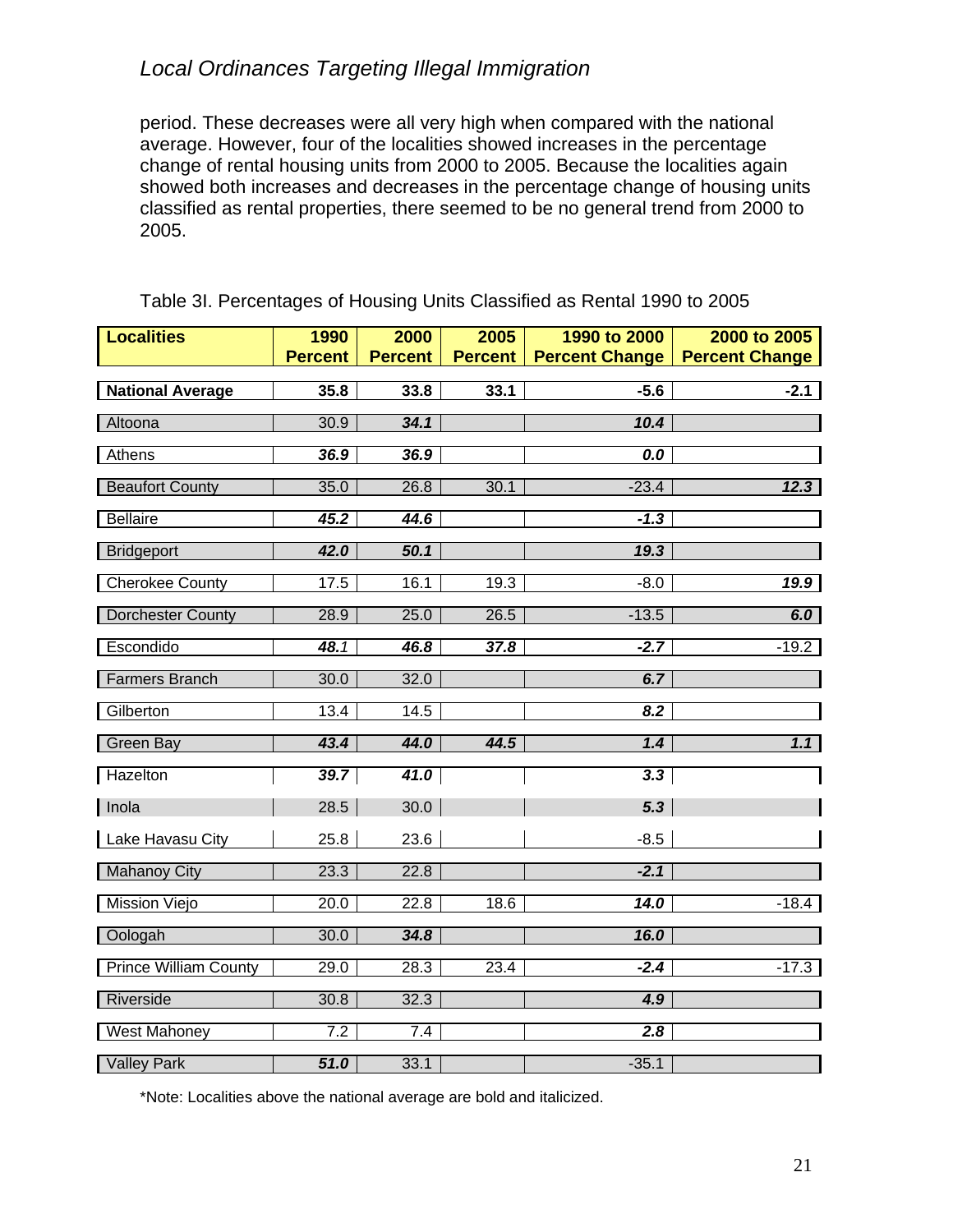## **Case Studies**

This section discusses the four case studies conducted for this study. The case study localities include Farmers Branch, Texas; Hazleton, Pennsylvania; Prince William County, Virginia; and Valley Park, Missouri. The first section introduces the purpose of the case studies. The second section describes the case study methodology. This includes the criteria for choosing case study localities and recommendations for locality case studies and interview questions. The next four sections describe findings from case study localities regarding ordinance impetus, development, implementation, and future expectations. The final section describes the findings that were observed across all four case studies.

## **Introduction**

Case studies were critical to this analysis as discussed earlier as the available Census data on localities was at least two years old and in some cases eight years old. This data preceded the enactment of the ordinances. Case studies provided an opportunity to better understand the rationale behind the ordinances, selection of provisions, arguments for and against the provisions, and the current status. By conducting case study interviews, the analysis could better reflect different perspectives and general community events and outcomes.

## **Case Study Methodology**

The criteria used to select case study localities for field research involved several main factors:

- Ordinance Innovation—localities that passed unique and trendsetting ordinances. If the locality passed an ordinance that was the first of its kind at the time of passage, these localities were considered innovative.
- Ordinance Comprehensiveness—localities with single ordinances that included provisions in housing, law enforcement, and business regulations. These localities were considered as taking a more comprehensive approach to unauthorized alien policies.
- Revisions—localities that pursued ordinance revisions, possibly indicating an ongoing debate regarding ordinance content. Localities with revised ordinances suggest a perceptible controversy that would provide an interesting story behind the ordinance.
- Legal Actions—localities in which legal actions were threatened or taken against the locality.

Appendix V compares all 21 localities against these criteria.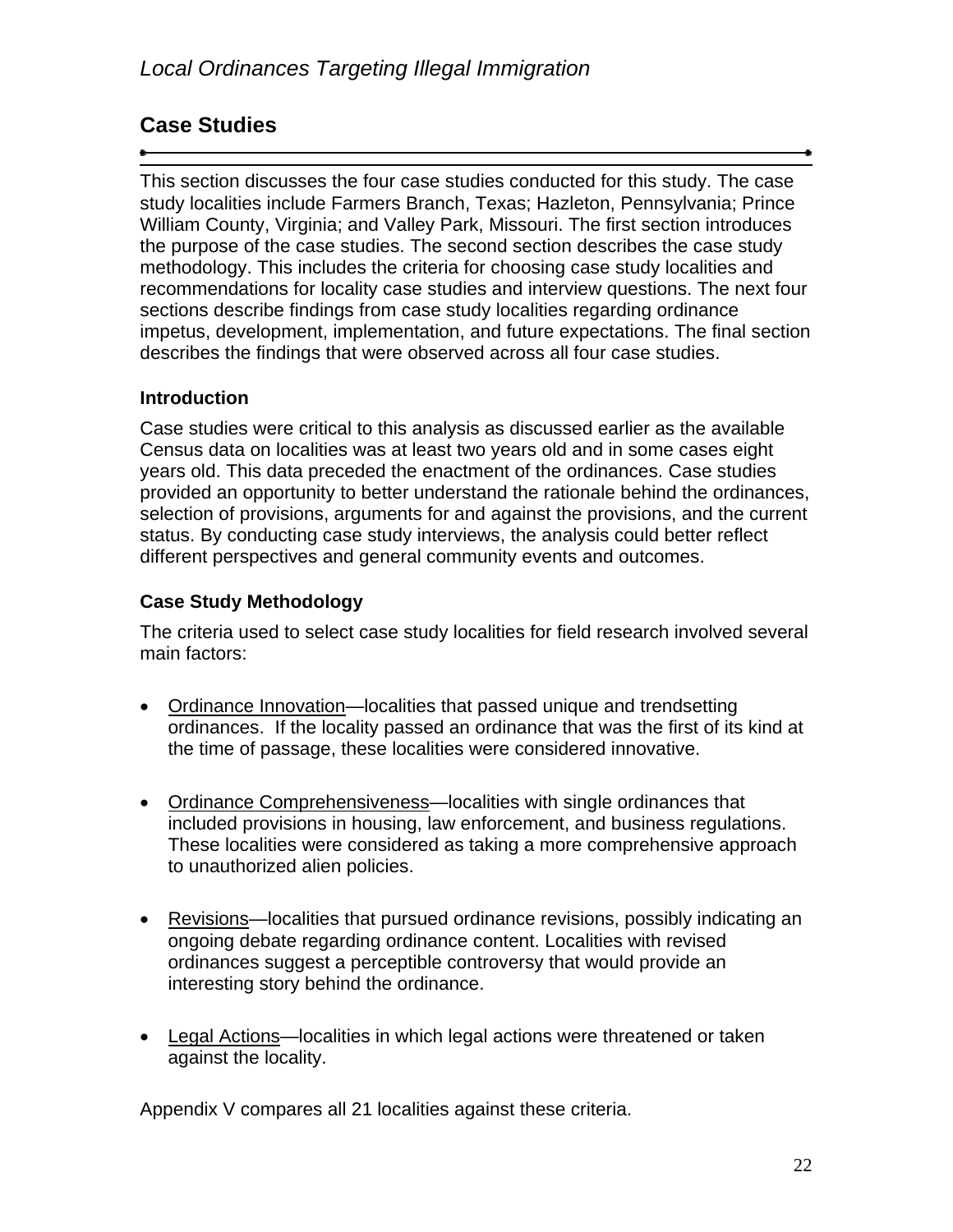## **Case Study—Farmers Branch, Texas**

Farmers Branch was selected as one of four case study localities for this project, due to the politicized atmosphere and media attention on the city since ordinances #2903 and #2952 were proposed in 2006. From their inception, the ordinances generated intense debate and sparked political discussions on both sides of the issue. Team members visited Farmers Branch on February 12, 2008, to conduct interviews with individuals involved in the ordinance's proposal, the conflict surrounding the ordinance, the effects of the ordinance, and the media coverage of the ordinance.

Ordinance #2903 was created to ban all illegal immigrants from renting apartments in the locality. This ordinance mandated that housing units obtain documentation of legal status before allowing individuals to rent a unit within the city limits. In January 2008, the city passed Ordinance #2952, which shall go into effect shortly after the U.S. District Court for the Northern District of Virginia issues a final judgment in litigation concerning Ordinance #2903. Ordinance #2952 requires renters to verify citizenship or immigration status, as well as obtain a residential occupancy license prior to occupying any leased or rented single-family residence. Violations were found to be punishable by law.

Interviews were conducted with the following:

- Tim O'Hare: ordinance developer and mayor pro-tem, supported ordinance;
- Stephanie Sandoval: reporter for the *Dallas Morning News*, neither supported nor opposed ordinance;
- Domingo Garcia: community organizer, and civil rights activist, opposed ordinance;
- Tom Bryson: Director of Communications for the city of Farmers Branch, neither supported nor opposed ordinance; and
- Gerry Heningsman: Apartment Association of Greater Dallas, opposed ordinance.

## Impetus for Ordinance

When asked to identify the major impetus for the ordinances, the most common explanations included demographic changes in Farmers Branch, political motivations and ambitions, and the influence of other localities proposing ordinances to curb illegal immigration.

First, both proponents and opponents of the ordinances cited rapid demographic changes witnessed in both schools and the housing market as prominent reasons for the proposal of the ordinance, despite the lack of statistical evidence that points to these claims. Individuals on both sides of the issue, including ordinance supporter and developer Tim O'Hare and ordinance opponent Domingo Garcia, stated that the Farmers Branch school district was approximately 65 percent Hispanic. For some, this was viewed as costly to the schools, as English as a Second Language courses were in place and occupied resources that some argued could be used elsewhere in the school system.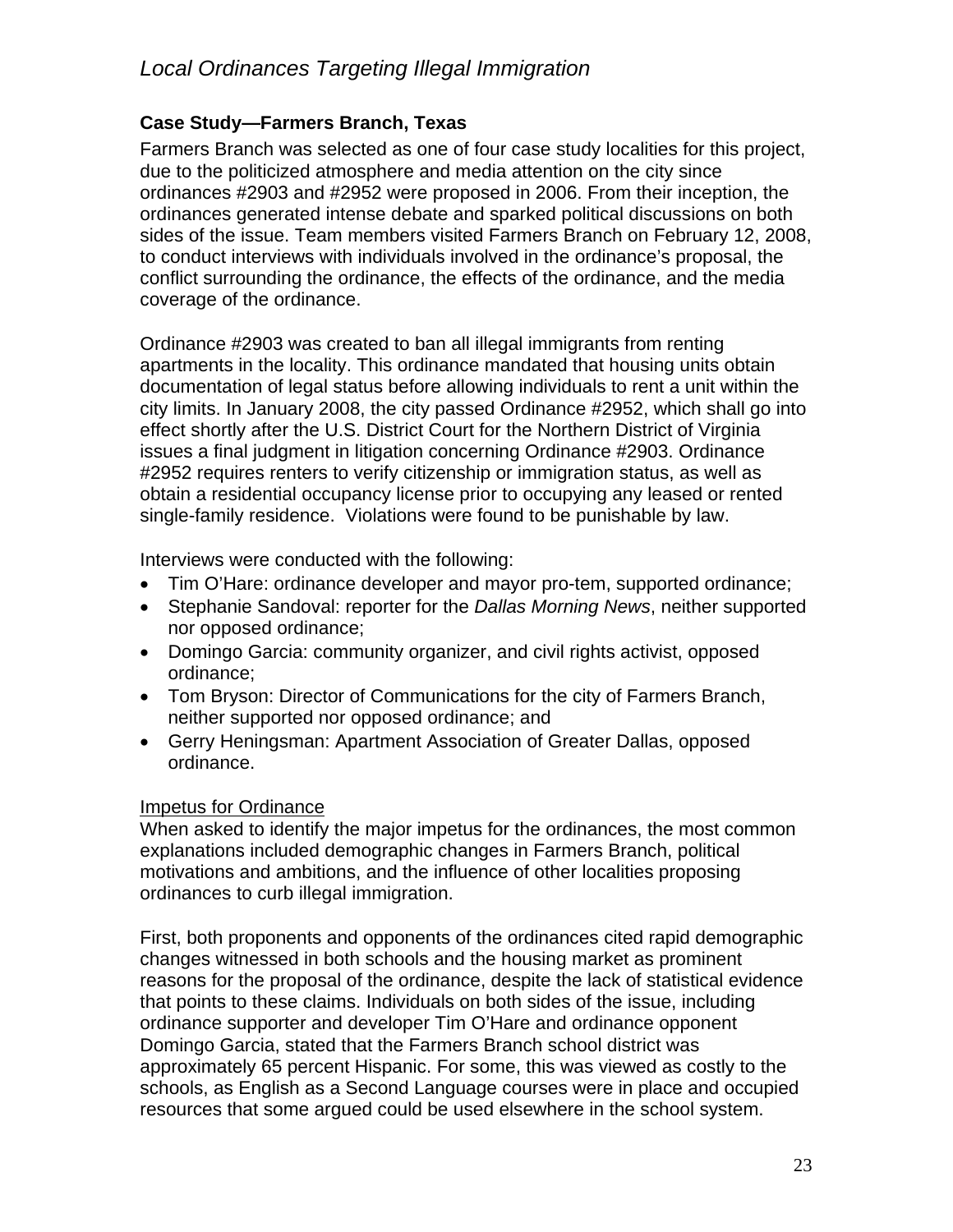According to Mr. O'Hare, school districts were facing increased costs due to illegal immigrants entering the school districts and exploiting resources.

Opponent of the ordinance and staff member of the Apartment Association of Greater Dallas, Gerry Heningsman, claimed that these demographic changes were also apparent in the housing market. He believed that Hispanic immigrants moved to Farmers Branch for cheaper housing prices than surrounding areas. According to Mr. Heningsman, older multi-family properties in Farmers Branch are 90 percent Hispanic, though not necessarily all of these persons are illegal immigrants. The majority of Farmers Branch housing dated back to the 1950s and 1960s; unlike much of the surrounding suburbs of Dallas, that were building new residential properties.

Also, several individuals—both opponents of the ordinance and neutral spectators—claimed that the ordinances were proposed as a political maneuver by then-councilman Mr. O'Hare to generate public support for his campaign. According to some, Mr. O'Hare had political ambitions that included becoming mayor and then seeking a congressional seat. The proposal from the ordinance came as a surprise to some members of the community, and opponents believed the ordinance unduly targeting the Hispanic community and its growing prominence in Farmers Branch.

Mr. O'Hare claimed that some businesses catered only to Hispanics and that illegal immigrants were responsible for the murder of a two-year-old Hispanic child in 2006.<sup>9</sup> In addition, Mr. O'Hare claimed that unauthorized aliens placed "astronomical costs" on the law enforcement system in Farmers Branch, as they allegedly constituted 15 to 20 percent of arrests in the city. Mr. Garcia claimed that Mr. O'Hare had established a real estate contract with some of his supporters targeting apartment owners. Mr. Garcia stated that this contract would place the responsibility of documentation verification on the apartment owners, rather than on law enforcement. Mr. Heningsman and Ms. Sandoval concluded that Mr. O'Hare's proposal had the intentions of mobilizing people through the method of fear, and that unauthorized aliens did not pose the threat Mr. O'Hare claimed.

Last, and perhaps most importantly, Mr. O'Hare and Ms. Sandoval both pointed to other localities passing anti-immigration ordinances, specifically Hazleton and Escondido, as inspiration for pursuing similar legislation.

Development of the Proposal

1

 $9$  Information on this event may be found courtesy of the Dallas Morning News at http://www.dallasnews.com/sharedcontent/dws/news/localnews/stories/052706dnmetfbshoot.23b 89c31.html. Information regarding the legal status of the shooter is unavailable through the article.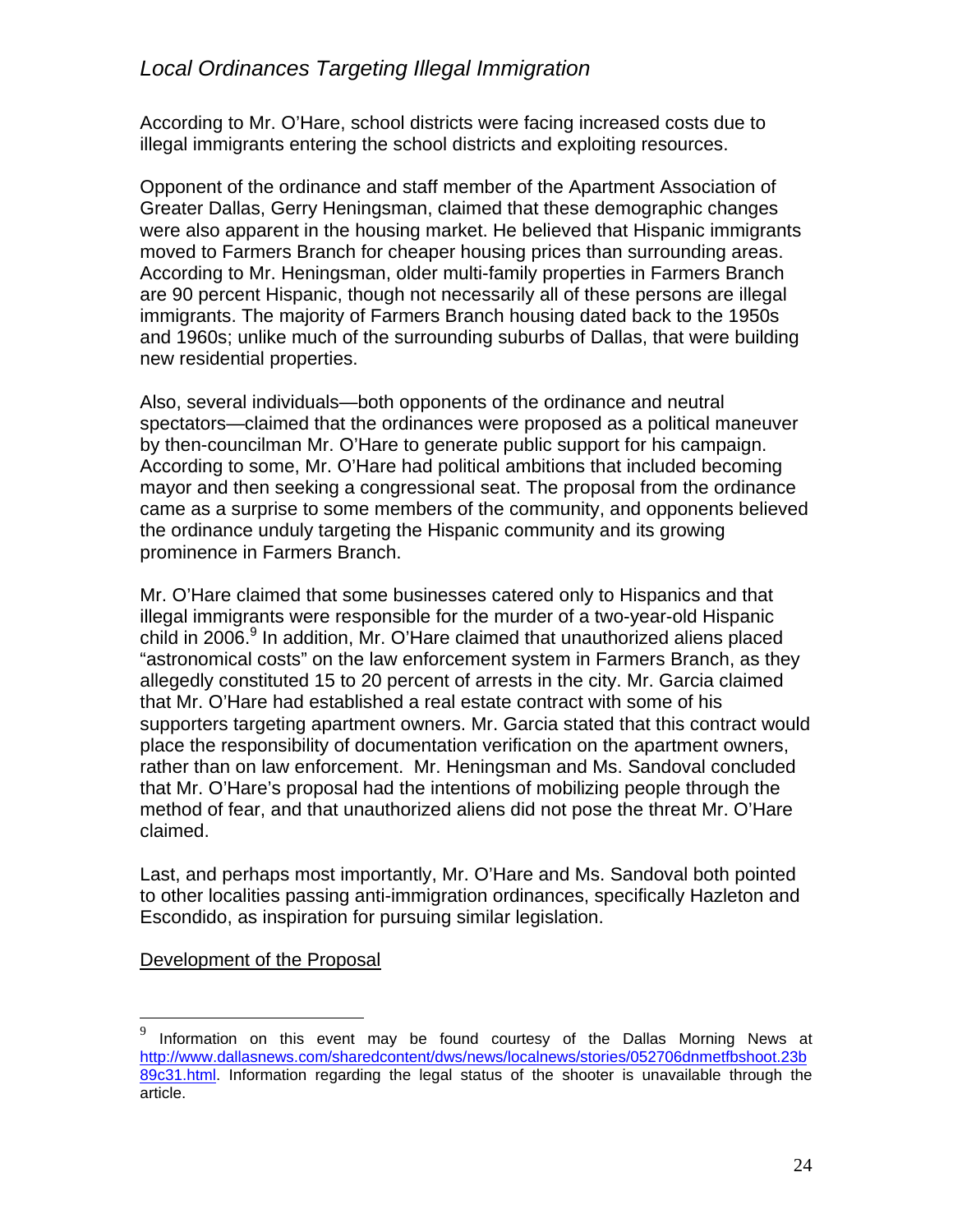Tim O'Hare and city council member Sam Robinson asked for an antiimmigration ordinance inspired by the Hazleton, Pennsylvania's ordinance to be placed on the city council agenda for August 21, 2006. There were protests the very next day at City Hall. According to Mr. O'Hare, City Councilman David Coke was instrumental in the legal research of the ordinance and consulted Hazleton mayor Lou Barletta about the ordinance. The city also contacted law professor Kris Kobach from the University of Missouri—Kansas City School of Law, who was a key player in the drafting of ordinances for Valley Park, Missouri, and Hazleton, Pennsylvania. The city's law firm, Boyle & Lowry, was responsible for the final proposal of the ordinance.

The process for passing the ordinance took approximately one month to discuss and the city council had one public hearing on the item. The ordinance was not released to the public until the day before the public hearings were held, which attracted more media attention at Farmers Branch. Ms. Sandoval and Mr. Garcia claimed that the community was not included in the discussion on the ordinance in an attempt by the city council to unfairly targeting Hispanics. Ms. Sandoval stated that there was no research done to investigate the negative impacts that the ordinances could have on unauthorized immigrants or on the community. Mr. Garcia claimed that the city prevented many Hispanics from entering the city council meeting on the night that voting on the ordinance took place by placing a policeman at the entrance of the building. A multi-racial task force, called Farmers Branch United, was created in opposition to the ordinance and was active at the time of the case study visit in voter registration drives, education, and recruiting candidates to run against the current city council members.

During this time, two consecutive ordinances were approved in November and December of 2006 with the clause that the city would vote on the final ordinance in May 2007, at the same time as the city council elections. The ordinance passed by a margin of 2 to 1 with approximately 70 percent, in Mr. O'Hare's estimate, of the residents supporting the ordinance, while also generating higher voter turnout than usual.

#### Implementation

Legal challenges were immediately brought against the ordinances by a number of entities, including the Mexican American Legal Defense Fund (MALDEF), acting in conjunction with the American Civil Liberties Union (ACLU). In addition, Bickle & Brewer—a Dallas based law firm—created a subsidiary called "B&B Storefront" that took on constitutional challenges pro bono on behalf of the citizens against the city. Bickle & Brewer claim that the apartment owners and managers were unduly targeted with this legislation. Ms. Sandoval stated that research showed businesses do not seem to be closing, nor do people appear to be leaving the city. However, since the boundaries of Farmers Branch are geographically fluid, Ms. Sandoval acknowledged the difficulty of tracking the number of individuals that visit the city and that stay permanently or who live outside city limits and travel in for work.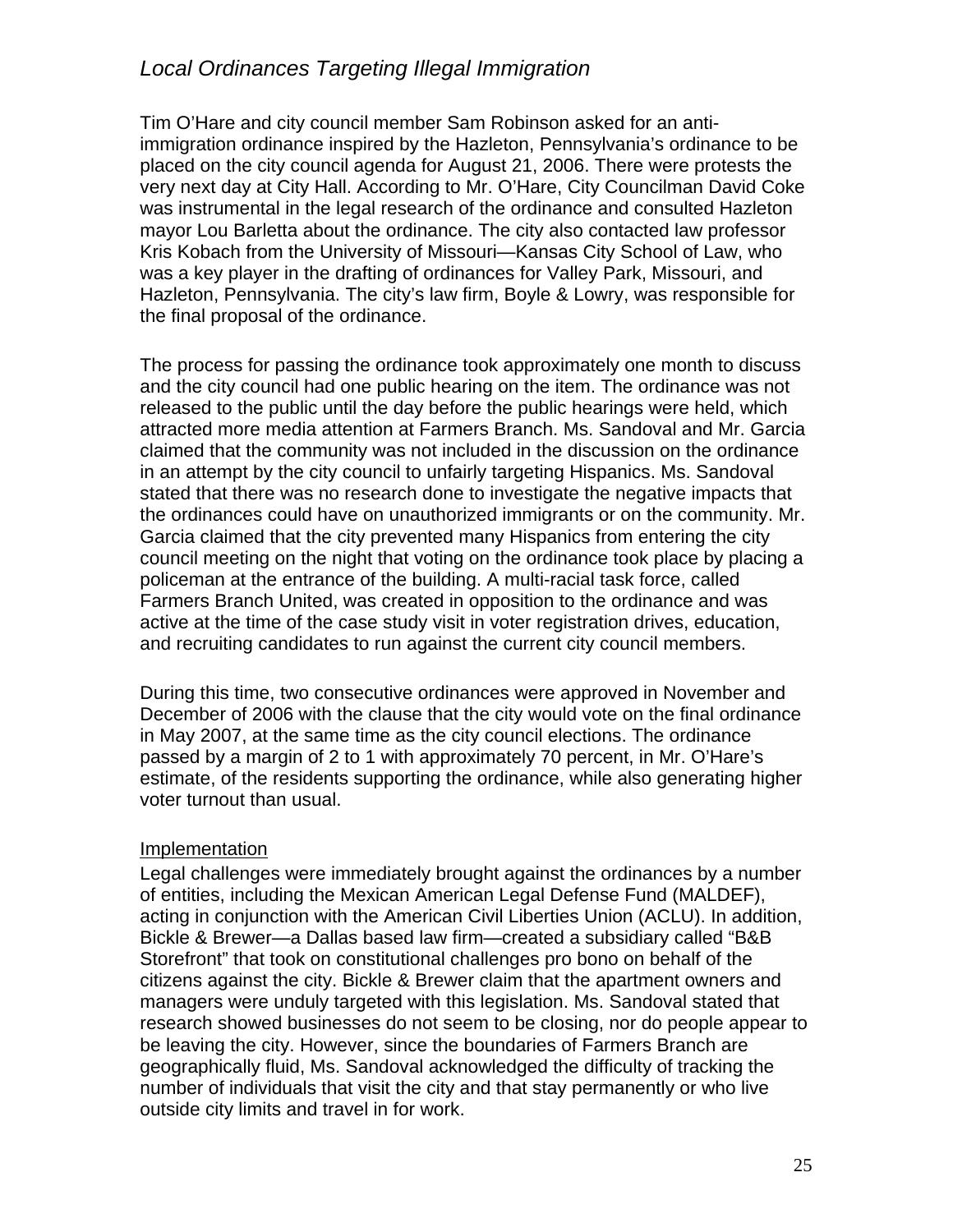Ordinance 2903 has been the subject of ongoing litigation in the U.S. District Court for the Northern District of Texas. U.S. District Court Judge Sam Lindsay has issued a preliminary injunction barring enforcement of Ordinance 2903 pending trial on the merits of the case. In issuing the injunction, Judge Lindsay made a preliminary finding that the ordinance was preempted by federal immigration law and was also unenforceable on vagueness grounds. Mr. O'Hare stood by the ordinance, however, by claiming that the federal government statute that forbids the harboring of unauthorized aliens also supports Farmers Branch's efforts to curb illegal immigration in the city. Litigation in the case remains ongoing.

According to Mr. Heningsman, little has been done in terms of law enforcement since the passage of the ordinance, other than police officers patrolling Hispanic apartment complexes at an increased rate. As mentioned previously, Ordinance #2952 shall go into effect shortly after a final judgment is reached by the district court in the case concerning Ordinance #2903.

## Future Expectations

Although neither Ordinance #2903 nor Ordinance #2952 are currently being enforced, some claim there have been unexpected results in Farmers Branch. First, according to Tom Bryson, the Director of Communications for the City of Farmers Branch, and Ms. Sandoval, the locality has developed a reputation as an anti-immigrant locality. Ms. Sandoval and Mr. Garcia argued this was exactly the result Farmers Branch was seeking, regardless of the lack of enforcement on apartment owners.

Second, Mr. Garcia pointed to Farmers Branch United as a sign that Farmers Branch faced a disenfranchised Hispanic population that was not leaving the city. This segment of the city's population, according to him, wanted a say in the political system, as well as a stake in the well-being of the community. Mr. Garcia mobilized a large contingent of Hispanics in the area and plans to run a slate of Hispanic candidates against the current city council in upcoming elections.

Both opponents and proponents of the ordinances stated that the future of this issue is uncertain, especially since courts recently ruled in favor of Valley Park, Missouri's ordinance. This may revive interest in enforcing Farmers Branch ordinance.

## **Case Study—Hazleton, Pennsylvania**

Hazleton, Pennsylvania's ordinance #2006-18 was originally a modified copy of San Bernardino, California's ordinance. Hazleton's ordinance targeted and penalized both businesses that employed unauthorized aliens and landlords that rented to unauthorized aliens; it also contained a provision recognizing English as the official town language. On July 26, 2007, the U.S. District Court for the Middle District of Pennsylvania struck down the housing and employment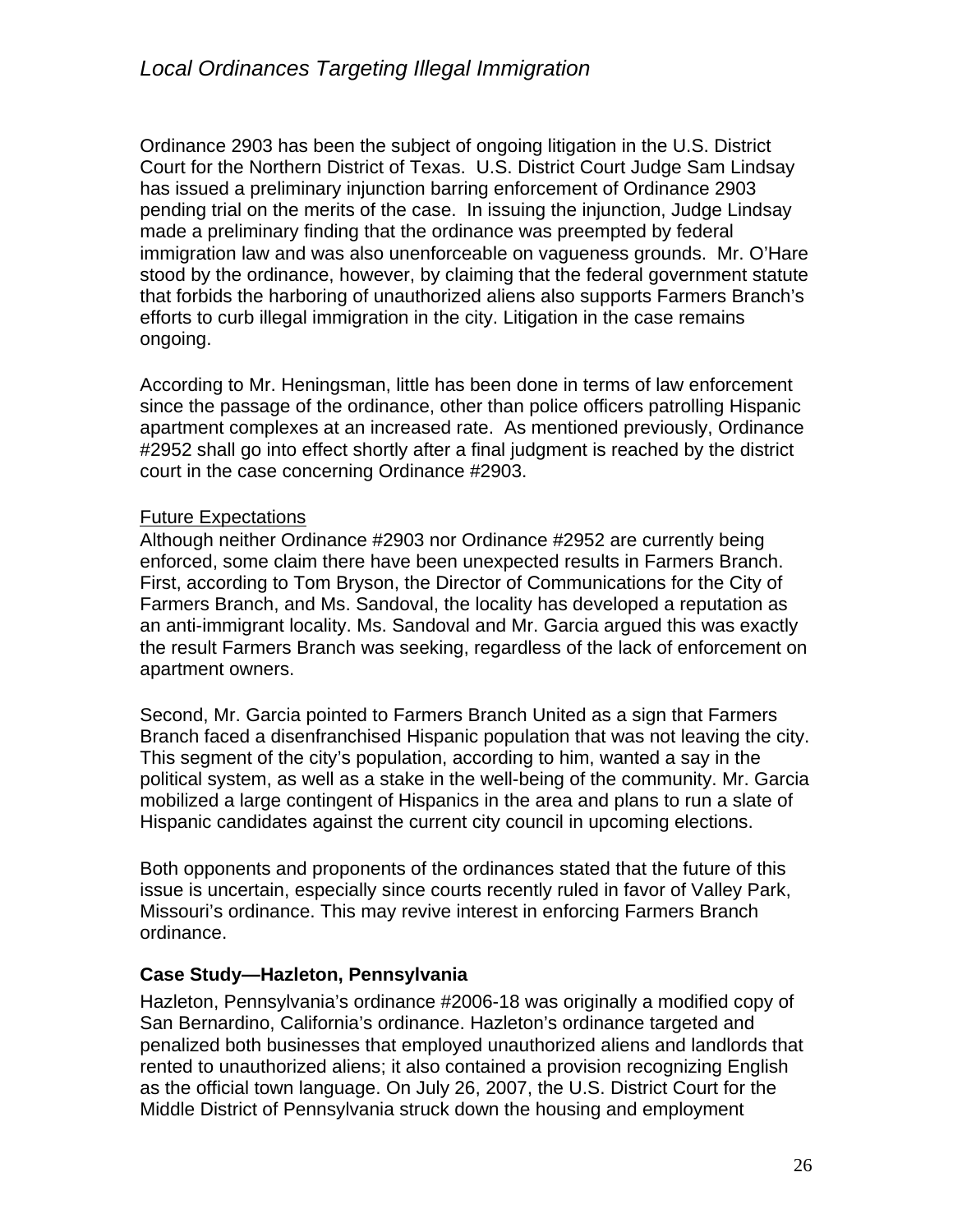provisions of the ordinance, finding that they were preempted by federal immigration law and violated the due process requirements of the Fourteenth Amendment of the U.S. Constitution. Hazleton has appealed this ruling to the U.S. Court of Appeals for the Third Circuit.

Hazleton was selected as a case study primarily because of the politicized atmosphere and media attention that has developed around the locality since ordinance #2006-18, otherwise known as the Illegal Immigration Relief Act, was proposed and passed in 2006. Hazleton also was the first locality to pass an antiunauthorized alien ordinance. The ordinance generated intense debate and sparked political discussions on both sides of the issue from its inception. Team members visited Hazleton on February 28, 2008, to conduct five interviews with individuals involved in the ordinance's proposal, the conflict surrounding the ordinance, the effects of the ordinance, and the media coverage of the ordinance.

Interviews were conducted with the following individuals in Hazleton:

- Lou Barletta: Mayor and ordinance creator, supports the ordinance;
- Joe Yanuzzi: Hazleton City Council President, supports the ordinance;
- Dr. Agapito Lopez: community member and organizer, opposes the ordinance;
- L.A. Tarone, Kent Jackson, Tony Greco: Editors and writers for the local newspaper, the *Standard Speaker* (statements from these interviewees are cited as "Mr. Tarone"), neither support nor oppose the ordinance; and
- Vic Walczak: Lawyer for the ACLU who represented the plaintiffs in the case against ordinance 2006-18, opposes the ordinance.

#### Impetus for Ordinance

When asked what the major impetus for the ordinances, the most common explanations included demographic changes in Hazleton, political motivations and ambitions, increasing crime associated with unauthorized aliens, and a lack of action by the federal government.

Mayor Barletta and Mr. Yanuzzi both noted that, in the years preceding the ordinance adoption, the Hispanic population had grown at an exponential rate. This was due in part to the opening of a meat packing plant just outside of town. While they were pleased that the town was growing and being revitalized by the new legal immigrants, they were also concerned that unauthorized aliens might be moving in as well. Both believed these unauthorized aliens would put a strain on existing social services; for example, they stated that the schools in the area seemed to be experiencing overcrowding due to the growing Hispanic population, some of whom they believed were unauthorized aliens.

To corroborate the mayor's account, both Mr. Tarone and Dr. Lopez stated that the Hispanic population had burgeoned from 1992 ("four Hispanic families") to 2006, where entire communities were labeled "Hispanic." Mr. Tarone believed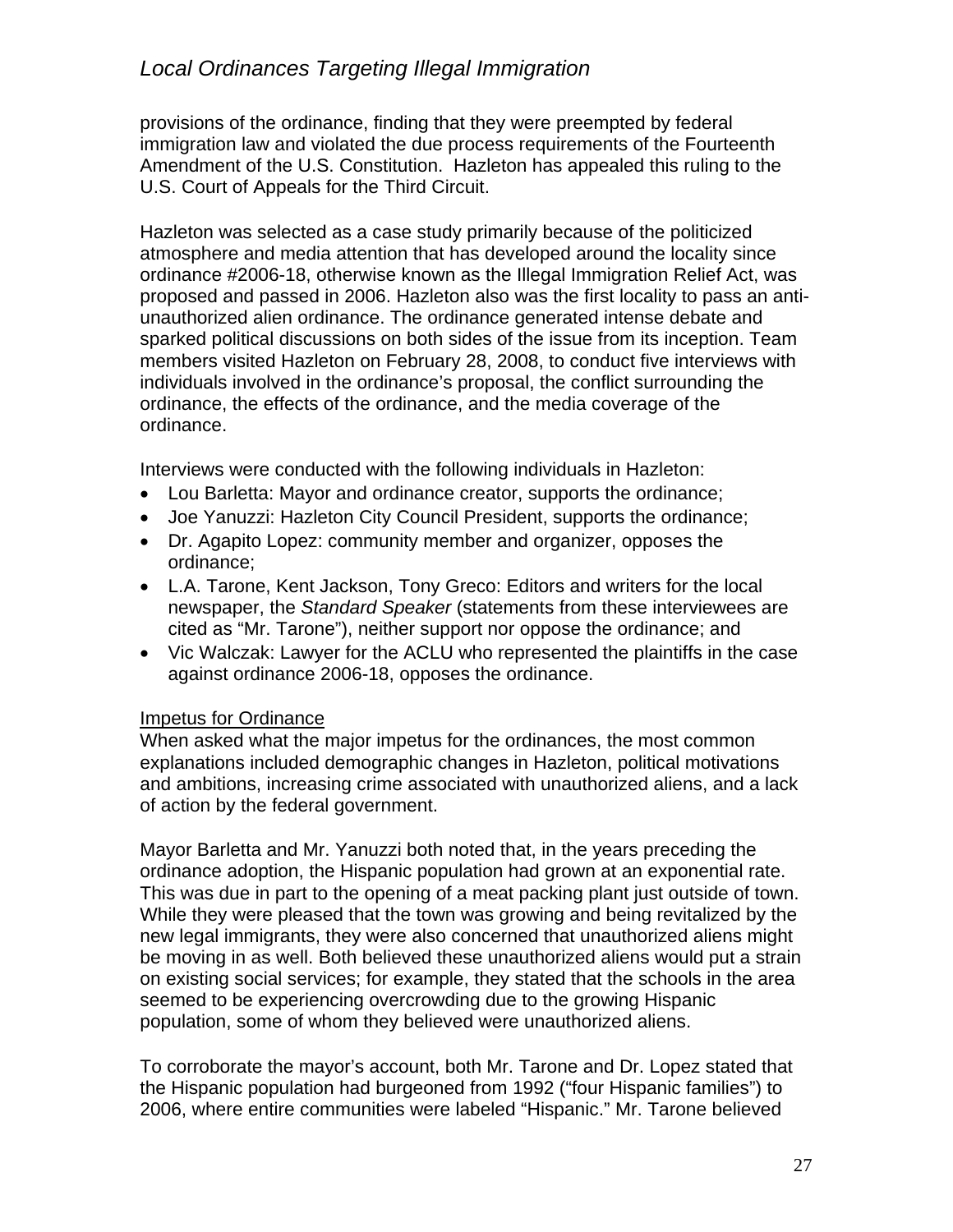that the legal immigrants added to the town and helped revitalize it; however, he also stated that, with the legal immigrants, unauthorized aliens also came to Hazleton. He stated this might have put a strain on some of the social services but was not of primary concern. He stated that Hazleton had seen large populations of unauthorized aliens since the late 1980's from Eastern Europe and these had not created overly large problems for the town's social services.

Mayor Barletta also said these demographic changes were apparent in businesses, as well as in the housing market. Mr. Yanuzzi said that Hispanic immigrants had moved from New York and New Jersey to Hazleton for cheaper housing prices and employment at the meat packing plant; some were undoubtedly unauthorized. The mayor explained that these unauthorized aliens tended to live in overcrowded "boarding houses," converted apartments rented room by room. In summary, they indicated that the decline of housing conditions and the influx of Hispanics, most notably unauthorized aliens, attracted by employment opportunities generally led to the proposed ordinance.

Mayor Barletta and Mr. Yanuzzi also claimed that rising crime rates were a primary factor behind the legislation. They discussed several anecdotal, largeprofile instances of crimes being committed by unauthorized aliens. Most notably, both the mayor and Mr. Yanuzzi described the murder of Derek Kichline by an unauthorized alien. Mayor Barletta claimed unauthorized aliens were responsible for the murder of several Hazleton citizens in 2004-2006, as well as increased gang and drug activity.<sup>10</sup> Both the mayor and Mr. Yanuzzi described how gang, graffiti, and drug activity was increasing in Hazleton, including the formation of six gangs traditionally existing in large cities. These gangs include MS-13, which, according to the mayor, had a large unauthorized alien component in Hazleton. Because of these crimes, more of the budget was spent on police enforcement. In fact, the mayor stated that a large percentage of the police overtime budget was spent solving crimes committed by unauthorized aliens.

Mayor Barletta further stated that a lack of federal cooperation and action had caused the city of Hazleton to take independent action. After visiting with the federal government and requesting assistance and action, he observed that federal action was not taken. At that point, the mayor believed that to protect his town and his citizens, he needed to take independent action and introduce this ordinance. Although he observed that Hazleton still had a good working relationship with federal immigration enforcement officials, he described the federal enforcement system as broken. Until the federal government decided to take action, Mayor Barletta believed that localities have every right to enact ordinances to prevent unauthorized aliens.

 $\overline{a}$ 

<sup>&</sup>lt;sup>10</sup>The extent to which unauthorized aliens commit crimes within Hazleton was unknown at the time of the case study. For more discussion on the matter, please refer to a Republican Herald news and the contract of the contract of the contract of the contract of the contract of the contract of the contract of the contract of the contract of the contract of the contract of the contract of the contract of the c

http://www.republicanherald.com/site/news.cfm?newsid=18106481&BRD=2626&PAG=461&dept \_id=532624&rfi=6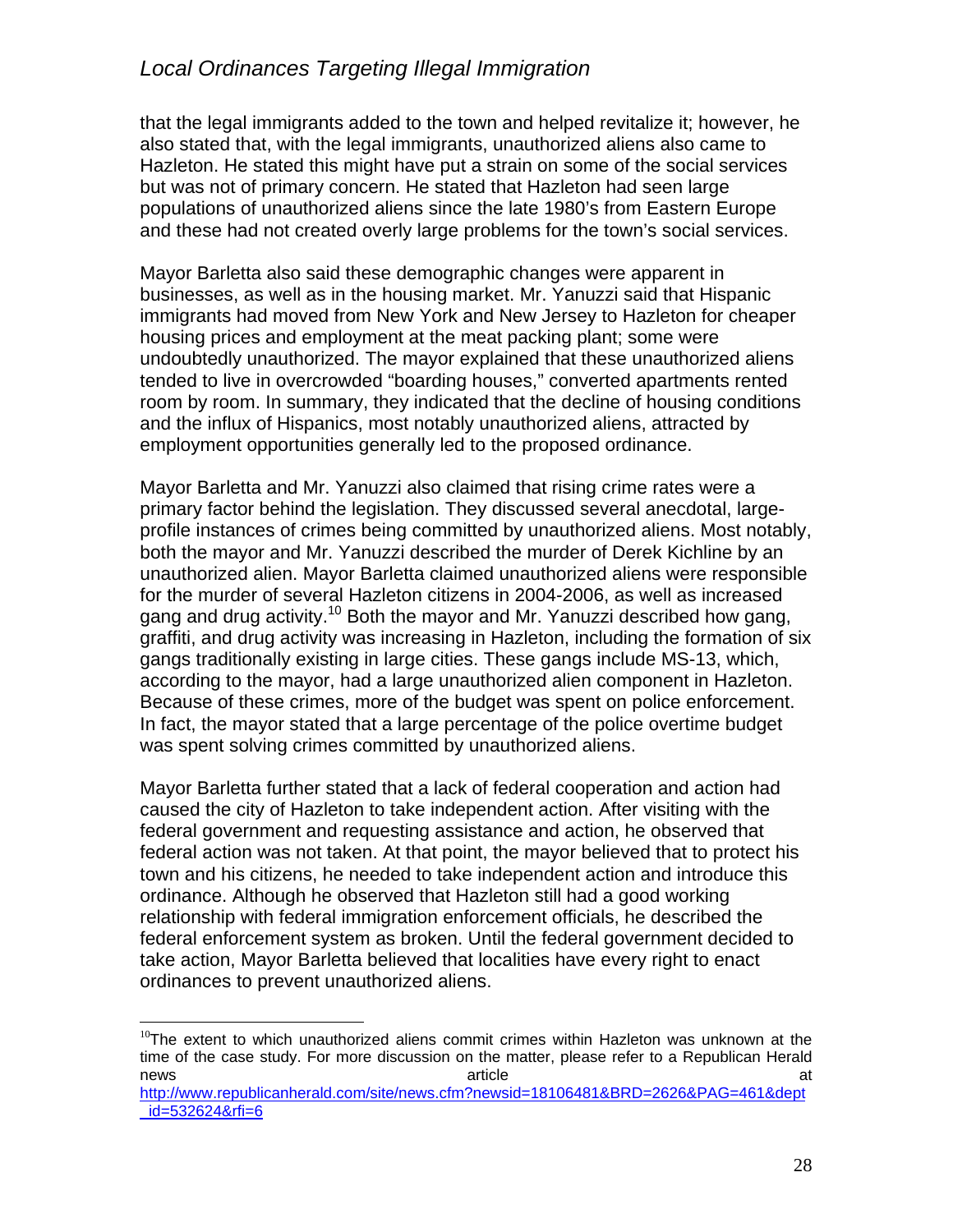According to Dr. Lopez and Mr. Walczak, political motivation also may have played a part in the creation of this ordinance. Both stated that the mayor was seeking a seat in the House of Representatives and suggested that proposing the ordinance was intended for political gain. Mr. Walczak concluded that the mayor's proposal was a form of "demagoguery" and had the intention of mobilizing people through fear. Additionally, Mr. Walczak stated that the mayor's arguments in favor of the ordinance were based upon anecdotal claims regarding unauthorized aliens and were not supported by facts. Dr. Lopez and Mr. Tarone stated that unauthorized aliens did not pose the threat or problems to the extent claimed by city officials. Both Dr. Lopez and Mr. Walczak disagreed with the mayor and Mr. Yanuzzi's reasoning that the ordinance was necessary due to increased crime from unauthorized aliens. Mr. Walczak stated that the city had no empirical data to support their claims of increased crime. Instead, the city relied on several high profile anecdotal cases to make its point. Dr. Lopez stated the unauthorized alien aspect of the claims was highly inflated.

#### Development of the Proposal

<u>.</u>

Mayor Barletta stated that he searched for an answer to the unauthorized alien problem and found San Bernardino, California's defeated ordinance. He said that he modified it to fit Hazleton's needs and brought it to the city council's attention. Both the mayor and Mr. Yanuzzi stated that in July 2006, three readings took place and the ordinance was passed within the month by the city council. During this time there were protests, but according to Mr. Yanuzzi, most of the people in attendance were from out of town.<sup>11</sup> Mayor Barletta and Mr. Yanuzzi stated that there was widespread support for the ordinance, even among the Hispanic population.

According to the mayor, once the ordinance was passed, it was immediately taken to court. At this time, law professor Kris Kobach from the University of Missouri—Kansas City School of Law, contacted Mayor Barletta. According to both Mr. Yanuzzi and the mayor, Mr. Kobach helped the city council redraft the ordinance to make it "more constitutional." The modified ordinance was struck down as unconstitutional by a federal district court. At the time of the case study, Hazleton had appealed the district court's ruling to the Third Circuit Court of Appeals. Both sides reported they believe the appellate court will rule in their favor, and that they will attempt to appeal the ruling to the Supreme Court if necessary.

Mr. Tarone agreed with the mayor by also stating that there was widespread support for the ordinance, including the Hispanic community. He cited the November 2007 election results, where the mayor won by a 90 percent majority, as proof that the citizens supported the legislation. He also cited a study that showed that, nationally, 62 percent to 93 percent of the population supported Hazleton's ordinance. Mr. Tarone further explained that local organizations that

 $11$  However, there was some local participation; Dr. Lopez himself organized one protest.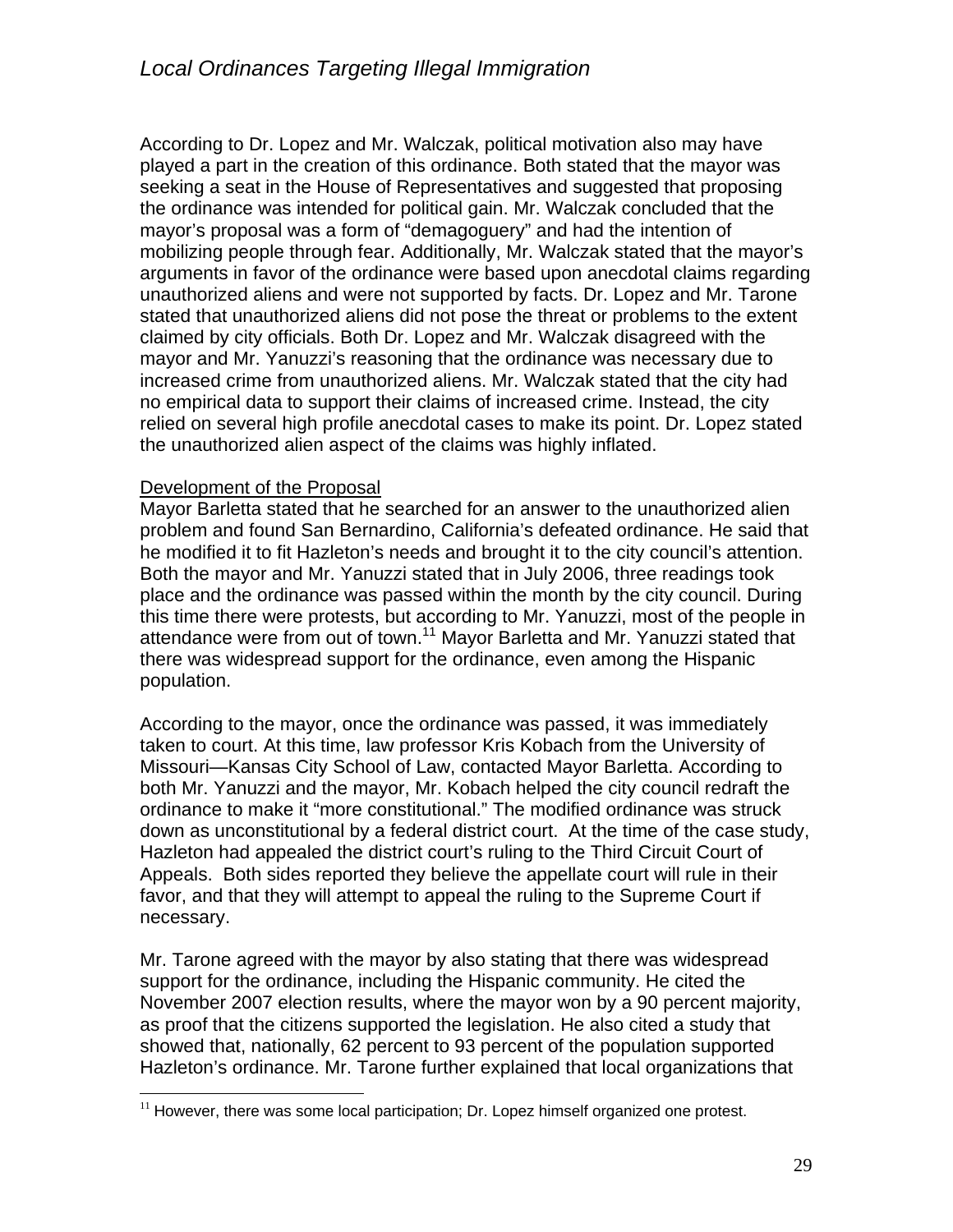would have traditionally opposed the ordinance, such as the United Way and Chamber of Commerce, stayed completely out of the development process. He stated that there were small Hispanic organizations that tried to organize in opposition, but were too small and unorganized to impact the development process.

Mr. Lopez, on the other hand, believed that support for the ordinance was not as widespread as the city officials believed. He stated that he organized one of three major protests to the ordinance. He and Mr. Walczak also stated that the Hispanic population did not support the ordinance but was too scared to do anything about it. Mr. Walczak also declared that the local Hispanic residents did not have the power to protest the development of the proposal; therefore they felt that regional and national organizations were needed to oppose the development and passage of Hazleton's ordinance.

#### Implementation and Effects

Mayor Barletta and Mr. Yanuzzi stated that City Hall passed the ordinance with the intention of having unauthorized aliens move from Hazleton, hoping that crime would drop, health care would improve, and the overall quality of life in the community would improve. Mayor Barletta and Mr. Yanuzzi stated that immigrants were moving out. They both mentioned that unauthorized aliens were moving out in the middle of the night. The mayor also stated that another effect of the ordinance has been that Hazleton was now looked to as an example for other communities in the United States and other localities were contacting the city for advice.

According to Dr. Lopez, some immigrants did leave town, but this was not because they were unauthorized. He said that legal immigrants left simply because they did not care for the new town atmosphere. He also made the comment that people had been getting along until the ordinance was passed; it was only then that racial tension and attitudes surfaced.

In looking at crime, education, and health services, Mr. Walczak stated that the ACLU could not find a significant increase of undocumented aliens involved in crime or in using health and education services, which were the impetus for the ordinance in the first place. He also stated that the ordinance has had little effect on the unauthorized alien population moving out. The Hispanic population of Hazleton has increased over the past decade, but Mr. Walczak noted that there are no statistics relating to unauthorized aliens or any of the mayor's claims of crime and decreased quality of life of Hazleton's citizens, either before or after the ordinance.

According to Mr. Tarone, Hazleton's officials and media thought the English Only section would generate the most controversy; however, this has not been the case. The other sections of the anti-immigration ordinance remained controversial, but the opposition did not oppose the English only sections. Mr.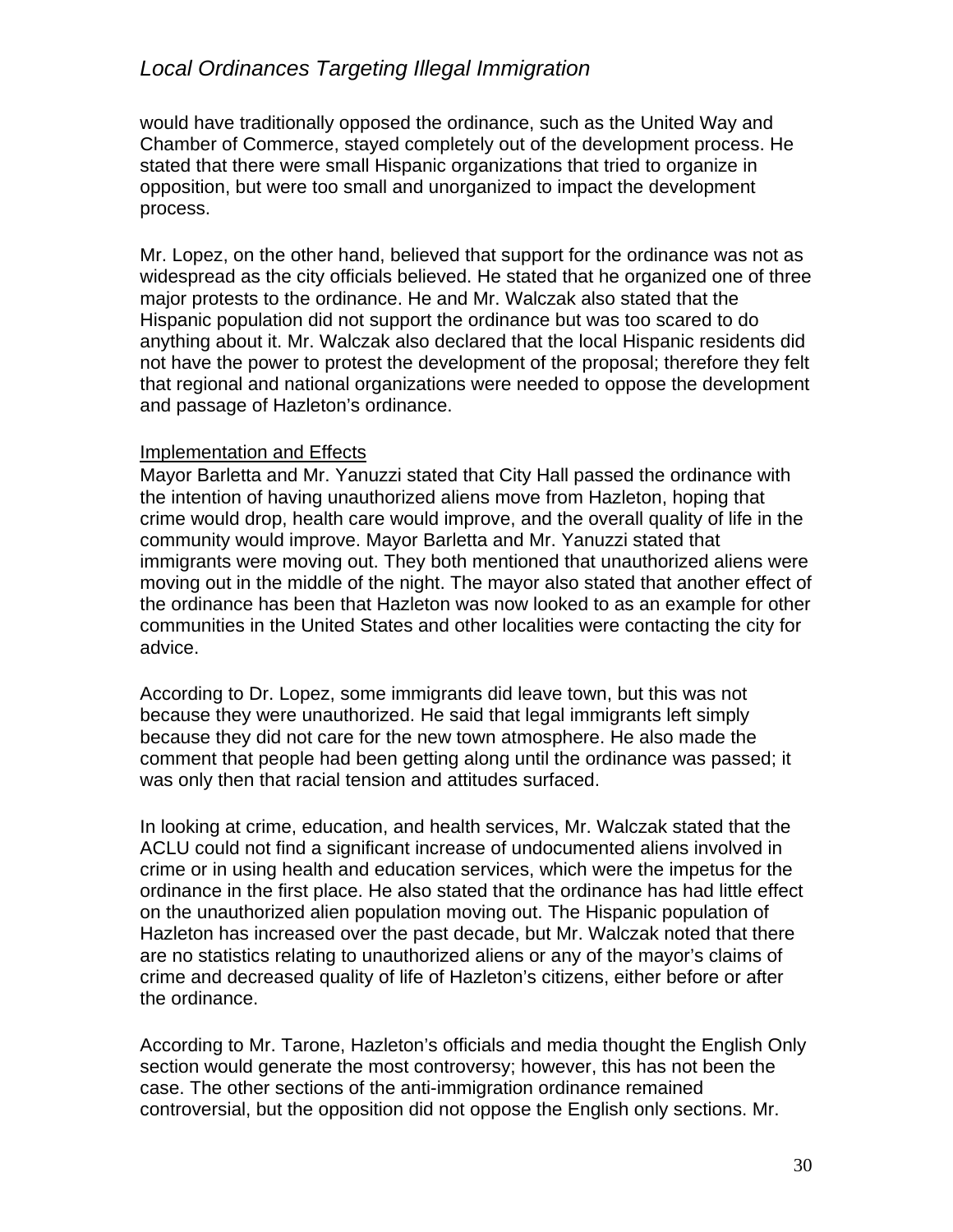Tarone stated that, as of March 2008, the English Only aspect of the ordinance was the only section to be successfully implemented. He also noted that this has had little effect; only one document in Spanish was moved from an accessible location to "a desk drawer" where, presumably, it could still be accessed. Mr. Tarone stated that, although Hazleton remained in the national spotlight, especially with Mayor Barletta running for Congress, the town had basically forgotten the ordinance. In fact, Mr. Tarone says the community had made efforts to improve interracial attitudes. He stated that, despite the divisions caused by the ordinance, "Hazleton is a small piece of what the America has always been."

#### Future Expectations

Mr. Yanuzzi and Mayor Barletta suggested that the ordinance would be declared legal by the Third Circuit because similar ordinances are in force around the country, including Valley Park, Missouri. Mr. Yanuzzi supported this claim by adding that, if it doesn't pass, "we'll definitely keep going." He believes that the Supreme Court will likely accept an appeal of the Third Circuit's ruling and issue a ruling that will definitively pronounce upon the constitutionality of the Hazleton ordinance and similar measures enacted by other localities. Mayor Barletta also stated that he hoped to bring the unauthorized alien problems back to the forefront of the nation if elected to Congress because he believed he was speaking for people everywhere. However, Mr. Tarone stated that Mayor Barletta confirmed to media personnel that if the ordinance passed the appeals court, it would not be enforced.

On the other hand, Dr. Lopez stated the ordinance threat had not kept Latinos from the area and that Latino businesses were flourishing. Mr. Walczak said the problem in Hazleton could lead to other issues around the country with immigrant friendly and immigrant hostile regions. Ordinances will not change this as people will just leave and find jobs elsewhere. Mr. Walczak concluded that, unless a constitutionally-permissible federal law was passed, these problems would continue at the local level.

## **Case Study—Prince William County, Virginia**

Prince William County's Resolution 07-609 directed the county to use both local and federal resources to curb illegal immigration. The resolution called for law enforcement to obtain citizenship or immigration status of detained persons if there was probable cause, which in turn allowed the officers to verify and cooperate with federal immigration authorities. This section also included cooperation in exchanging information with federal authorities by the local Police Department. Resolution 07-609 also included the use of public benefits and services to local residents, both those that were legally and illegally in the county. Some Prince William County officials were adamant about wanting the federal government's help outside of 287(g) and did not want to create an individual locality ordinance, as many localities have decided to implement their own ordinances because they believe the federal government was not enforcing immigration laws. The dialogue surrounding the resolution was passionate and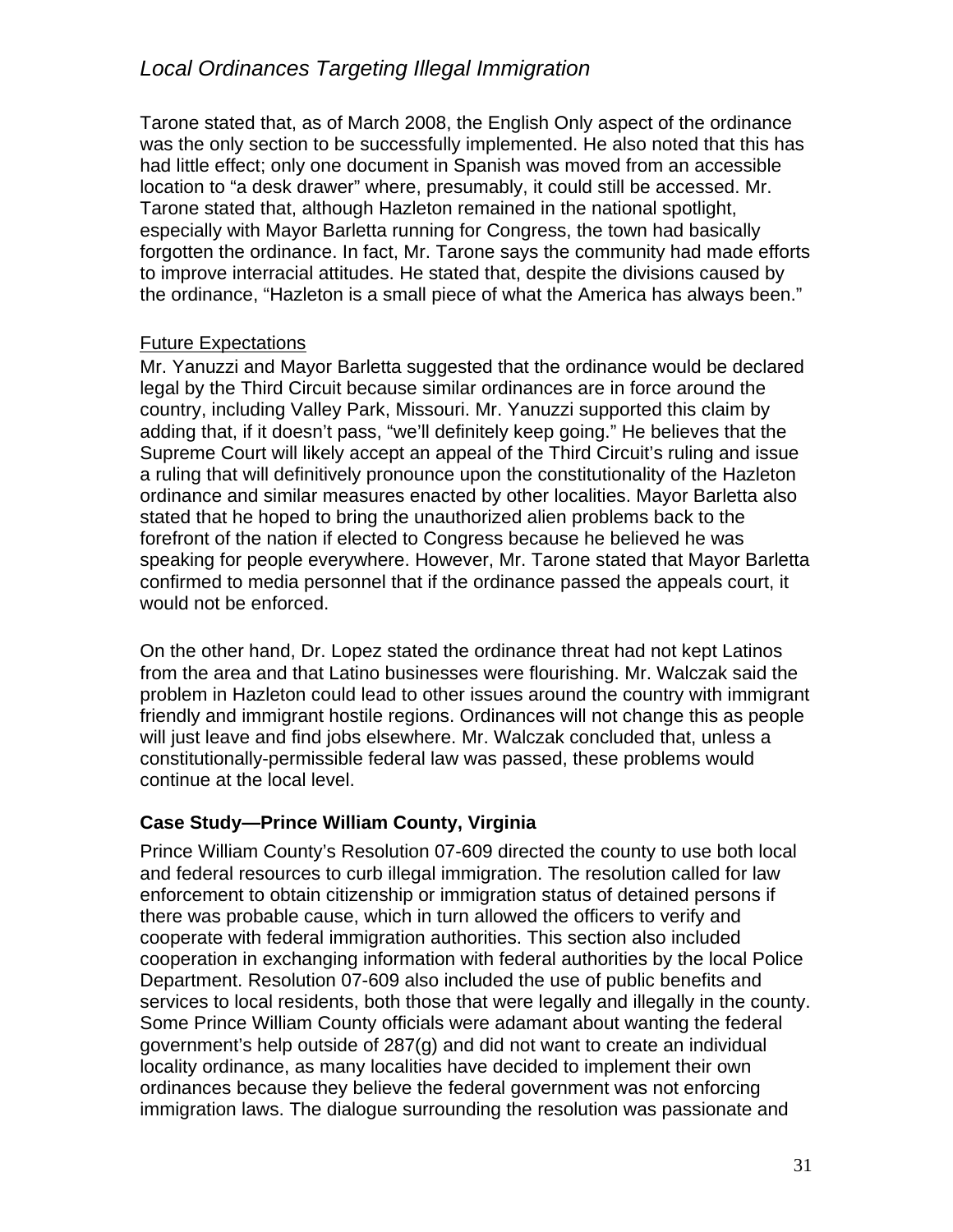generated tremendous action from county citizens and interest groups, alike. These actions by members of the community and the city leadership, as well as the national and local media attention provided opportunities to hear the community's reaction and the stories, which played a part in the policy process.

According to reports, the most passionate display of this activism was shown during the 12 hours of open testimony that the board heard prior to the vote that eventually approved the resolution. Each of the interviews conducted mentioned this event and each also mentioned that the community felt unheard, as the board heard 12 hours of impassioned testimony while only taking 30 minutes to pass the ordinance with a vote of 8-0.

On February 28, 2008, team members traveled to Prince William County to conduct interviews with individuals involved in the ordinance's proposal, the implementation of policy, and the effects of the ordinance on the community. Interviews were conducted with the following individuals familiar to the resolution's formation and implementation process:

- Major Barry Bernard: Assistant Chief of Operations of the Prince William County Police Department, neither supports nor opposes the ordinance;
- Kristin Mack: Reporter for the *Washington Post*, neither supports nor opposes the ordinance;
- Craig Gerhart: County Executive for Prince William County, opposes the ordinance; and
- Caesar Perales: Executive Director of the Puerto Rican Legal Defense Fund; filing suit against Prince William County, opposes the ordinance.

## Impetus for Ordinance

When asked what the major impetus for the proposal was, many different explanations were provided. The most common theme among the interviews included the perception of demographic and crime changes. The demographic changes that Prince William County did incur were often attributed, by most of the individuals interviewed such as Mr. Gerhart and Major Bernard, to the "housing boom" and the influx of workers to the housing industry within the years leading up to the board's action. Other themes included a lack of action from the federal government regarding immigration policy reform as well as the political motivations of local politicians.

*Washington Post* reporter Kristin Mack stated that the arrest of an illegal immigrant for loitering in Woodbridge, a city in Prince William County, in 2006 seemed to be one of the first incidents to inspire passionate polarization.<sup>12</sup> Ms. Mack and Prince William County Executive Craig Gerhart also noted the housing and loitering issues also contributed to the negative perceptions about the increase in Hispanic persons.

 $12\,$ http://www.washingtonpost.com/wp-dyn/articles/A61127-2004Nov18.html - Examples of this behavior are shown in this article.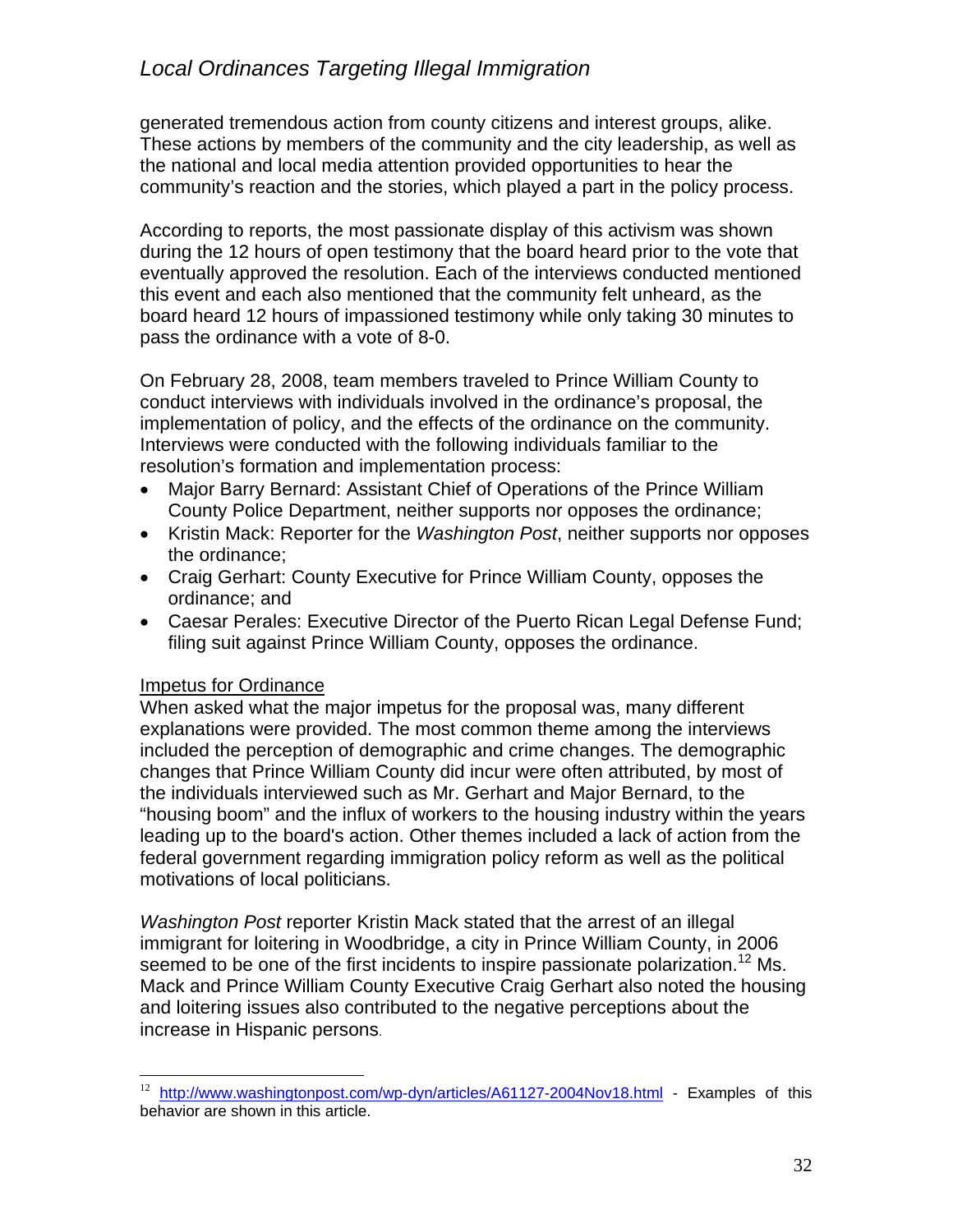Mr. Gerhart observed that the "housing boom" in Prince William County was the impetus for an increase of 5,500 to 6,000 housing units built from the years 2000 to 2005 and many Hispanic workers came to find jobs. During this time, Mr. Gerhart noted, the county began to see overcrowding of houses. Mr. Gerhart explained that not only were these overpopulated residential units a fire hazard, but that property maintenance standards were "different among cultures". Mr. Gerhart also stated that these issues, along with the unofficial designation of certain convenience stores as "day labor centers," were not enough to force action from the board. Once the federal government declared that immigration reform would be addressed, the national media erupted, and groups such as "Help Save Manassas"13 advocating for stringent measures to curb illegal immigration, were established in Prince William County.

Mr. Gerhart and Ms. Mack believed that Help Save Manassas was influenced directly by other "right-wing think tanks." Ms. Mack specifically pointed to the think tank, Federation for American Immigration Reform (FAIR),  $14$  as being consulted by Help Save Manassas, and members of the Prince William County board came to agree with their position. With these board members believing that the input of these activist citizens was indicative of the political mood, the ordinance was proposed, and slated for a vote at the next meeting.

Prince William County Police Department Assistant Chief of Operations, Major Barry Bernard, mentioned that the timeframe of the board's action coincided with many of the political elections for state and local offices. He noted that there was a well-understood political drive behind the rapid actions of the board. Major Bernard mentioned that the actual influence on the board of active citizens speaking through their elected representatives was small.

The Executive Director of the Puerto Rican Legal Defense Fund—the law firm filing suit against the county and opponent of the ordinance—Cesar Perales also pointed to political maneuvering as a major impetus for the proposal. He claimed that some officials eyed a higher elected office and seized upon an opportunity to "solve a problem that the federal government was not addressing." He also stated that there were studies to support the idea that unauthorized aliens do not dramatically affect the crime rate. Furthermore, Mr. Perales noted that the "perceived" overcrowding of neighborhoods, schools, and hospitals were often prevalent in the low-income areas, where immigrants tended to settle.

 $\overline{a}$ 

 $13$  Help Save Manassas is an advocacy group whose mission statement reads: "We seek to reduce the number of illegal aliens unlawfully residing within our communities through legislative action and citizen engagement with their elected officials." (http://www.helpsavemanassas.org)

 $14$  The Federation for American Immigration Reform is an advocacy groups whose mission statement reads: "The Federation for American Immigration Reform (FAIR) is a national, nonprofit, public-interest, membership organization of concerned citizens who share a common belief that our nation's immigration policies must be reformed to serve the national interest." (http://www.fairus.org/site/PageServer?pagename=about\_aboutlist1ce5)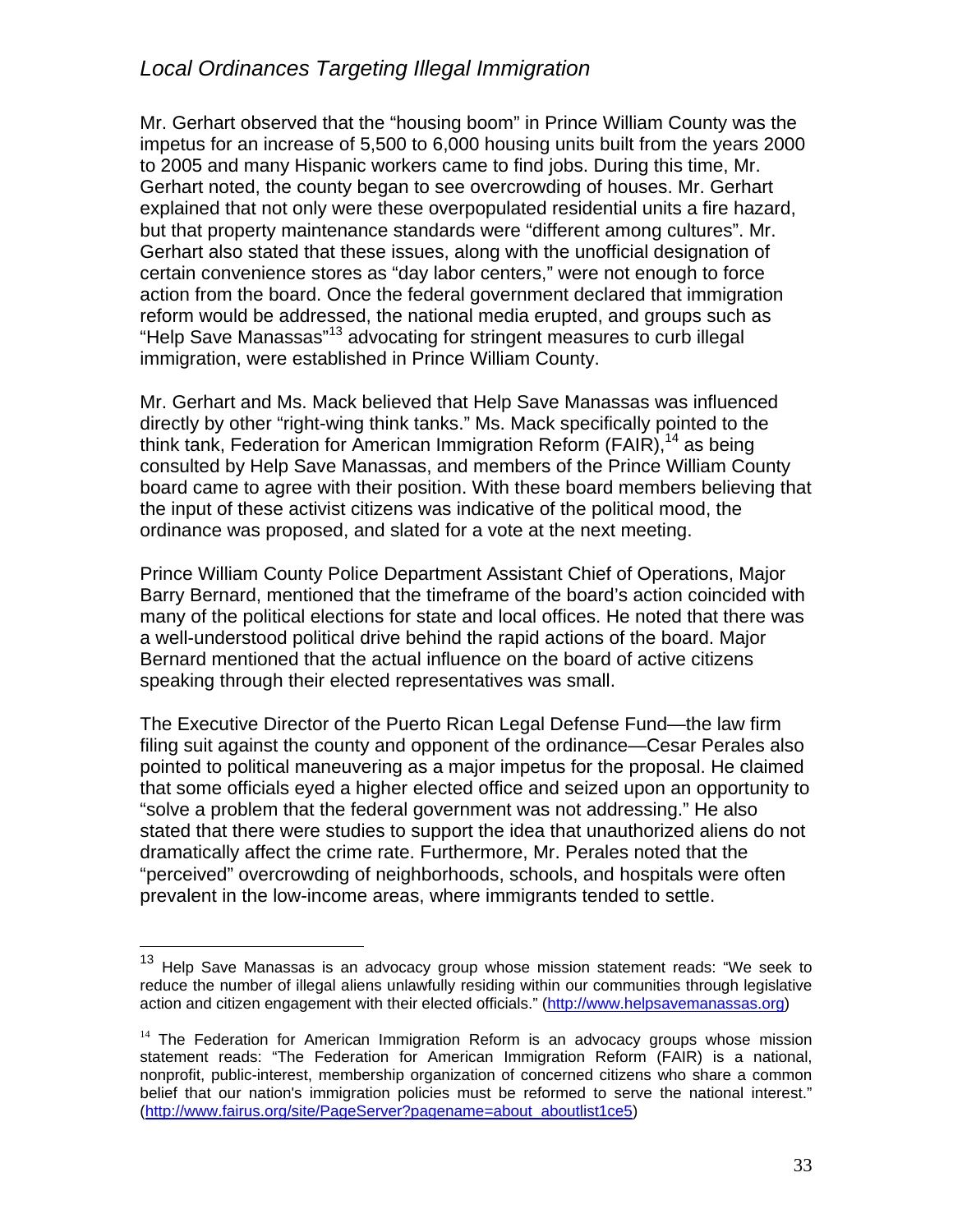#### Development of the Proposal

Major Bernard stated that during the development and research stage, the police department made a number of recommendations to the board. Police Chief Charlie Dean advised the board against their proposed actions and suggested the implementation of the 287(g) program in the adult detention center—an independently run entity with a salaried superintendent and staff—as well as the jail. With the 287(g) program, the police department would be able to meet the outcry from the community to address the illegal immigration issue, but at the same time, would not place a large a burden on the county.

Despite the police department's opposition to the ordinance, the board passed the resolution requiring officers to check the status if they had "probable cause" to suspect someone was an unauthorized alien. Furthermore, the board gave the county police 60 days to design a policy to enforce the board's resolution and 90 days for the county to create a policy to deny health benefits to those in the United States illegally. Major Bernard stated that for a board to mandate a police department to write policy was an unprecedented event.

Mr. Gerhart noted a few important points regarding the board's efforts of developing this resolution. The county staff researched and put together statistics on county services, and noted which ones were already being restricted from illegal persons. The staff then gave a list of five to six community services that they believed the board *should* restrict, in order to gain leeway for requesting that the board not restrict some services the staff would deem vital to the community.

As addressed earlier, Ms. Mack noted that some of the board members did consult with Federation for American Immigration Reform, and some other groups when developing the wording of the resolution. Specifically, activist Greg Letiecq founded "Help Save Manassas." Mr. Letiecq, Ms. Mack noted, consulted with the key board members numerous times during the development process.

#### Implementation and Effects

Both Major Barnard and Mr. Perales noted that Police Chief Dean voiced his opposition to the board's actions of passing this resolution. However, as Ms. Mack noted, the city employees followed through with it, because it is what the board instructed them to do and "what the people wanted."

At the time this case study was conducted, the policies that the board required the city staff and police department to design and implement were not yet in effect.<sup>15</sup> Both Major Bernard and Mr. Gerhart indicated that after a few months of implementing the policies, the county would receive some feedback that would indicate any major problems, concerns, and successes.

 $\overline{a}$  $15$  This case study was conducted on February 28, 2008. The policies enacted by the board went into effect on March 3, 2008.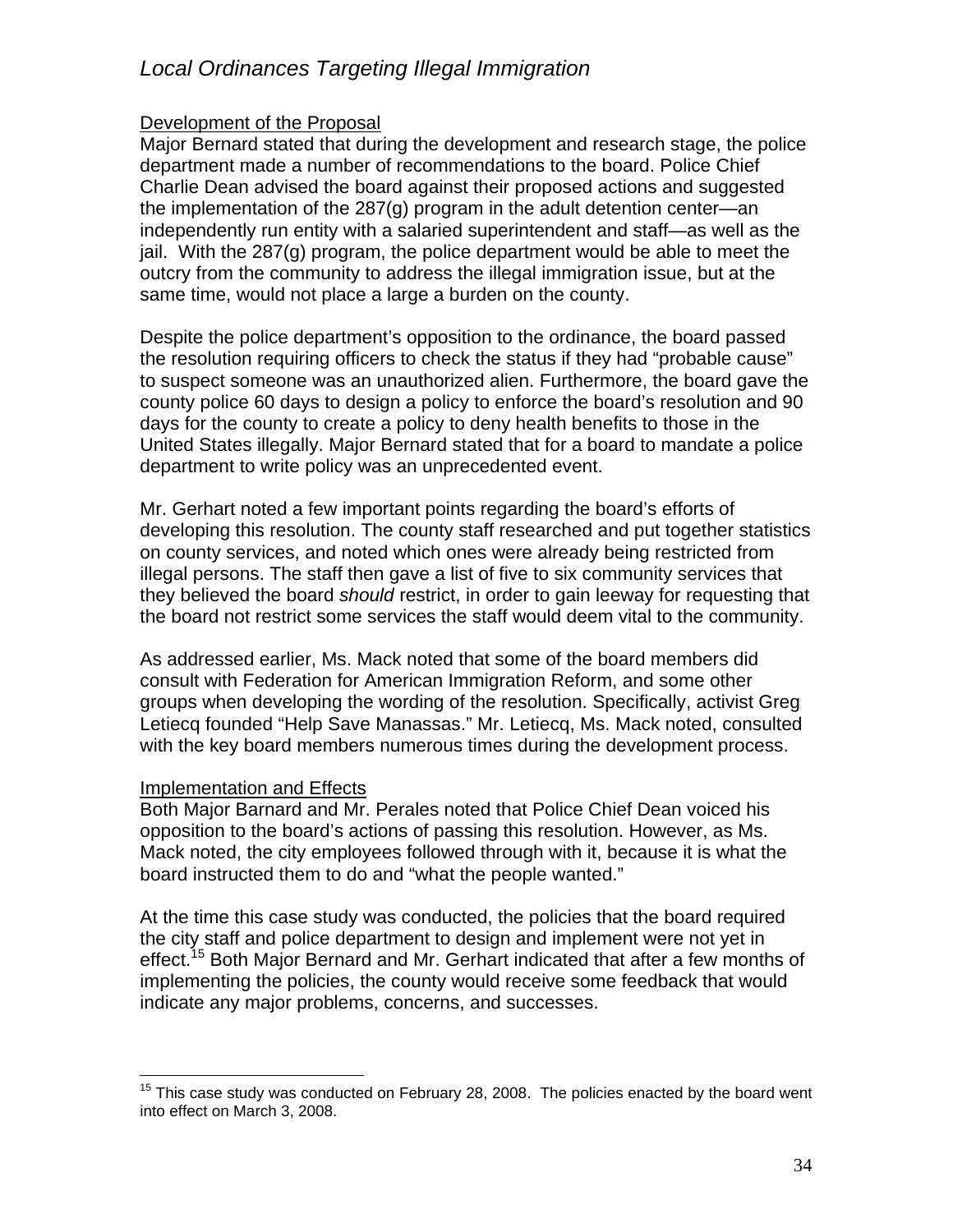Ms. Mack noted that the county did a good job of gaining input from citizens, concerns from staffers and police officers, as well as taking input from outside sources on the implementation of the policies.

Mr. Gerhart noted that when the board was briefed on the implementation of the policies to restrict some county services, the board was apprehensive. He indicated that they wanted to remove even more services from the list of programs to be restricted; however, they felt "trapped" by their promise to be tough on illegal aliens.

Major Bernard explained the projected implementation process of the ordinance and how the policy would be evaluated. He noted that the determination of "probable cause" would be left up to the officers. Accordingly, as noted before, the Prince William County Police Department has been very detailed in their training. They made clear the detailed procedures the officers must follow and how the department will constantly communicate with both the Immigration and Customs Enforcement agency and the jails in Prince William County.

Major Bernard also noted that the process of responding to the board's ordinance took place in three stages. The first step was to develop policy. The police department designed and implemented a detailed training program concerning the immigration laws, including classes on racial discrimination for 500 police officers. Major Bernard noted three points stressed to the officers in their training. First, they were to focus on criminal aliens. Second, they were to protect witnesses and victims (officers were not going to check their immigration status and this was communicated to the board). Third and perhaps most importantly, was that the training was to avoid racial profiling at all costs.

The second step for the police department was to ensure that there was adequate public participation. Communication with the public included speaking to many citizen groups, Internet communications, disseminating brochures, and similar efforts. While citizens' expectations were constantly communicated to the police by the citizenry, Major Bernard noted that the department could only deal with the issues surrounding the procedures set in place by policy.

The third step was that the department contracted with the Police Executive Research Forum (PERF), as well as with the University of Virginia, to evaluate their initiative over the next two years. The police department made it clear that evaluation would be crucial when writing the policy and establishing its training program to ensure that no racial profiling took place and all policies were enforced.

#### Future Expectations

Mr. Gerhart and Ms. Mack both noted that the city understands the future legal complications as a result of the board's resolution. Mr. Perales said he believed the largest burden fell on the taxpayers. The cost of training the police and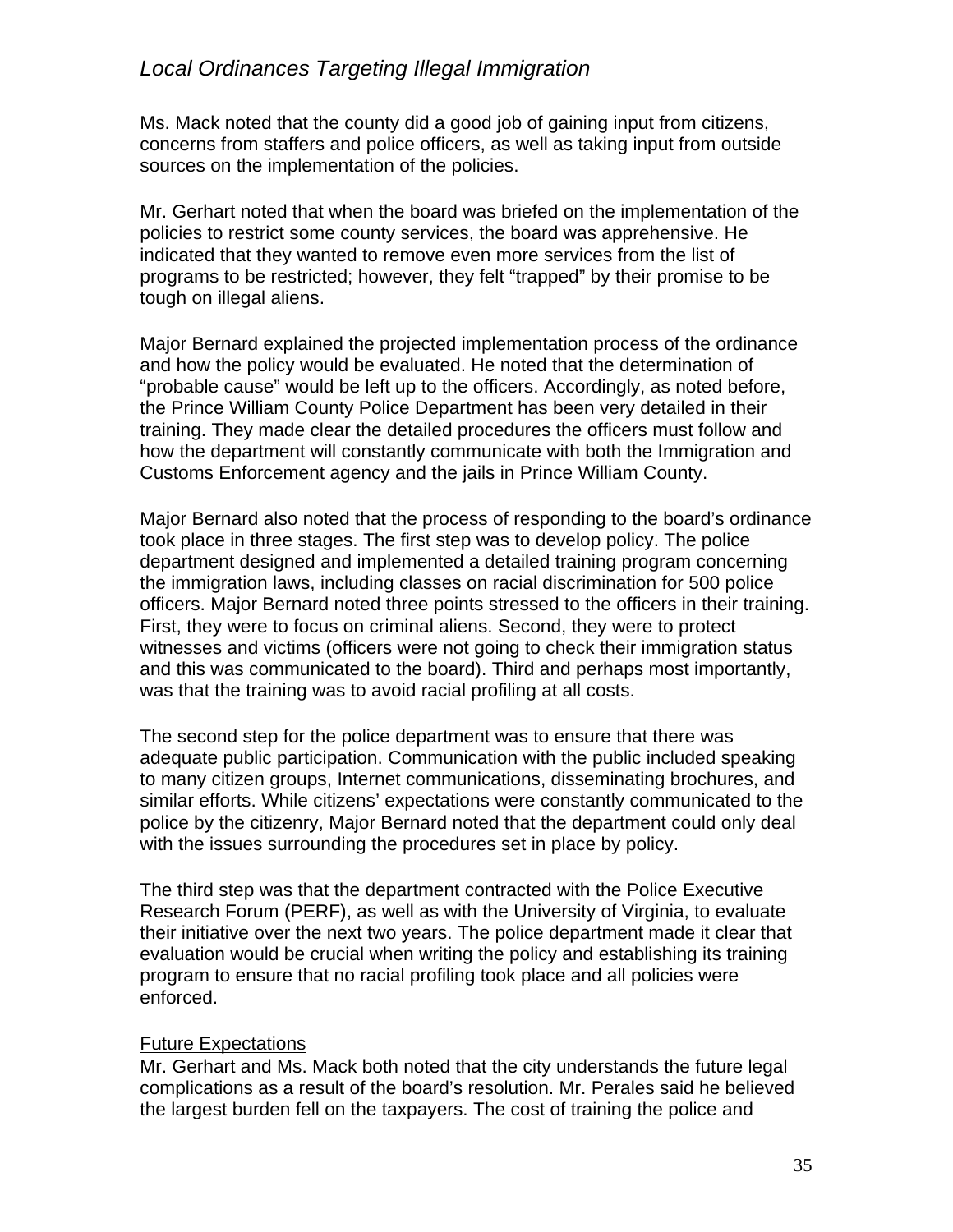increasing the police force was an issue that the cities and the county must address.

Mr. Gerhart also stated that the county had anecdotal evidence that illegal immigrants were leaving the county very rapidly. This may be due to the drastic drop-off of the housing market and the loss of jobs rather than the ordinance. He explained that during this "rebalancing" of the economy, there had been an 18 month backlog of homes for sale. Mr. Gerhart also mentioned that the federal government would be the major player in this immigration dialogue in the future. He believed that if people believe their communities and opportunity for prosperity are being threatened they turn to the form of government to which they feel most closely connected.

Ms. Mack noted that this issue had brought many racial discussions among the media and citizens alike. On a broader scope, however, she noted that these legal battles and passionate, opposing groups have done very little to help Prince William County continue to portray an image of a progressive, northern Virginia community. Instead, through vocal community groups and the board's actions, it had become clear that Prince William County was an inhospitable environment for unauthorized aliens.

## **Case Study—Valley Park, Missouri**

Valley Park Ordinance #1708 was created to target businesses and landlords that employed or rented property to unauthorized aliens, and also designated English as Valley Park's official language. The ordinance stated that the city will suspend the license of businesses, or refusal to renew permits, or city contracts or grants of any business that hires undocumented aliens. This included those that aides and abets any undocumented alien. Violators may have their business suspended or have their application for license renewal denied, and are also ineligible for city contracts or grants. Also included in the ordinance was the prohibition on landlords renting to undocumented aliens, which is punishable by a fine. The ordinance was currently not enforced due to current legal proceedings. Other localities were basing their future court ruling on the fact that Valley Park has been upheld, and many other ordinances across the country were very similar, if not the same as, Valley Park.

Valley Park, Missouri was chosen as a case study due to the contentious litigation surrounding the ordinance implementation in July 2006. Since that time, the original ordinance (#1708) has been rescinded, amended, repealed, and revised several times. The current ordinance was #1736, which targets illegal hiring practices within local businesses, possible suspension of business licenses, and requiring enrollment in the Basic Pilot Program. The local community has been vocal in both support and opposition to the ordinance. The fate of this ordinance in the courts could set a precedent and determine the constitutionality of similar ordinances in other localities.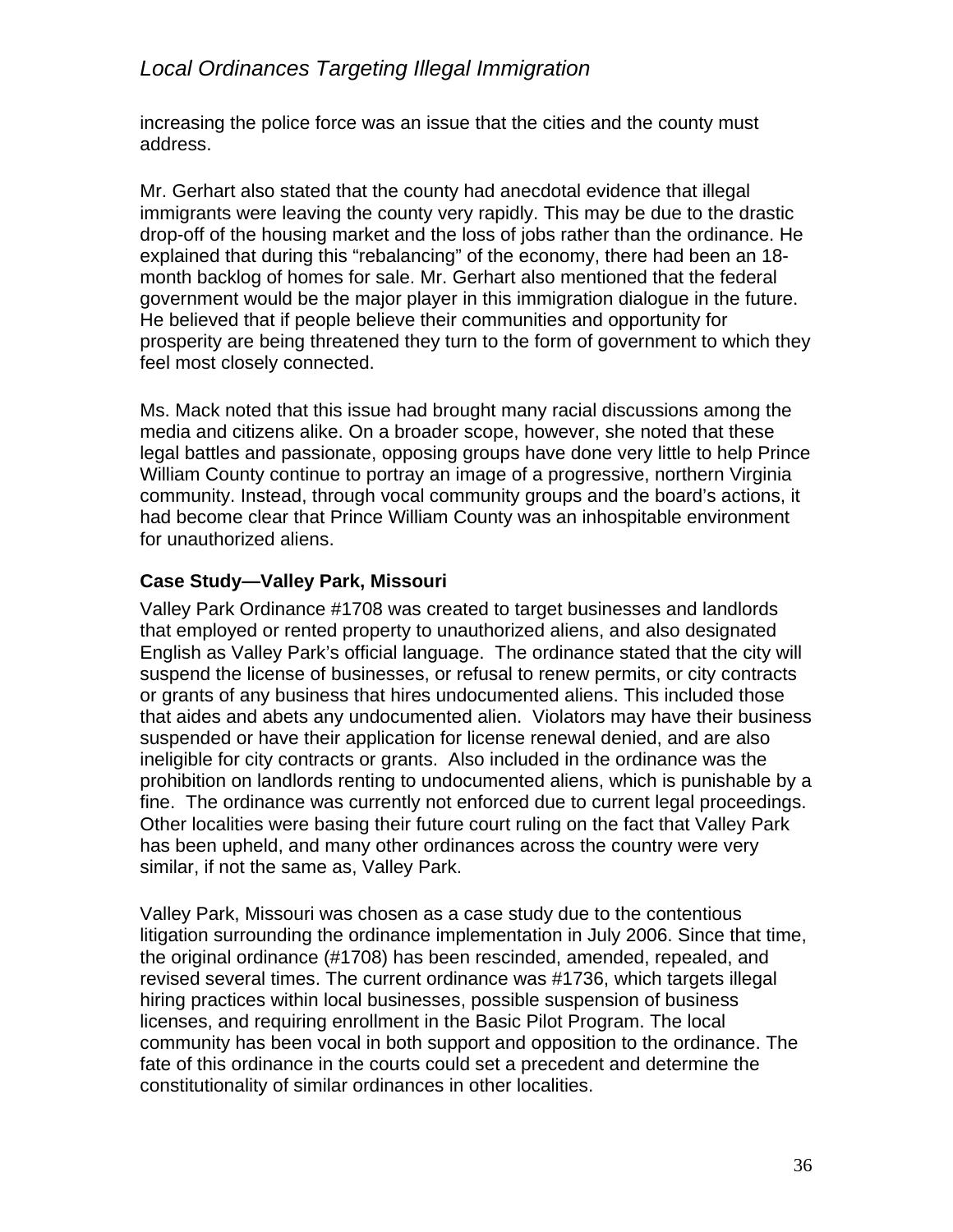Team members traveled to Valley Park on March 24, 2008. We conducted five interviews with individuals who were able to give insight into the introduction, development, and implementation process of the ordinances. We additionally asked them to discuss what they believed the future impact of the ordinance would be upon the community. The following individuals were interviewed:

- Eric Martin: City Attorney for Valley Park, neither opposed nor supported the ordinance;
- Anthony Rothert: Lawyer for the ACLU of Eastern Missouri, opposed to ordinance;
- Kristen Hinman: Reporter for the Riverfront Times, neither opposed nor supported the ordinance;
- Philip Soto: Head of Valley Park Citizens for Responsible Government, opposed to ordinance; and
- Janet Renner: Head of Missourians Against Illegal Immigration, supported the ordinance.

## Impetus for Ordinance

According to those interviewed, the impetus for the ordinance began with the Mayor of Valley Park, Jeffery Whitteaker. Allegedly, it was Mr. Whitteaker who came before a Board of Aldermans Meeting in Valley Park and presented an ordinance that was identical in style and language as the ordinance passed in Hazelton, Pennsylvania. Kristen Hinman, reporter for the local Riverside Times, insinuated that the motivation of the mayor to introduce the ordinance had possible racist overtones, and was a reflection his own negative interactions with Hispanics in the area. Janet Renner, the head of Missourians Against Illegal Immigration, stated that there were other factors that encouraged the Mayor to develop the ordinance. Mayor Whitteaker wished to take "a proactive approach to illegal immigration" to "protect the residents from the dangers of illegal immigration," she said. When asked to specify these dangers, Ms. Renner cited an independent study that she had read recently that said 12 Americans are killed daily by unauthorized aliens.<sup>16</sup> She additionally spoke of the toll that the unauthorized aliens are allegedly taking upon the local economy, school systems, and hospitals.

Philip Soto, the head of Valley Park Citizens for Responsible Government, spoke of another reason for the introduction of the ordinance. He alleged that local citizens were growing tired of the seasonal temporary employees who would reside in the town to work for one of the several landscaping companies in town, including the largest company, Ray's Tree Service. He also said that those who lived by the community of migrant workers called the code enforcement officer in Valley Park to complain of over-crowding in nearby homes.

Ms. Hinman concurred that the Mayor was concerned that the "way of life was changing in Valley Park," but she stated that that view was not shared by the

 $\overline{a}$ <sup>16</sup> http://www.worldnetdaily.com/index.php/index.php?pageId=39031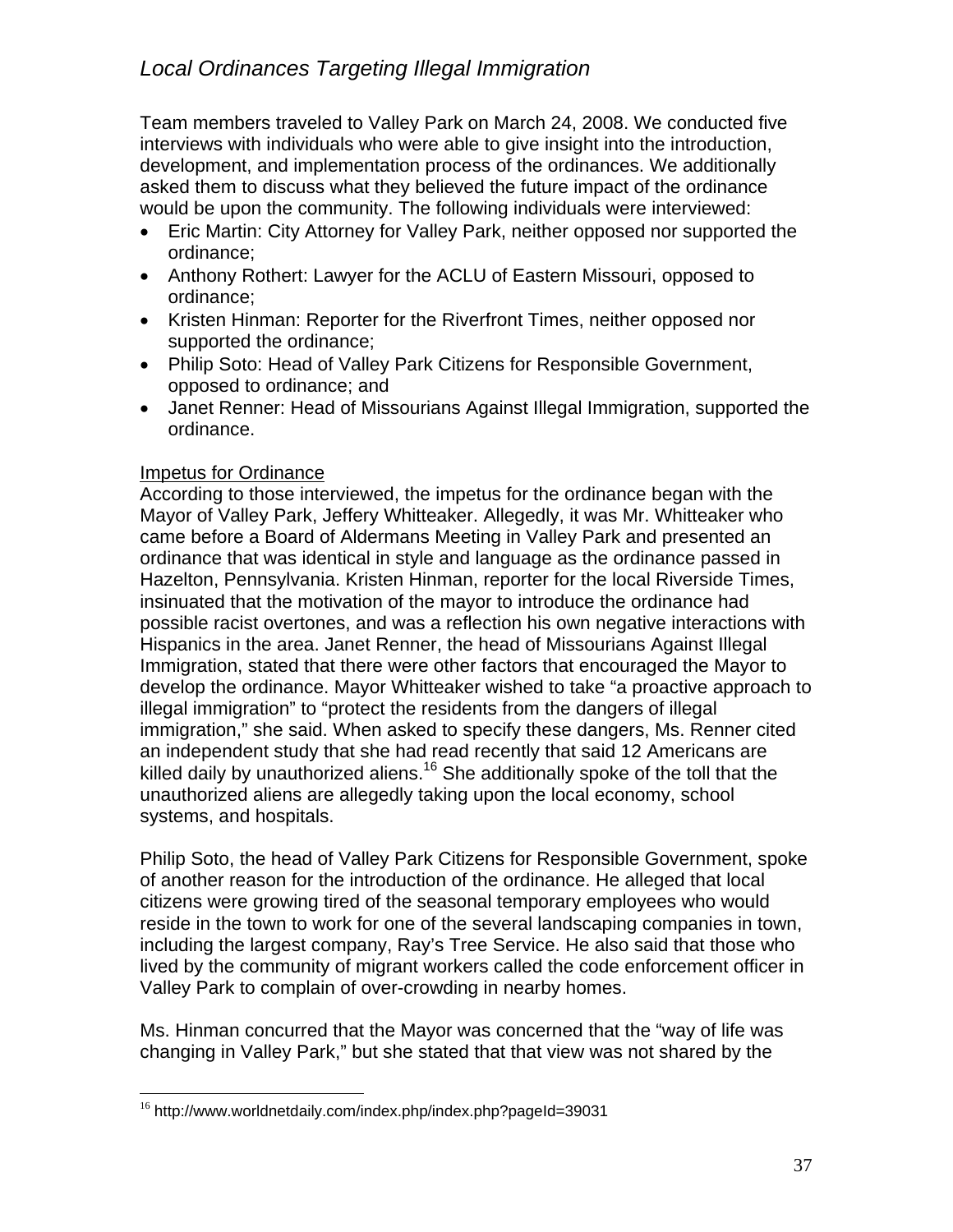majority of residents in the locality. The citizens in general were apathetic to the proposal of the ordinance, and she also stated that the numbers did not support the threat that the Mayor felt was affecting Valley Park. She understood at the time that enrollment in schools was low, and hospitals had very little problems treating too many uninsured patients.

## Development of the Proposal

According to Mr. Soto, Mayor Whitteaker and Mr. Eric Martin, the city attorney for Valley Park obtained the ordinance directly from Hazelton, Pennsylvania. Mr. Martin said that the ordinance was introduced during a closed session Board of Aldermans meeting, and was passed quickly. The public was never consulted about the introduction or passage. Mr. Soto said that general sentiment within the public was that the city should not be dealing with this issue, as it was something to be settled within a national context. He said that Valley Park was too small and with too few resources to take on such a contentious problem. He knew of many residents that felt that most of the issues addressed in the ordinance were already addressed elsewhere in legal codes, such as housing and worker verification. Mr. Eric Martin agreed that resources for Valley Park were stretched thin to meet the kind of legal battles the city would have to fight. He also asserted that no one expected at the time of the ordinance proposal that there would be so many lawsuits to follow contesting the validity of the ordinance itself.

#### Implementation and Effects

There was a general agreement among all those interviewed that the ordinance was not actively enforced or implemented, as it had been caught in legal suspension for some time. ACLU Lawyer Anthony Rothert was alerted about potential unconstitutionalities after the first ordinance passed in July 2006. This ordinance contained many parts, including business provisions, housing code enforcement, declaring English as the official language of the city, and establishing criminal penalties for business and housing owners. After it was contested, a new ordinance was introduced significantly narrowing the original focus. The new ordinance addressed business provisions with possible license revocation as a penalty.

Mr. Rothert said that, due to the temporary restraining order immediately placed on the first ordinance, very little of the ordinance could be actively enforced. He knew of instances in which a couple of police officers might have talked to landlords inquiring about illegal residents, but there were no penalties dealt. Mr. Rothert knew that many tenants were asked to leave and others became afraid and left on their own. Mr. Rothert told us that many times where charities relocated families and police would stop children on the street to inquire about the legal status of their parents. However, these incidents seemed far and few between and no immigrants or Hispanics had been cited, in terms of enforcement, he said.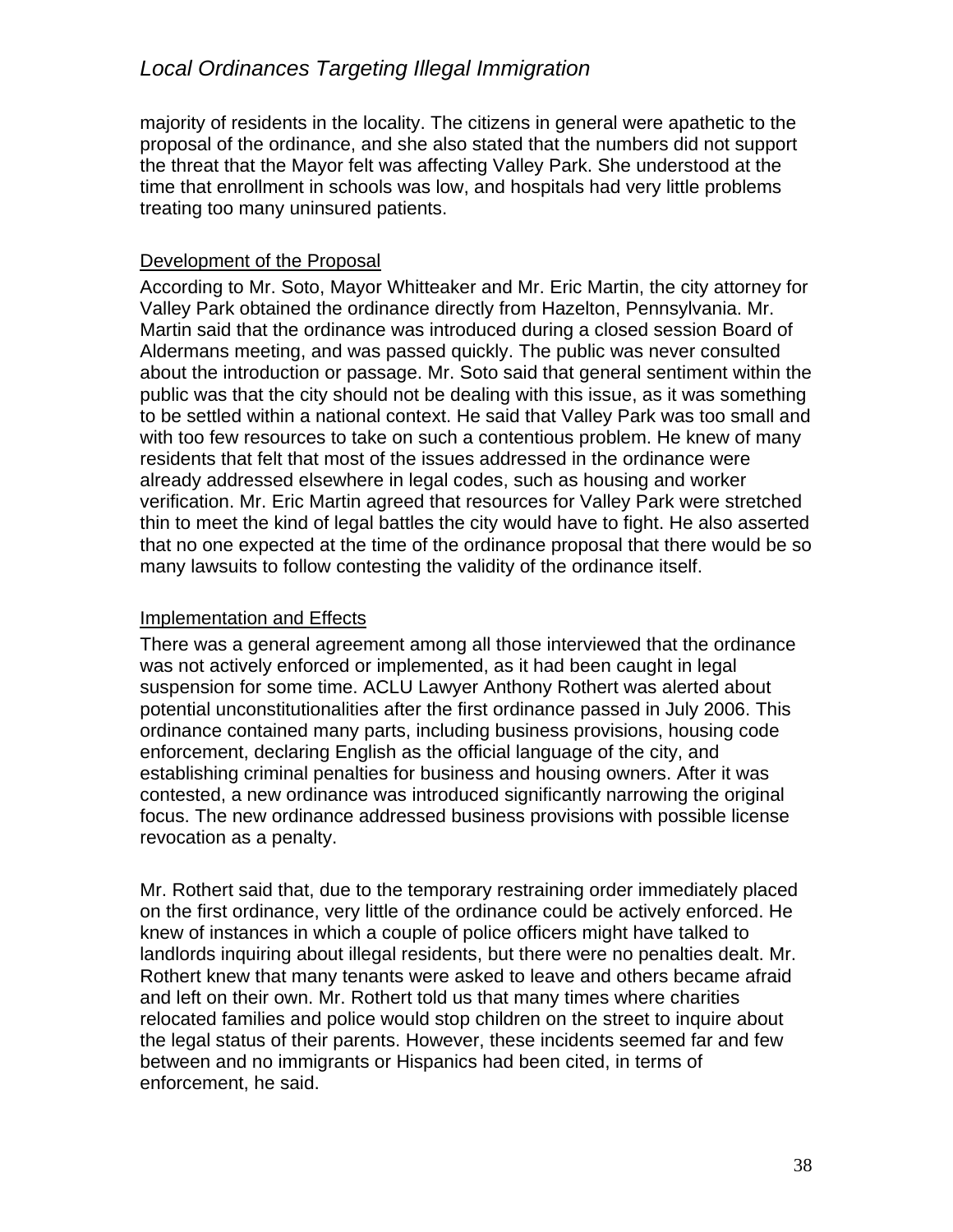Mr. Martin alleged that many citizens were frustrated by the lack of action taken by the local authorities, now that the ordinance had passed. They believed that Valley Park was becoming a "safe haven" for unauthorized aliens because the police were unable to prosecute the legal status of unauthorized aliens unless they had committed a violent crime.

Ms. Hinman told us that it was difficult to interview local Hispanics for her newspaper article in the *Riverfront Times* as many had fled the area after the ordinance implementation.<sup>17</sup> But the few she was able to talk to told her that they "felt local law enforcement was coming regularly to get [them], [there was] harassment even before ordinances passed, tickets for minor things, car without a license in a parking lot, not mowing their lawn, etc." Those harassed were legal citizens, she said. Ms. Hinman also claimed that she noticed more citizen mobilization against the ordinance after her article was published.

#### Future Expectations

Many believe that the future of the ordinance implementation in the city will depend upon the new administration, as a result of the upcoming election in 2008. Mr. Martin expressed belief that if Mayor Whitteaker stays in office, then the ordinance may stay in legal suspension. If a new administration comes into office, both Ms. Hinman and Mr. Soto expressed belief that the ordinance will be rescinded completely. Mr. Martin said that he has prepared himself for a long future of battling continuing litigation regarding the ordinance, expecting it to escalate to the Supreme Court at some point. Mr. Soto agreed that if the current administration retains power, they "will aggressively pursue the appeal process, there is no middle ground in the council… no compromise." The municipal elections take place on April 8, 2008 and the outcome of the election could very well determine the future of the ordinance in this community.

#### **Case Study Observations**

This section includes a brief overview of the apparent themes that arose during our case study interviews. Also included in this section is a description of any noticeable patterns or trends among the demographic and economic information collected from the years 1990 through 2005 in the U.S. Census for the four case study localities.

#### Case Themes

Farmers Branch, Texas; Valley Park, Missouri; Prince William County, Virginia; and Hazleton, Pennsylvania each have ordinances currently being reviewed in the judicial process. After the Valley Park ordinance was upheld by a reviewing federal court, officials in other localities that were the subject of case studies expressed confidence that each of their locality's ordinances would similarly be

 $\overline{a}$ <sup>17</sup> Hinman, Kristen. "Valley Park to Mexican Immigrants: 'Adios Illegals!" Riverside Times on the Web 28 Feb. 2007 <http://www.riverfronttimes.com/2007-02-28/news/valley-park-to-mexicanimmigrants-adios-illegals/full>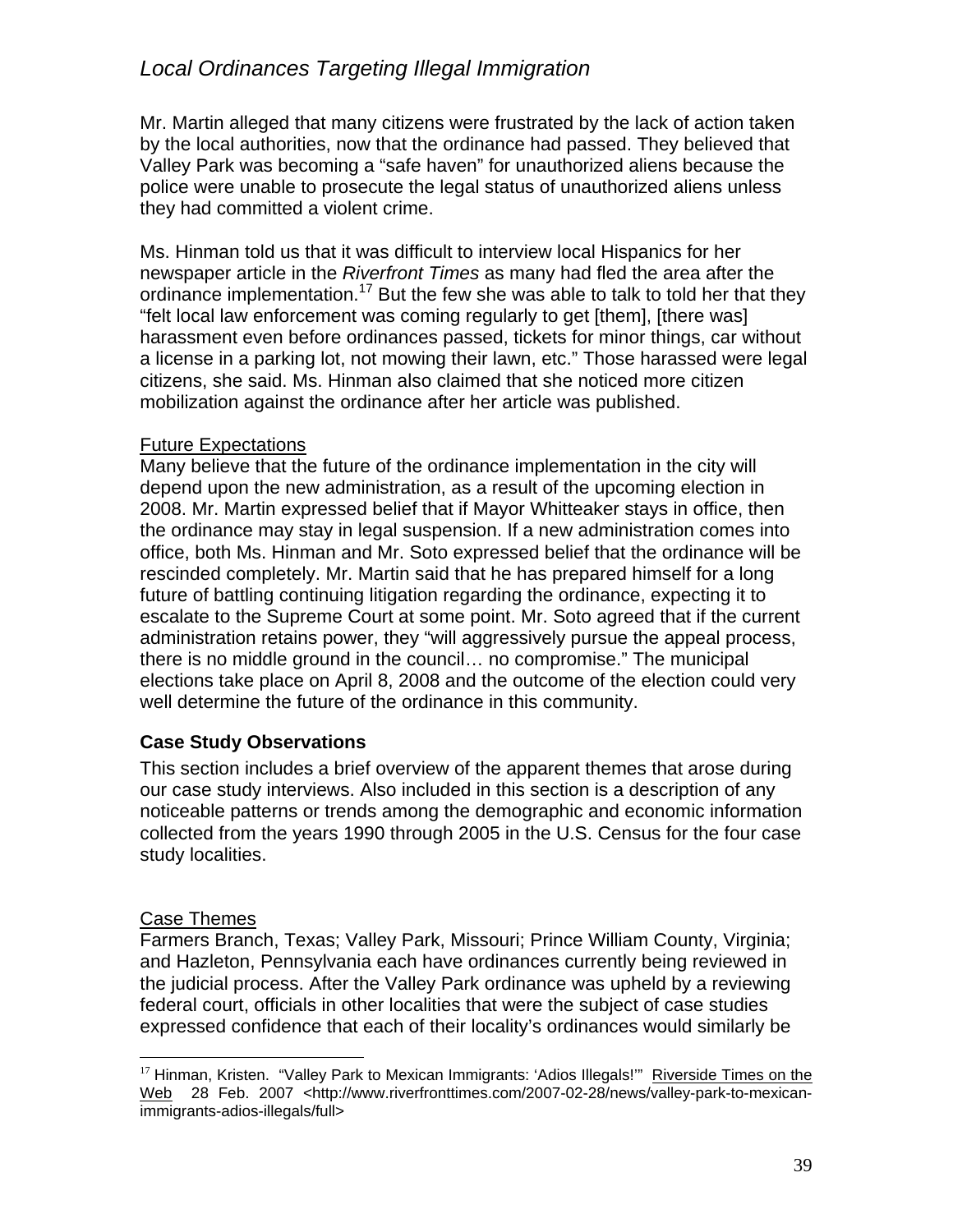found permissible by the courts. However, even if these ordinances are ultimately upheld, there was no guarantee that they will actually be enforced. In each case study, at least some interviewees stated that they did not believe the ordinance in question would be fully enforced.<sup>18</sup> For example, although the Valley Park ordinance has been deemed permissible by a reviewing court, no local authority is currently enforcing the measure.

Those we interviewed from Farmers Branch, Prince William County, and Hazleton all identified political motivation, demographic changes, and public safety concerns as impetuses for the ordinances. The mayor of Valley Park, Missouri, was familiar with Hazleton's ordinance, and without gathering much input from the community or the board, decided a similar ordinance should be implemented in Valley Park. In examining other localities, it appears that Hazleton, Pennsylvania adopted their ordinance from San Bernardino, California. Farmers Branch, Texas, looked to Hazleton and Escondido, California, for ordinance framing and language. Currently, many other localities across the US are waiting for the outcome of Hazleton's legal proceedings to be resolved before they act further. Prince William County appeared to have the most thorough investigation into the development and implementation phase by using outside resources. Prince William County and Valley Park both had significant opposition from within the community. Furthermore, both of these localities faced objections from city officials to its board's actions. Prince William County's Police Chief expressed opposition to the ordinance from the beginning, while some Valley Park representatives, including a few members of the board of Aldermen believed the ordinance was not a good idea.

Ordinance enforcement did not appear to be the major priority of the localities and many had already expressed the concerns with enforcement and related difficulties. Funding the newly created policies seemed to be at least one major concern for locality officials. Also, legal battles were mentioned as an issue that has suspended further action from the localities and interested organizations. Overall, we sought to include a number of different perspectives from individuals and groups in each case study, which allowed us to observe common themes among those involved at the local level as well as connecting the larger similarities among all of the localities we visited.

#### Demographic and Economic Comparison

The following provides a brief description of the demographic and economic characteristics of the case study localities.

 The percent change of the Hispanic population for the case study localities of Farmers Branch, Texas, Hazleton, Pennsylvania, Prince William County, Virginia, and Valley Park, Missouri, was at least two times that of the national

<sup>1</sup>  $18$  Reasons included the ordinances being too costly to enforce, not enough police officers to enforce the ordinances, and deals worked out between the localities and various citizen groups to not enforce the ordinances.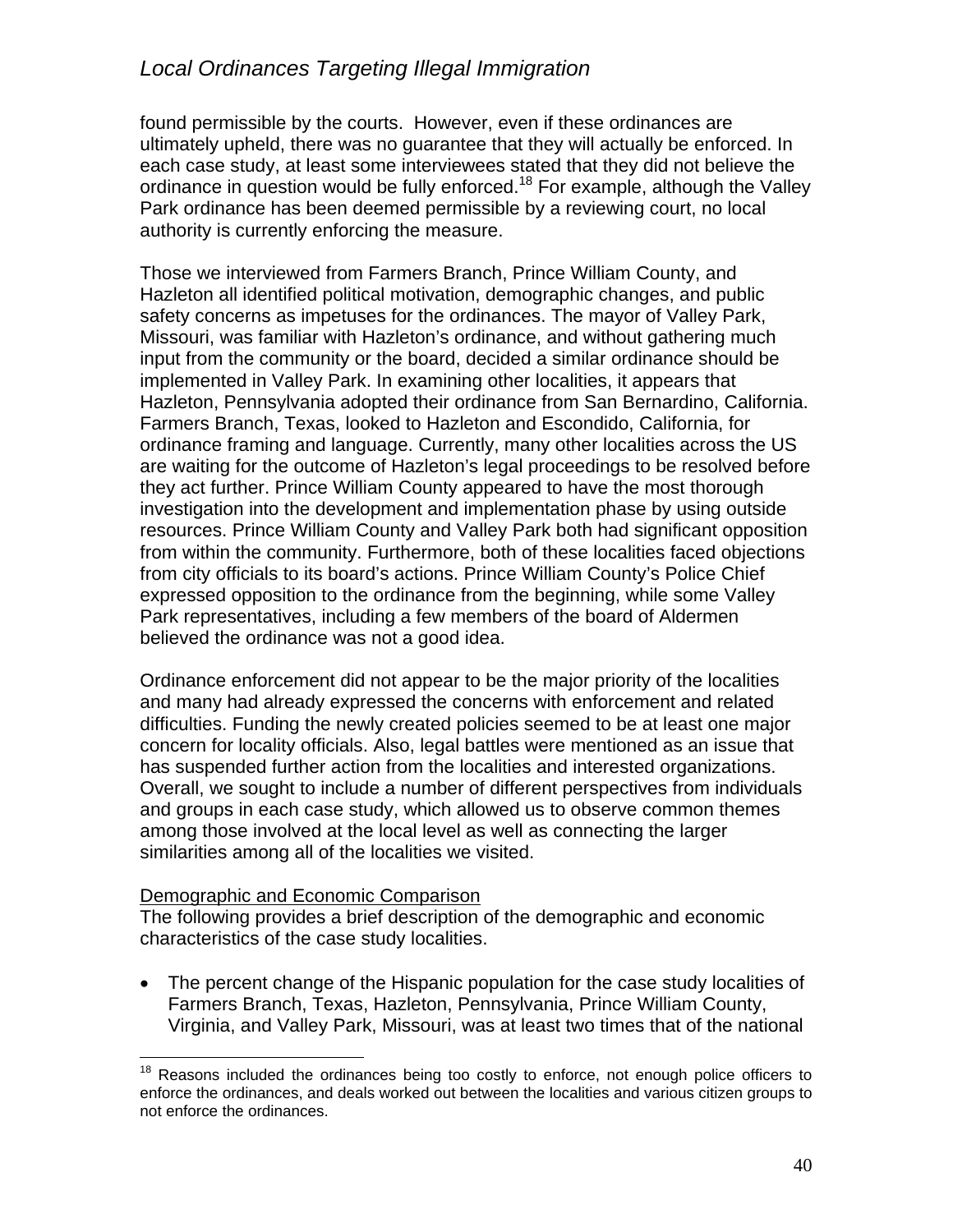average percent change of 38.9 percent between 1990 and 2000. Hazelton's percentage change was 390 percent, which was well above the others.

- Within the category of persons not a citizen, the percent change for the four case study localities was again at least twice that of the national average. Hazelton was well above the others at 187.5 percent.
- There was no trend in the unauthorized alien percentage change by state.
- Overall, the Hispanic population and the number of non-citizen's living in localities showed a trend opposite that of the national average. This could be a one of the reasons that lead to the development of ordinances in these four localities.

Examining the economic information we gathered, such as unemployment, families and individuals living below the poverty line, and rental housing classification, there were not many significant trends.

- The national unemployment rate from the years 1990 to 2005 increased only slightly from 4.1 percent to 4.5 percent. During that time, only Farmers Branch decreased its percentage of unemployment, and each of the other three localities increased. None increased to a percentage greater than the national average.
- The percentage of families living under the poverty line was another economic characteristic that we compared among our localities. Specifically, three of the four case study localities had averages below the national average, which increased by only .2 percentage points from 1990 to 2005. Hazleton had a percentage of individuals living under the poverty line that was slightly higher than the national average in 1990 and 2000, where 2005 data was unavailable.
- Another economic characteristic we studied was the percentage of housing classified as rental. The national average for 1990, 2000 and 2005 was 35.8, 33.8, and 33 percent, respectively. While Prince William County was the only one out of our case study localities that had an average lower than the national trend on each of the benchmark years, Hazleton, Farmers Branch, and Valley Park each had a percentage of housing units classified as rental that was similar to (Farmers Branch) or greater than (Hazelton, Valley Park) the national average.

## Ordinance Content

The following provides an overview of the case study localities' ordinance content.

- Farmers Branch, Texas, and Hazleton, Pennsylvania, both shared similar ordinance content, which included an English only section.
- Prince William County had the only significantly different ordinance. This ordinance focused more on government services and federal participation.
- Hazleton, Farmers Branch, and Valley Park, Missouri all had to rescind and revise their ordinances based on content.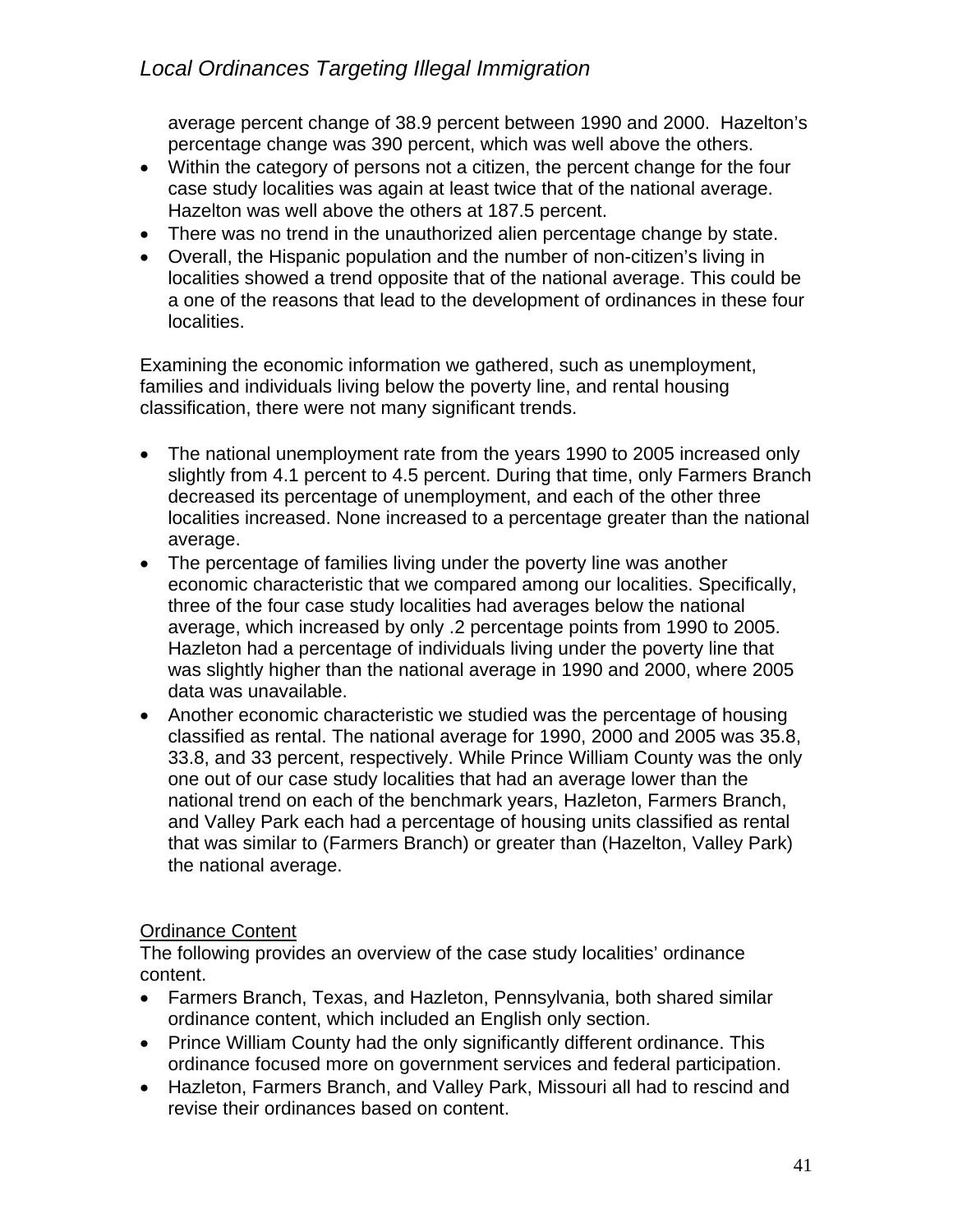## **Conclusion**

As the previous sections have discussed, very few U.S. localities have enacted measures specifically targeting unauthorized aliens. While several demographic and economic characteristics were studied, most do not provide a clear picture regarding possible rationales for these ordinances. However, changes in the percent of Hispanic, non-citizen, and estimated unauthorized alien populations were often used in arguments for the ordinances in the case studies we conducted. Once more recent demographic and economic information becomes available for these localities, there will be a greater opportunity to further measure trends among such characteristics.

## Future Research Areas

Our study did identify several areas where future research could provide additional insights into local ordinances intended to reduce illegal immigration. These might include (1) ordinances enacted in the past few years during the ongoing federal immigration debate that do not specifically mention immigration aspects, (2) examining additional demographic and economic characteristics, (3) state actions, and (4) the characteristics of "sanctuary" cities.

Research regarding localities that did not *specifically* mention unauthorized persons or illegal immigration may provide an area for future research. For example, we did not examine ordinances or resolutions that established English as the "official language" of a city or town. Such ordinances were beyond the purview of this analysis; however, further investigation could produce interesting insight into the localities that are producing anti-immigration ordinances.

As our analysis indicated, the only demographic characteristics which indicated an interesting pattern were estimates of the states' unauthorized alien population and the Hispanic and foreign-born population at the locality level. Reviewing other specific economic and demographic characteristics beyond the initial eight we researched can also be performed. Further analysis may determine if additional characteristics have similarities between localities that have enacted legislation relevant to the immigration dialogue.

Additionally, our research looked at responses to unauthorized aliens at a local level; however, we noted that the response to unauthorized aliens seems to have shifted from locality responses to state responses. Further research of ordinances at a state level and possible demographic and economic similarities is a future research area as well.

Finally, our study researched localities that were opposed to unauthorized immigration. However, throughout our research, we noted that there were some localities that seemed open or at least unopposed to unauthorized immigration. For example, some localities commonly referred to as "sanctuary cities" have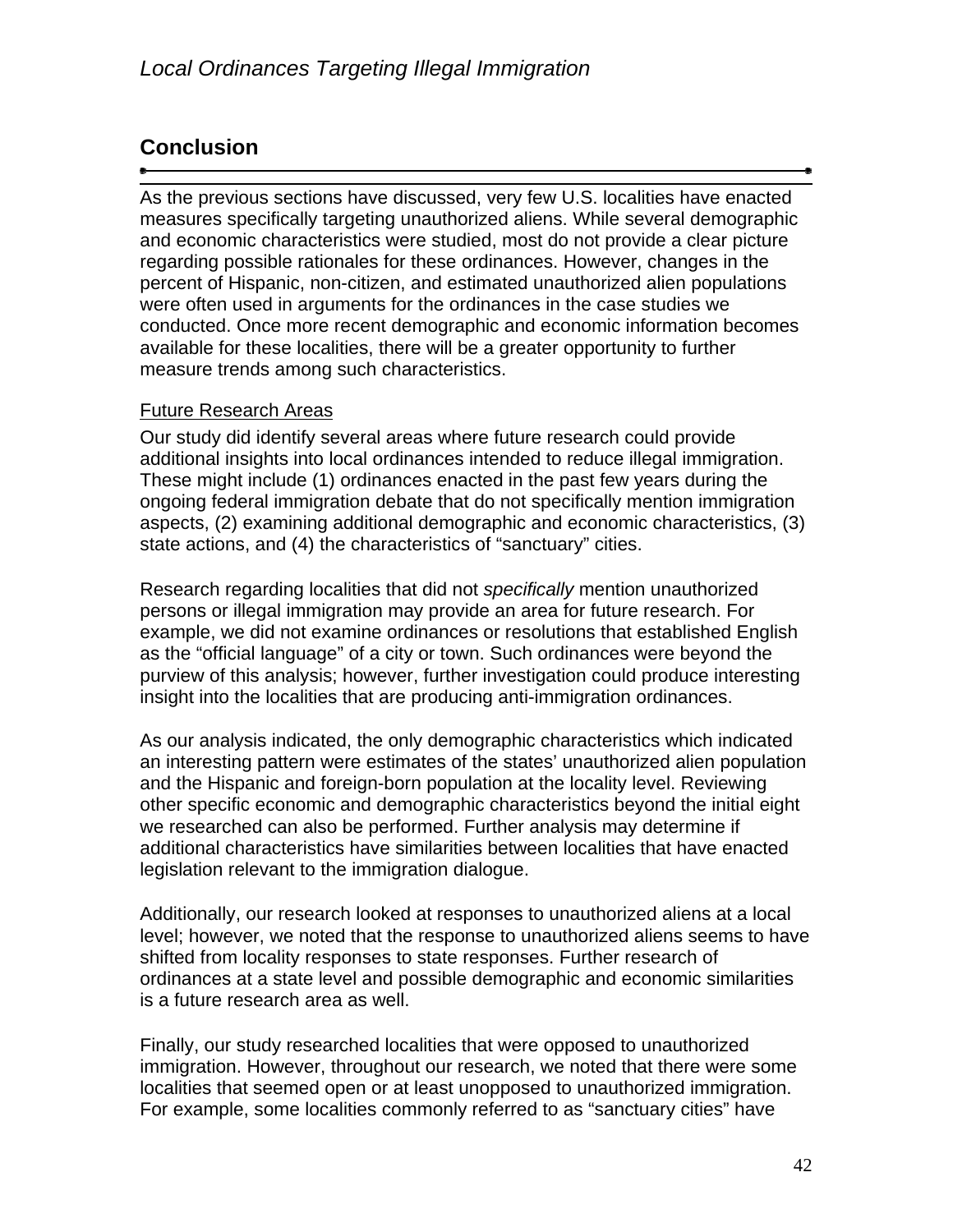adopted policies that limit cooperation with federal immigration authorities seeking to apprehend and remove unauthorized aliens. Additional study of these localities may provide more comprehensive insight to local responses to unauthorized immigration.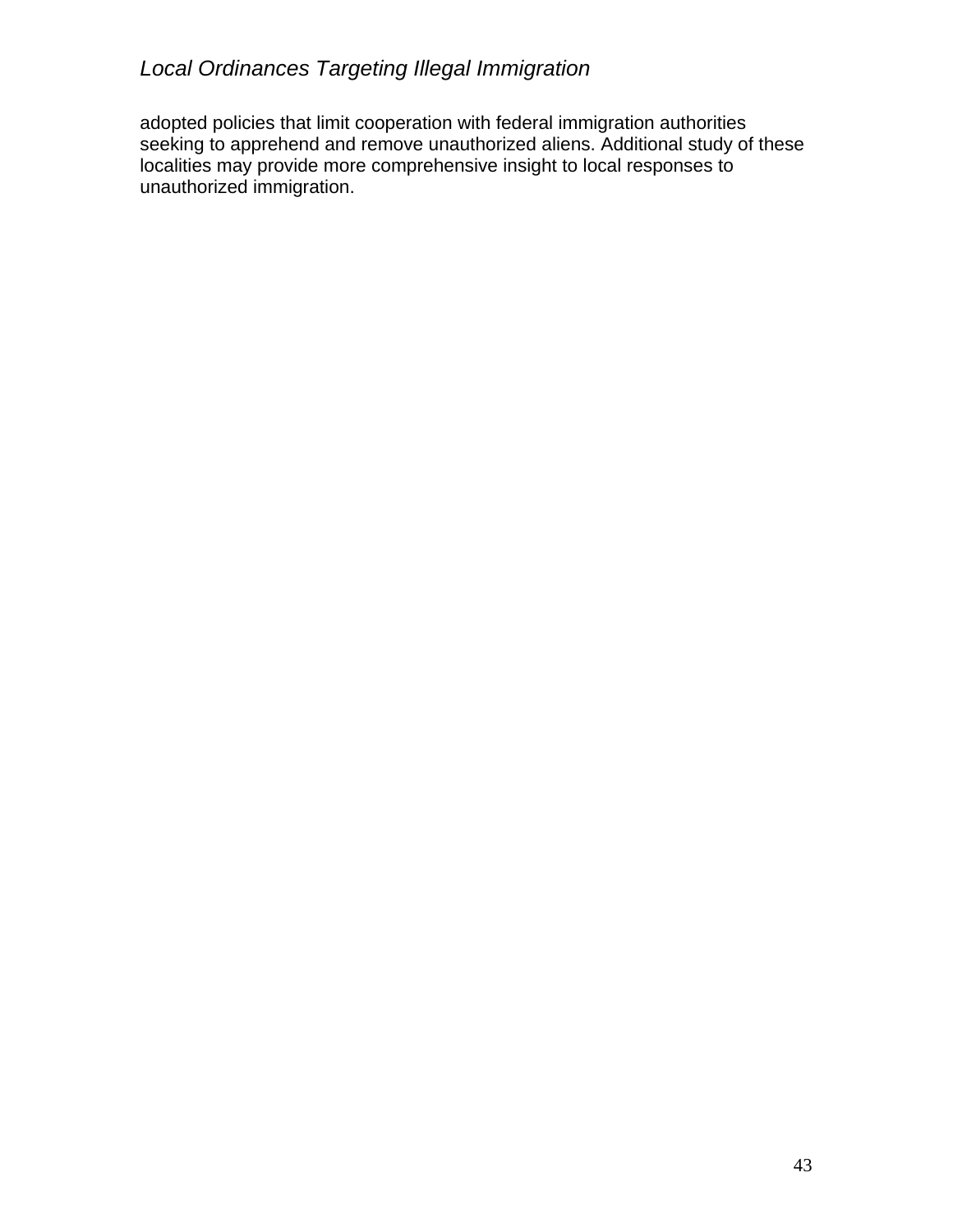| <b>Localities</b>        | <b>Employer</b><br><b>Requirement</b>             | <b>Employer</b><br><b>Penalties</b>     | Law<br><b>Enforcement</b> | Individual<br>Impact | <b>Housing</b><br><b>Restrictions</b> | <b>Housing</b><br><b>Penalties</b> |
|--------------------------|---------------------------------------------------|-----------------------------------------|---------------------------|----------------------|---------------------------------------|------------------------------------|
| Altoona, PA              | Hiring                                            | <b>Locality Business</b>                |                           |                      | Rent/Lease                            | Permit/License                     |
|                          |                                                   | Relationship                            |                           |                      |                                       |                                    |
|                          | Affidavit                                         |                                         |                           |                      | Documentation Fines                   |                                    |
|                          |                                                   | <b>Fines</b>                            |                           |                      |                                       |                                    |
|                          | <b>Employment Status</b><br>Documentation         | Permit/License                          |                           |                      |                                       |                                    |
| Athens, AL               | Affidavit                                         | <b>Locality Business</b>                |                           |                      |                                       |                                    |
|                          |                                                   | Relationship                            |                           |                      |                                       |                                    |
| <b>Beaufort</b>          | Hiring                                            | Permit/License                          |                           |                      |                                       |                                    |
| County, SC               | Affidavit                                         |                                         |                           |                      |                                       |                                    |
|                          | <b>Electronic Federal</b><br>Verification Program |                                         |                           |                      |                                       |                                    |
| Bellaire, OH             | Hiring                                            | Fines                                   |                           |                      |                                       |                                    |
|                          | <b>Employment Status</b><br>Documentation         | <b>Additional Criminal</b><br>Penalties |                           |                      |                                       |                                    |
| Bridgeport, PA           | Hiring                                            | Permit/License                          |                           |                      | Rent/Lease                            | Fines                              |
|                          |                                                   |                                         |                           |                      |                                       |                                    |
|                          | <b>Electronic Federal</b><br>Verification Program |                                         |                           |                      | Documentation Permit/License          |                                    |
|                          | Affidavit                                         |                                         |                           |                      |                                       |                                    |
| Cherokee                 |                                                   |                                         |                           |                      | Rent/Lease                            | Permit/License                     |
| County, GA               |                                                   |                                         |                           |                      |                                       |                                    |
|                          |                                                   |                                         |                           |                      | Documentation                         |                                    |
| Dorchester<br>County, SC | <b>Electronic Federal</b><br>Verification Program | Permit/License                          |                           |                      |                                       |                                    |
|                          | Affidavit<br>Hiring                               |                                         |                           |                      |                                       |                                    |
| Escondido, CA            |                                                   |                                         |                           |                      | Documentation Permit/License          |                                    |
|                          |                                                   |                                         |                           |                      | Rent/Lease                            |                                    |
| Farmers                  |                                                   |                                         |                           |                      | Documentation Permit/License          |                                    |
| Branch, TX               |                                                   |                                         |                           |                      | Rent/Lease                            | <b>Fines</b>                       |
| Gilberton                | Hiring                                            | <b>Locality Business</b>                |                           |                      | Rent/Lease                            | Fines                              |
| Borough, PA              |                                                   | <b>Relationships</b>                    |                           |                      |                                       |                                    |
|                          | Day Labor Center                                  | Permit/License                          |                           |                      |                                       |                                    |
| Green Bay, WI Hiring     |                                                   | <b>Locality Business</b>                |                           |                      |                                       |                                    |
|                          |                                                   | Relationships                           |                           |                      |                                       |                                    |
|                          |                                                   | Permit/License                          |                           |                      |                                       |                                    |
| Hazleton, PA             | Hiring                                            | Permit/License                          |                           |                      |                                       |                                    |
|                          |                                                   |                                         |                           |                      |                                       |                                    |
|                          | Affidavit                                         |                                         |                           |                      |                                       |                                    |

# **Appendix I: Locality Legislation**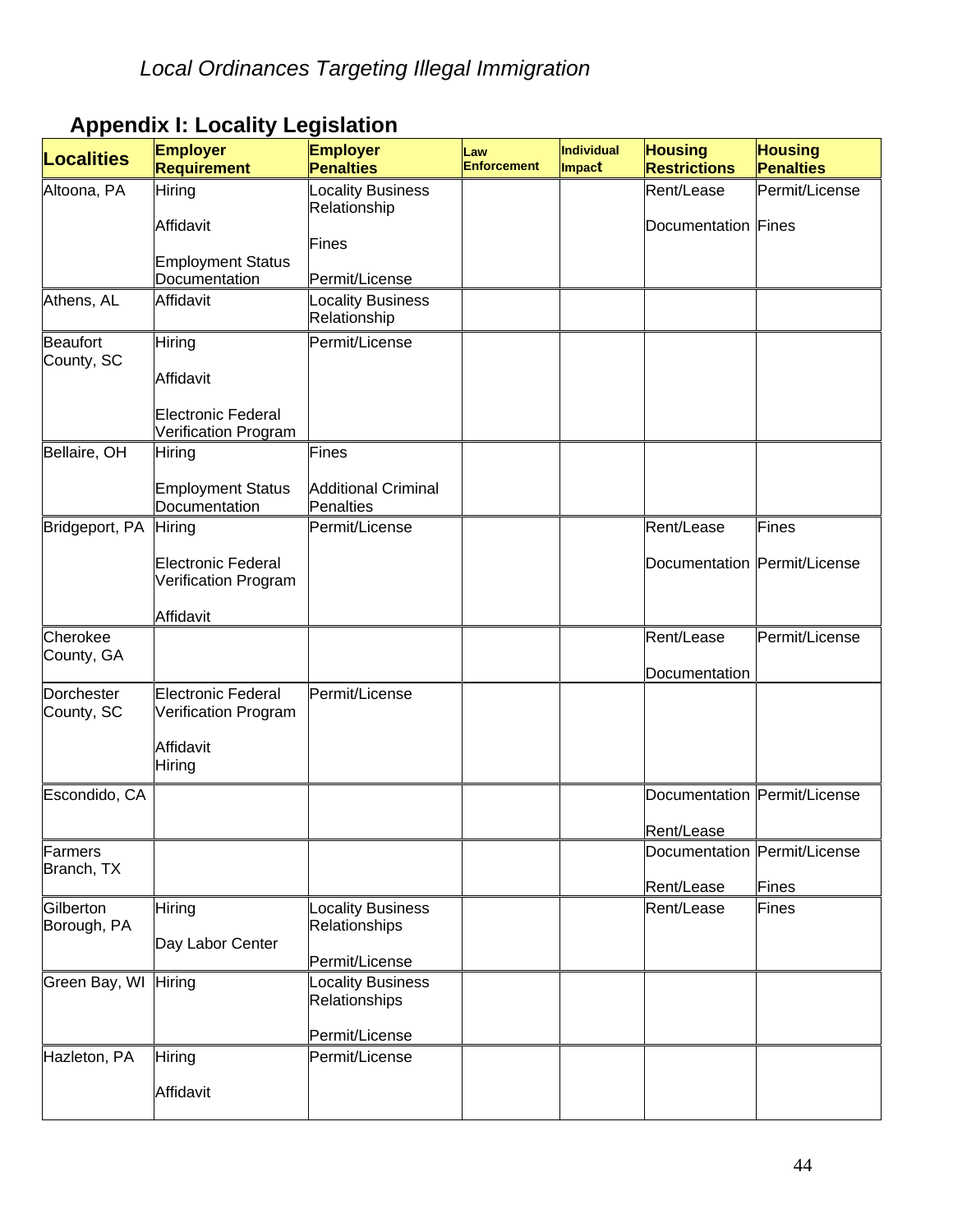| <b>Localities</b>                   | <b>Employer</b><br><b>Requirement</b>                    | <b>Employer</b><br><b>Penalties</b>            | Law<br><b>Enforcement</b>                              | Individual<br>Impact   | <b>Housing</b><br><b>Restrictions</b> | <b>Housing</b><br><b>Penalties</b> |
|-------------------------------------|----------------------------------------------------------|------------------------------------------------|--------------------------------------------------------|------------------------|---------------------------------------|------------------------------------|
|                                     | <b>Electronic Federal</b><br>Verification Program        |                                                |                                                        |                        |                                       |                                    |
| Inola, OK                           | Hiring                                                   | Permit/License                                 |                                                        |                        | Rent/Lease                            | Permit/License                     |
|                                     | Affidavit                                                | Fines                                          |                                                        |                        | Documentation Fines                   |                                    |
|                                     | <b>Electronic Federal</b><br>Verification Program        |                                                |                                                        |                        |                                       |                                    |
| Lake Havasu                         | Affidavit                                                | <b>Fines</b>                                   |                                                        |                        |                                       |                                    |
| City, AZ                            | Hiring                                                   | <b>Additional Criminal</b><br><b>Penalties</b> |                                                        |                        |                                       |                                    |
|                                     | <b>Employment Status</b><br>Documentation                |                                                |                                                        |                        |                                       |                                    |
| Mahanoy City,<br>PA                 | Day Labor Center                                         | <b>Locality Business</b><br>Relationships      | National<br>Provision                                  |                        | Rent/Lease                            | <b>Fines</b>                       |
|                                     | Hiring                                                   | Permit/License                                 |                                                        |                        |                                       |                                    |
| Mission Viejo,<br>CA                | <b>Electronic Federal</b><br>Verification Program        | <b>Locality Business</b><br>Relationships      |                                                        |                        |                                       |                                    |
| Oologah, OK                         | Hiring                                                   | Permit/License                                 |                                                        |                        |                                       |                                    |
|                                     | Affidavit                                                | Fines                                          |                                                        |                        |                                       |                                    |
| Prince William<br>County, VA        |                                                          |                                                | Other<br>Federal<br>Cooperation<br><b>Status Check</b> | Government<br>Services |                                       |                                    |
| Riverside, NJ                       | Hiring                                                   | cocality Business                              | National                                               |                        | Rent/Lease                            | Permit/License                     |
|                                     | Affidavit                                                | Relationships                                  | Provision                                              |                        | Documentation Fines                   |                                    |
|                                     | <b>Electronic Federal</b>                                | Permit/License                                 |                                                        |                        |                                       | Additional                         |
|                                     | Verification Program                                     |                                                |                                                        |                        |                                       | Criminal                           |
|                                     | Day Labor Center                                         |                                                |                                                        |                        |                                       | Penalties                          |
| Valley Park,                        | Hiring                                                   | Permit/License                                 | National<br>Provision                                  |                        | Rent/Lease                            | Permit/License                     |
| MO                                  | Day Labor Center                                         | <b>Locality Business</b>                       |                                                        |                        |                                       | Fines                              |
|                                     | Affidavit                                                | Relationships                                  |                                                        |                        |                                       |                                    |
|                                     | <b>Electronic Federal</b><br><b>Verification Program</b> |                                                |                                                        |                        |                                       |                                    |
| <b>West Mahanoy</b><br>Township, PA | Hiring                                                   | <b>Locality Business</b><br>Relationship       | National<br>Provision                                  |                        | Rent/Lease                            | Fines                              |
|                                     | Day Labor Center                                         | Permit/License                                 |                                                        |                        |                                       |                                    |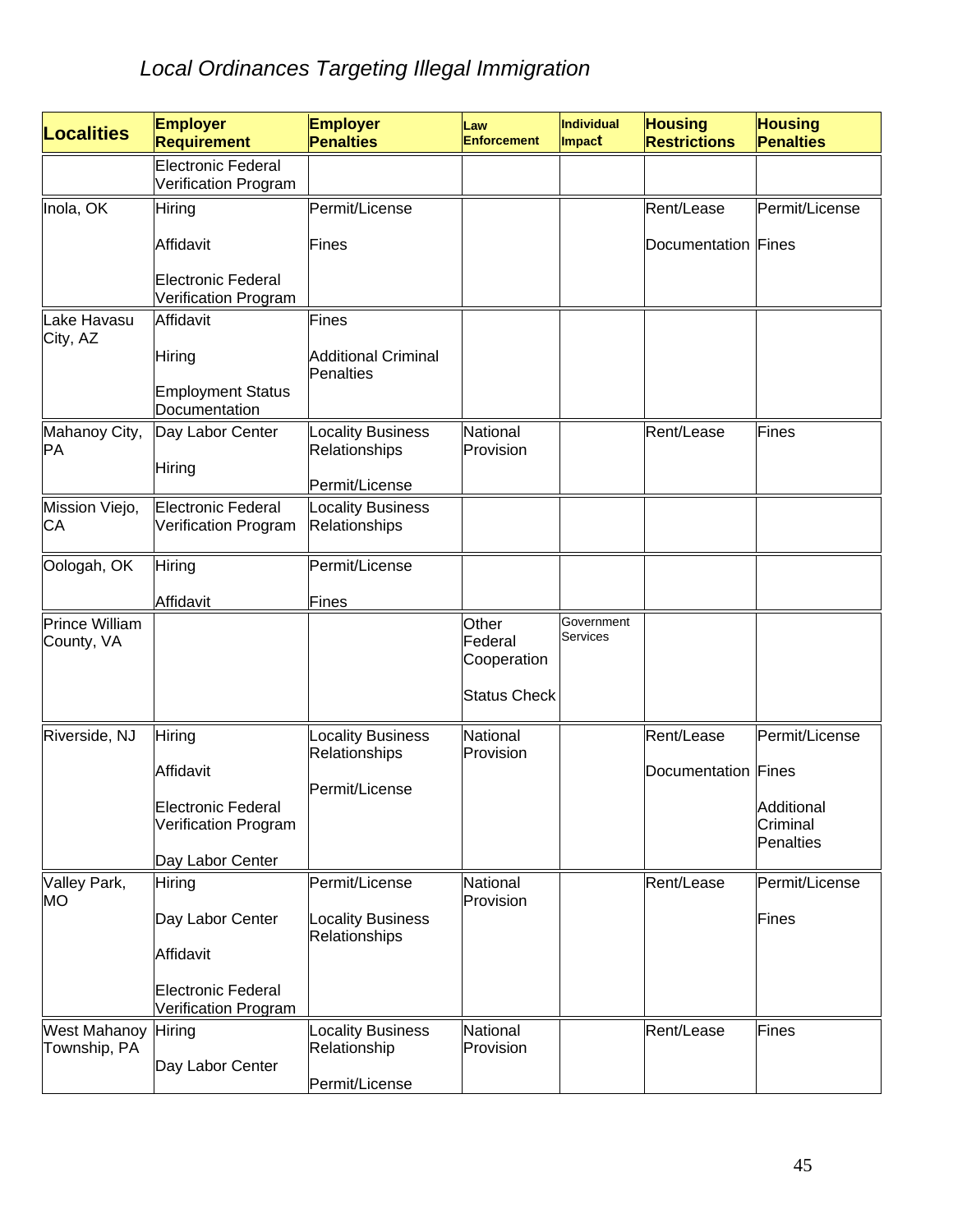## **Appendix II: Ordinance Content Definitions**

#### Hiring Restrictions against hiring or attempting to hire unauthorized aliens. Employment Status **Documentation** Requirement that businesses obtain, verify, and/or maintain documentation of employee or potential employee's employment status. This requirement is a reiteration of current federal I-9 employment processes. While all localities have this requirement for hiring purposes, only those that specifically state this provision in the ordinance have this coding. Electronic Federal Verification Participation Requirement that businesses participate in federal verification programs, such as the Basic Pilot Program, E-Verify, or any other program. This may be required in every instance or only after a business has committed a violation. Affidavit Requirement that businesses complete an affidavit, certification, or confirmation stating they do not knowingly or willfully hire or attempt to hire unauthorized aliens. Day Labor Center Restrictions against businesses aiding or abetting the establishment of day labor centers that do not verify the legal work status of the laborer.

#### *Employer Requirements*

#### *Employer Penalties*

| Fine                                           | Monetary penalties for lack of compliance with business ordinances, including<br>multiple offenses.                                                                                                                           |
|------------------------------------------------|-------------------------------------------------------------------------------------------------------------------------------------------------------------------------------------------------------------------------------|
| Permit or License                              | Suspension, denial, or loss of locality business permits or licenses for lack of<br>compliance with business ordinances.                                                                                                      |
| <b>Additional Criminal</b><br><b>Penalties</b> | Imprisonment or community service for lack of compliance with business<br>ordinances, normally for more than one offense.                                                                                                     |
| <b>Locality Business</b><br>Relationships      | Suspension, denial, or loss of locality contracts, loans, grants, or other business<br>relationships such as tax incentives, subsidies, and other compensation<br>agreements for lack of compliance with business ordinances. |

#### *Law Enforcement*

| <b>National Provision</b> | Specific language concerning aiding or abetting unauthorized aliens within the<br>United States, not just within the locality. |
|---------------------------|--------------------------------------------------------------------------------------------------------------------------------|
| <b>Other Federal</b>      | Interest in or support of cooperation with federal immigration officials, including                                            |
| Cooperation               | training or education. <sup>19</sup>                                                                                           |

#### *Individual Impact*

Refusal of government services to unauthorized aliens.

## *Housing Restrictions*

| Rent or Lease | Prohibition on landlords or residents from renting to, leasing to, allowing use of<br>property by, or otherwise harboring unauthorized aliens.                                         |
|---------------|----------------------------------------------------------------------------------------------------------------------------------------------------------------------------------------|
| Documentation | Requirement for landlords to validate legal status of renter, leaser, or property<br>buyer. This may be required in every instance or only when asked by law<br>enforcement officials. |

 $19$  Localities are entering into or have entered into agreements with the federal government using the 287-G provision. For purposes of the coding, we only included ordinances that specifically mentioned federal coordination or cooperation.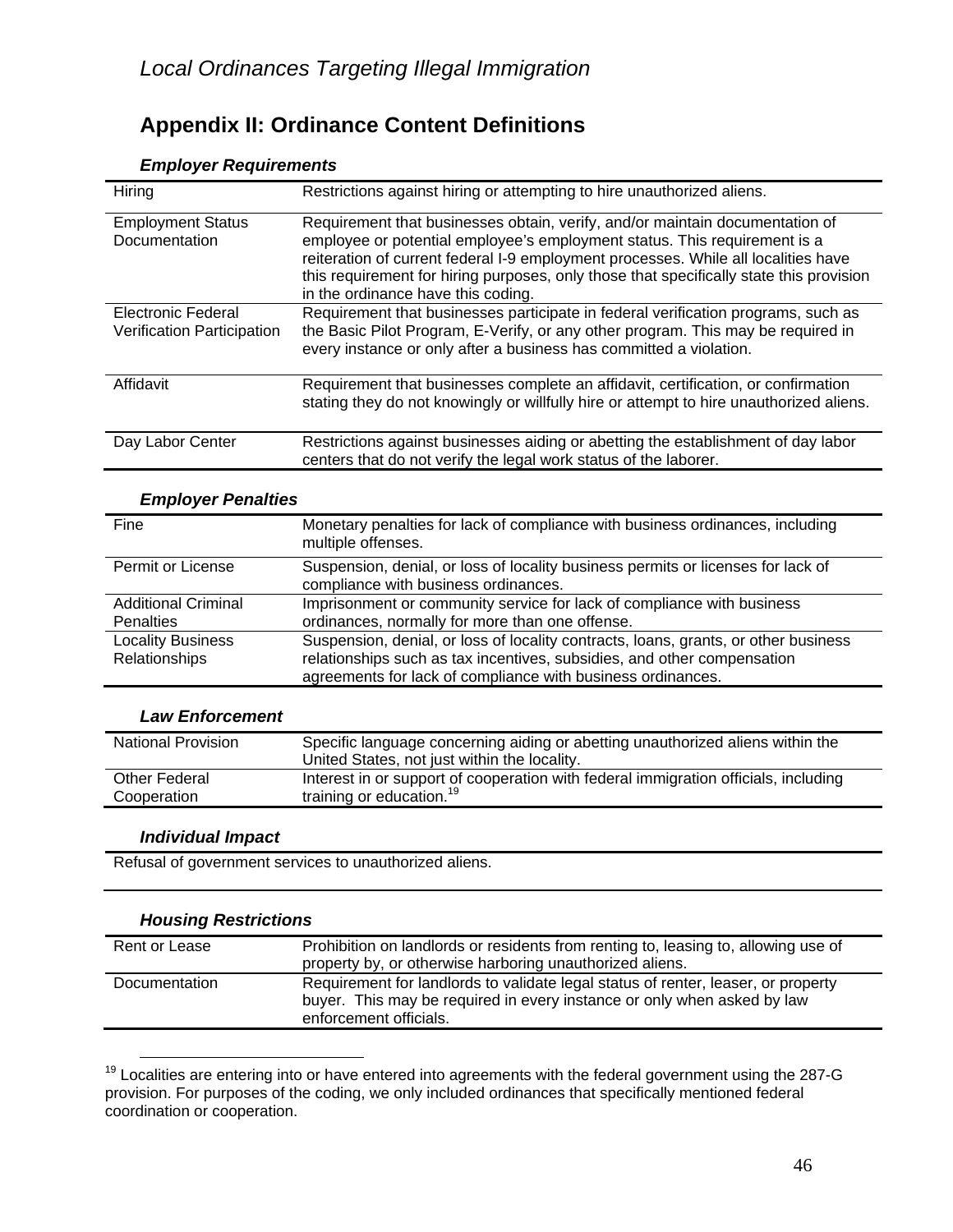## *Housing Penalties*

| Fine                                           | Monetary penalties for lack of compliance with housing ordinances, including<br>multiple offenses.                       |
|------------------------------------------------|--------------------------------------------------------------------------------------------------------------------------|
| Permit or License                              | Suspension, denial, or loss of housing permits or licenses for lack of compliance<br>with housing ordinances.            |
| <b>Additional Criminal</b><br><b>Penalties</b> | Imprisonment or community service for lack of compliance with housing<br>ordinances, normally for more than one offense. |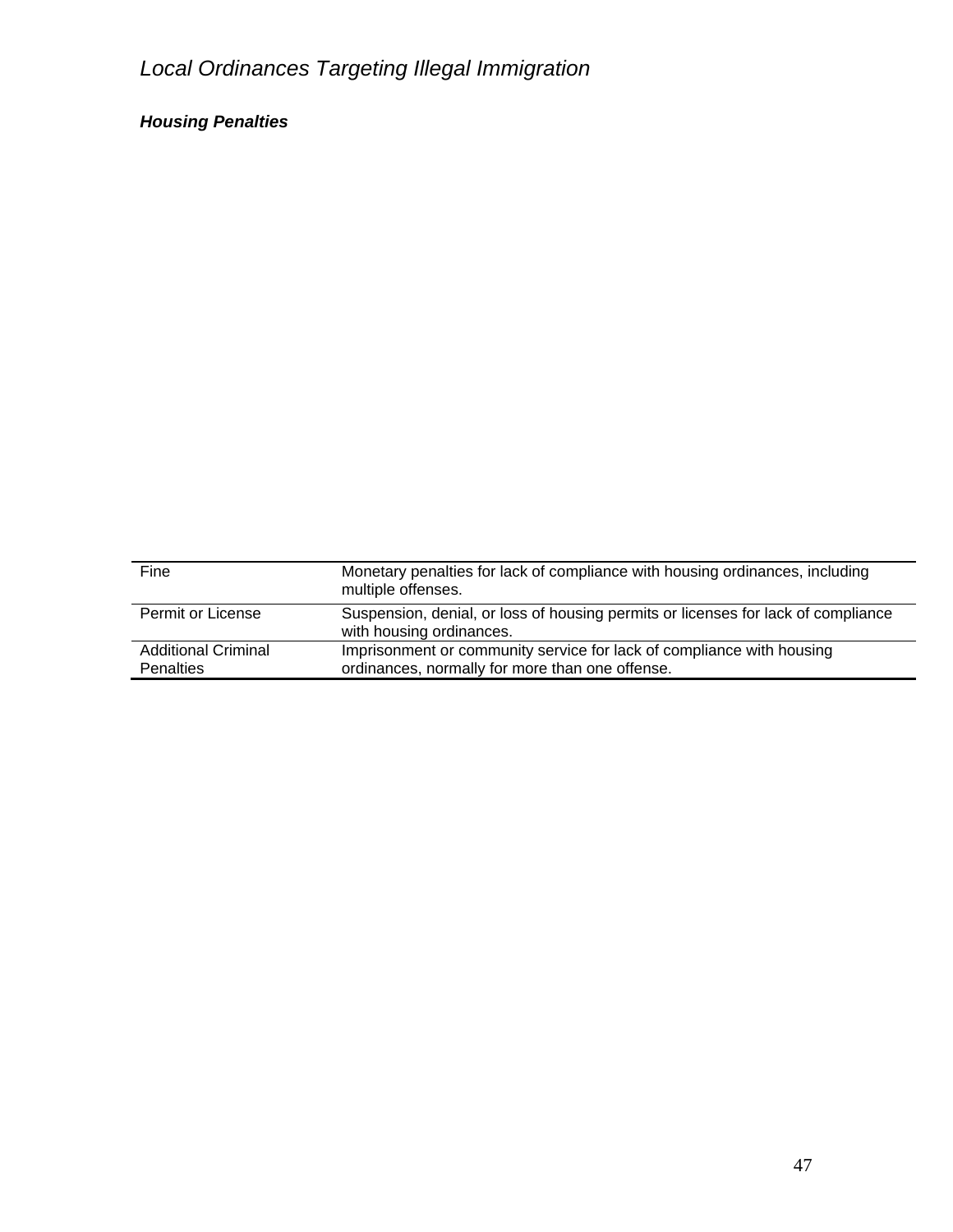# *Appendix III: Excluded Localities*

|                                 | <b>Defeated</b>           | Pending          |                            |                                         |                     |
|---------------------------------|---------------------------|------------------|----------------------------|-----------------------------------------|---------------------|
| Location                        | Legislation               | Legislation      | No Information             | Not Specific to Unauthorized Aliens     |                     |
| Council Bluffs, IA Sandwich, MA |                           | Allentown, PA    | North Hampton, MA Boaz, AL |                                         | Green Bay, WI       |
| Topeka, KS                      | Gaithersburg, MD Mesa, AZ |                  | Berwick, PA                | Gadsden, AL                             | Gonzales, LA        |
|                                 |                           |                  |                            |                                         | Barnstable          |
| Newton, NJ                      | Mint Hill, NC             | Huntsville, AL   | Larksville, PA             | Hoover, AL                              | Town, MA            |
|                                 |                           | Bullhead City,   |                            |                                         |                     |
| Harrington, DE                  | Coweta, GA                | <b>AZ</b>        | McAdoo, PA                 | Pelham, AL                              | Milford, MA         |
| Plains Township,<br>PA          |                           | Carpentersville, |                            | Northport, AL                           | Gaithersburg,<br>MD |
| Kline Township,                 | Cook County, IL           | IL               | Shamokin, PA               |                                         |                     |
| PA                              | Cape Coral, FL            | Asheville, NC    | Clarksville, TN            | Kingman, AZ                             | Taneytown, MD       |
|                                 |                           |                  |                            | Maricopa County,                        |                     |
| Shenandoah, PA Fort Collins, CO |                           | Pahrump, NV      |                            | ΑZ                                      | Hazel Park, MI      |
| Gwinnet County,                 |                           |                  |                            |                                         | St. Charles         |
| GA                              | Elsmere, DE               | East Union, PA   |                            | Mesa, AZ                                | County, MO          |
| Miami, FL                       | Avon Park, FL             | Frackville, PA   |                            | Payson, AZ                              | Davidson, NC        |
| Defuniak                        | Suffolk County,           |                  |                            |                                         |                     |
| Springs, FL                     | <b>NY</b>                 | Freeland, PA     |                            | Apple Valley, CA                        | Forsyth, NC         |
|                                 | San Bernardino,           |                  |                            |                                         |                     |
| Gaston, SC                      | CA                        | Lansford, PA     |                            | Baldwin Park, CA Gaston, NC             |                     |
|                                 |                           | Nesquehoning,    |                            |                                         |                     |
| Newark, NJ                      | Forty Fort, PA            | PA               |                            | Lancaster, CA                           | Landis, NC          |
|                                 | James City                |                  |                            |                                         |                     |
| LaPorte, IN                     | County, VA                | Norristown, PA   |                            | Mission Viejo, CA Lincoln, NC           |                     |
|                                 | Farmers Branch,           |                  |                            |                                         |                     |
| Greenwood, AR                   | TХ                        |                  |                            | Vista, CA                               | Bogota, NJ          |
| Rogers, AR                      | Nashville, TN             |                  |                            | Santa Clarita, CA Pahrump, NV           |                     |
| Springdale, AR                  |                           |                  |                            | Colorado Springs, Suffolk County,<br>CO | NΥ                  |
| Aurora, CO                      |                           |                  |                            | Platteville, CO                         | Tulsa, OK           |
|                                 |                           |                  |                            |                                         | Pickens County,     |
|                                 |                           |                  |                            | Pueblo, CO                              | <b>SC</b>           |
|                                 |                           |                  |                            | Palm Beach, FL                          | Friendswood, TX     |
|                                 |                           |                  |                            | Cherokee County,                        |                     |
|                                 |                           |                  |                            | GA                                      | Oak Point, TX       |
|                                 |                           |                  |                            |                                         | Culpeper            |
|                                 |                           |                  |                            | Elgin, IL                               | County, VA          |
|                                 |                           |                  |                            | Hampshire                               |                     |
|                                 |                           |                  |                            | Village, IL                             | Herndon, VA         |
|                                 |                           |                  |                            | Stafford County,                        | Loudoun County,     |
|                                 |                           |                  |                            | VA                                      | VA                  |
|                                 |                           |                  |                            | Frederick County,                       | Spotsylvania        |
|                                 |                           |                  |                            | MD                                      | County, VA          |
|                                 |                           |                  |                            | Chesterfield                            |                     |
|                                 |                           |                  |                            | County, VA                              | Irving, TX          |
|                                 |                           |                  |                            | Crested Butte,<br>CO                    | Mint Hill, NC       |
|                                 |                           |                  |                            | Lardid, NC                              |                     |
|                                 |                           |                  |                            |                                         |                     |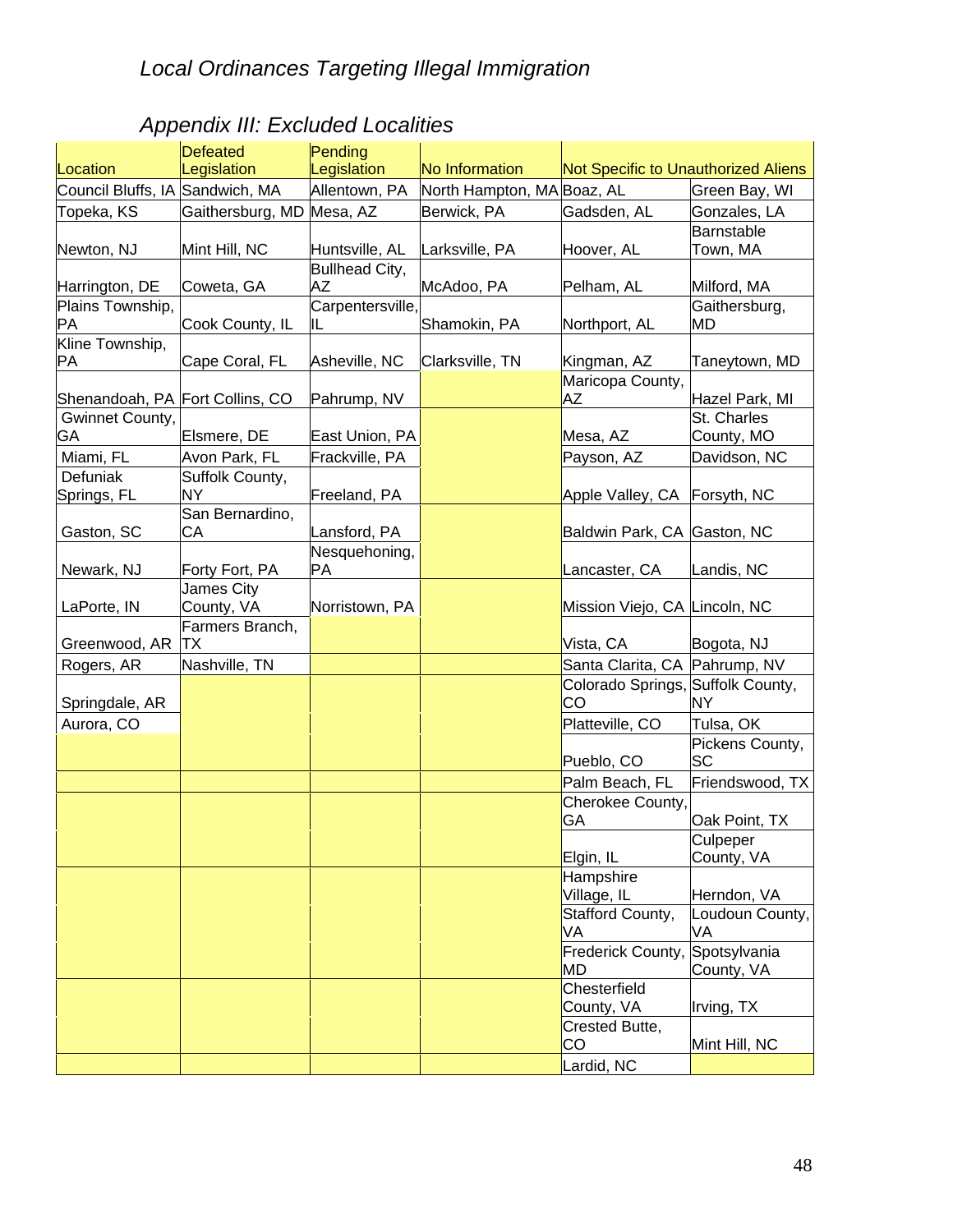# **Appendix IV: Ordinance Content**

|                             | <b>Number</b>     | <b>Percent</b>    |                                                 | <b>Number</b>            | <b>Percent of</b> |
|-----------------------------|-------------------|-------------------|-------------------------------------------------|--------------------------|-------------------|
|                             | <b>of</b>         | of Total          |                                                 | <b>of</b>                | <b>Total</b>      |
|                             | <b>Localities</b> | <b>Localities</b> | <b>Sub-Category</b>                             | <b>Localities</b>        | <b>Localities</b> |
|                             |                   |                   |                                                 |                          |                   |
| <b>Employer</b>             |                   |                   |                                                 |                          |                   |
| <b>Requirements</b>         | 17                | 81.0%             |                                                 | 15                       | 71.4%             |
|                             |                   |                   | Hiring<br>Affidavit                             | 11                       | 52.4%             |
|                             |                   |                   | <b>Electronic Federal</b>                       |                          |                   |
|                             |                   |                   | Verification Participation                      | 8                        | 38.1%             |
|                             |                   |                   | Day Labor Center                                | 5                        | 23.8%             |
|                             |                   |                   | <b>Employment Status</b>                        |                          |                   |
|                             |                   |                   | Documentation                                   | 3                        | 14.3%             |
|                             |                   |                   |                                                 |                          |                   |
| <b>Employer Penalties</b>   | 17                | 81.0%             |                                                 |                          |                   |
|                             |                   |                   | Permit or License                               | 13                       | 61.9%             |
|                             |                   |                   | <b>Locality Business</b>                        |                          |                   |
|                             |                   |                   | Relationships                                   | 9<br>$\overline{5}$      | 42.9%             |
|                             |                   |                   | Fine<br><b>Additional Criminal</b>              |                          | 23.8%             |
|                             |                   |                   | <b>Penalties</b>                                | $\overline{2}$           | 9.5%              |
|                             |                   |                   |                                                 |                          |                   |
| <b>Law Enforcement</b>      | 5                 | 23.8%             |                                                 |                          |                   |
|                             |                   |                   | <b>National Provision</b>                       | $\overline{\mathcal{A}}$ | 19.1%             |
|                             |                   |                   | <b>Status Check</b>                             | 1                        | 4.8%              |
|                             |                   |                   | <b>Other Federal</b>                            |                          |                   |
|                             |                   |                   | Cooperation                                     | 1                        | 4.8%              |
|                             |                   |                   |                                                 |                          |                   |
| <b>Individual Impact</b>    | $\mathbf{1}$      | 4.8%              |                                                 |                          |                   |
|                             |                   |                   | <b>Government Services</b>                      | 1                        | 4.8%              |
|                             |                   |                   |                                                 |                          |                   |
| <b>Housing Restrictions</b> | 11                | 52.4%             |                                                 |                          |                   |
|                             |                   |                   | Rent or Lease                                   | 11                       | 52.4%             |
|                             |                   |                   | Documentation                                   | $\overline{7}$           | 33.3%             |
|                             |                   |                   |                                                 |                          |                   |
| <b>Housing Penalties</b>    | 11                | 52.4%             |                                                 |                          |                   |
|                             |                   |                   | Fine                                            | 9<br>$\,8\,$             | 42.9%             |
|                             |                   |                   | Permit or License<br><b>Additional Criminal</b> |                          | 38.1%             |
|                             |                   |                   | Penalties                                       | 1                        | 4.8%              |
| Total number of             |                   |                   |                                                 |                          |                   |
| <b>localities</b>           | 21                |                   |                                                 |                          |                   |
|                             |                   |                   |                                                 |                          |                   |